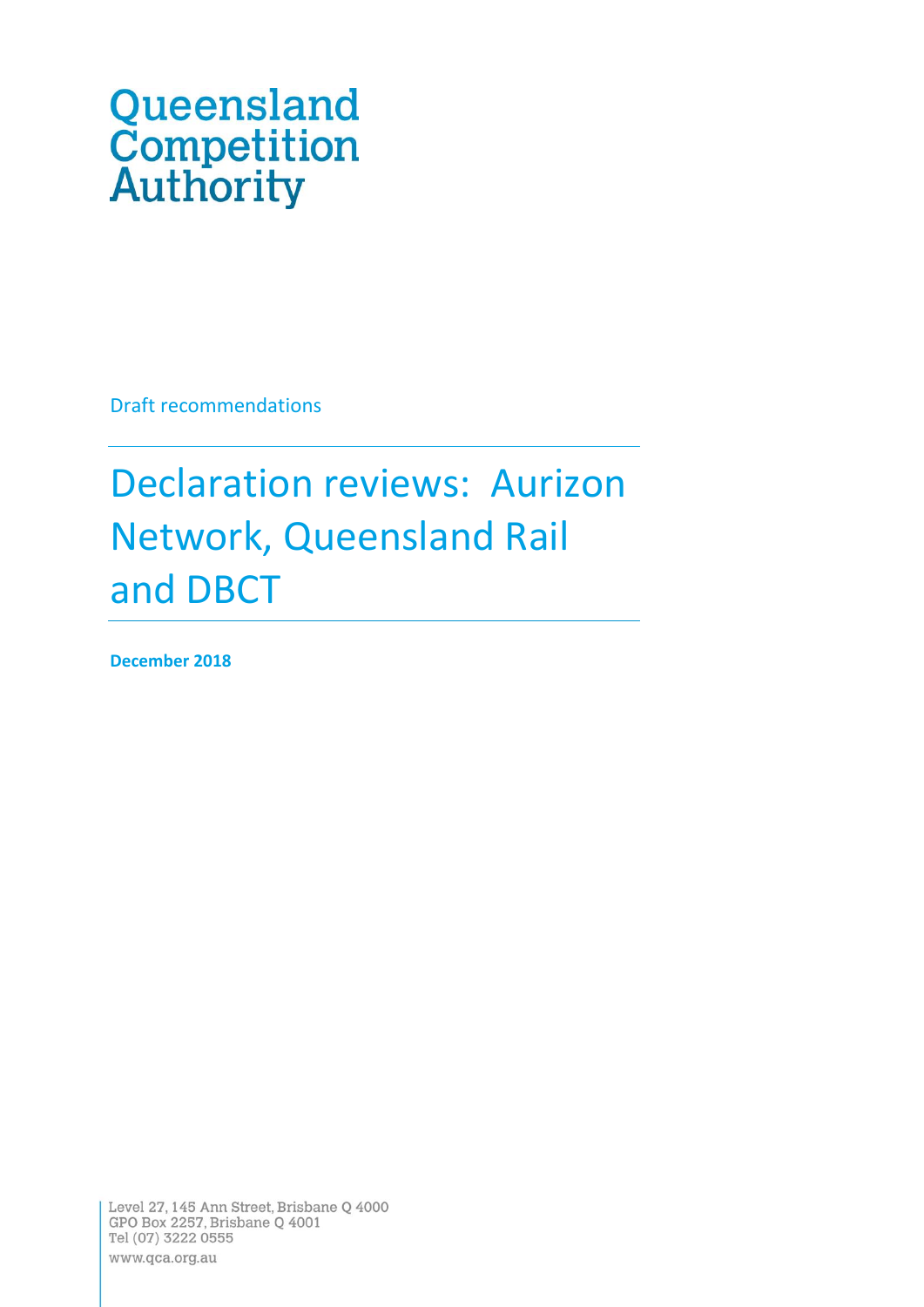We wish to acknowledge the contribution of the following staff to this report:

Ravi Prasad, Manish Agarwal, Emma Green, Annie Xu, Rebecka Hicks, Annette Seargent, Paul Gold and Trish Worland

#### © Queensland Competition Authority 2018

The Queensland Competition Authority supports and encourages the dissemination and exchange of information. However, copyright protects this document.

2 electronically but only if it is recognised as the owner of the copyright and this material remains unaltered.The Queensland Competition Authority has no objection to this material being reproduced, made available online or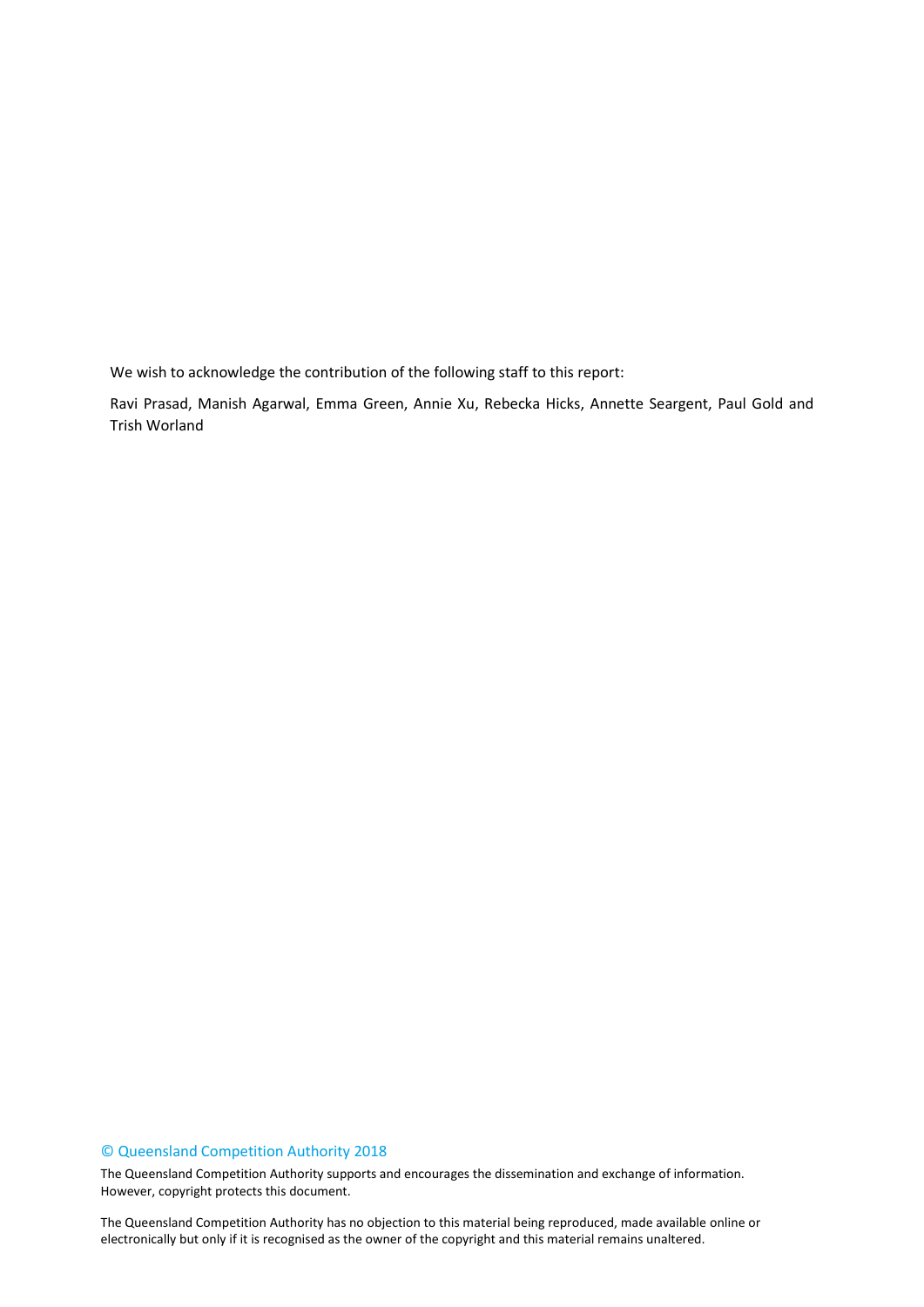## <span id="page-2-0"></span>**SUBMISSIONS**

## <span id="page-2-1"></span>Closing date for submissions: 11 March 2019

Public involvement is an important element of the decision-making processes of the Queensland Competition Authority (QCA). Therefore submissions are invited from interested parties concerning its draft recommendations on whether the services described in s. 250 of the QCA Act should be declared, declared in part, or not declared. Submissions are invited from interested parties by 5pm Brisbane time on 11 March 2019. The QCA will consider all submissions received by this date. There will be a further four-week period for cross submissions.

Submissions, comments or inquiries regarding this paper should be directed to:

Queensland Competition Authority GPO Box 2257 Brisbane Q 4001

Tel (07) 3222 0555 Fax (07) 3222 0599 www.qca.org.au/submissions

## <span id="page-2-2"></span>Confidentiality

In the interests of transparency and to promote informed discussion and consultation, the QCA intends to make all submissions publicly available. However, if a person making a submission believes that information in the submission is confidential, that person should claim confidentiality in respect of the document (or the relevant part of the document) at the time the submission is given to the QCA and state the basis for the confidentiality claim.

The assessment of confidentiality claims will be made by the QCA in accordance with the *Queensland Competition Authority Act 1997*, including an assessment of whether disclosure of the information would damage the person's commercial activities and considerations of the public interest.

Claims for confidentiality should be clearly noted on the front page of the submission. The relevant sections of the submission should also be marked as confidential, so that the remainder of the document can be made publicly available. It would also be appreciated if two versions of the submission (i.e. a complete version and another excising confidential information) could be provided.

A confidentiality claim template is available on request. We encourage stakeholders to use this template when making confidentiality claims. The confidentiality claim template provides guidance on the type of information that would assist our assessment of claims for confidentiality.

## <span id="page-2-3"></span>Public access to submissions

Subject to any confidentiality constraints, submissions will be available for public inspection at the Brisbane office, or on the website at [www.qca.org.au.](http://www.qca.org.au/) If you experience any difficulty gaining access to documents please contact us on (07) 3222 0555.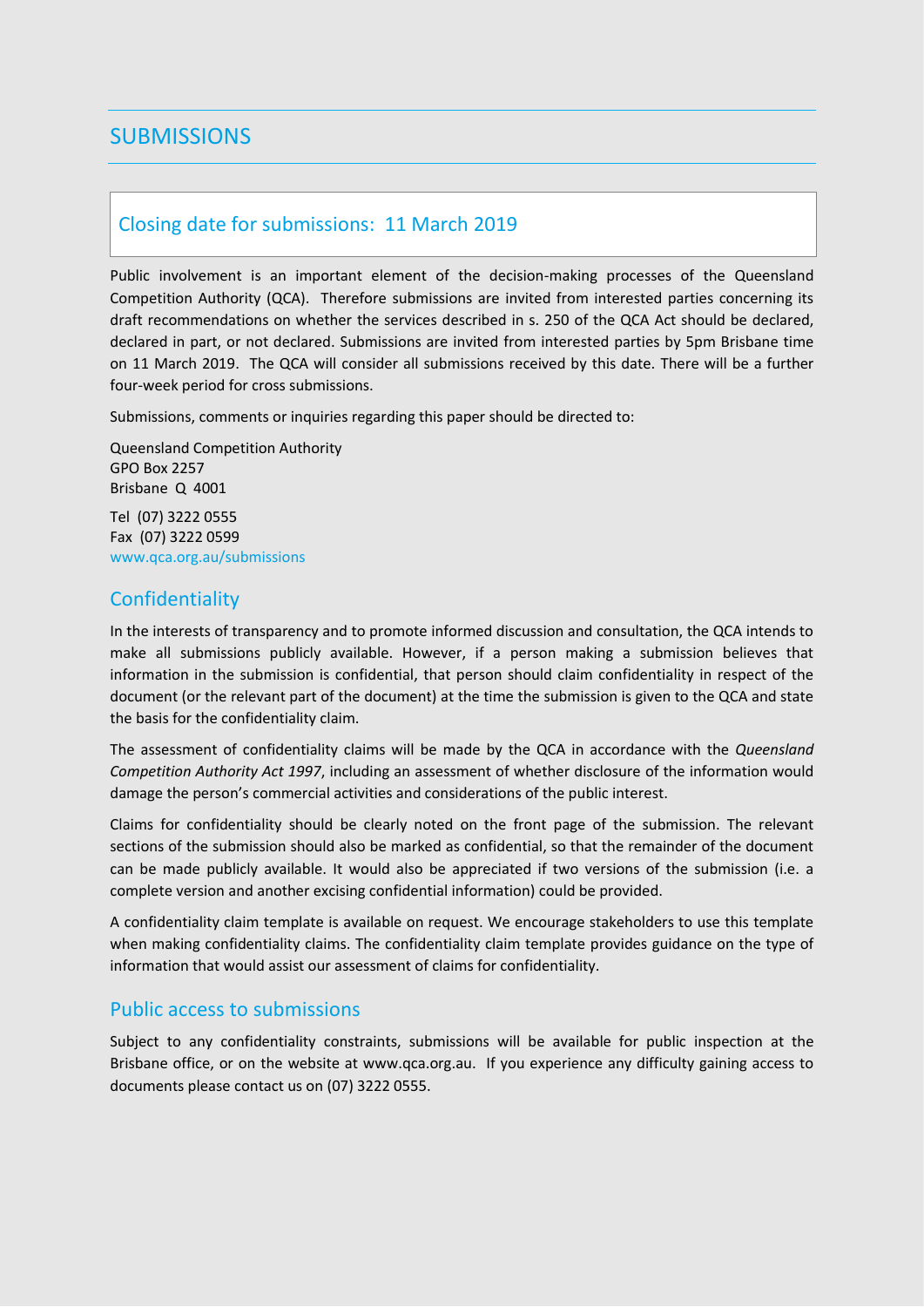# **Contents**

| <b>SUBMISSIONS</b><br>Closing date for submissions: 11 March 2019<br>Confidentiality<br>Public access to submissions |                                                                                                                             | $\mathsf{I}$<br>Ť<br>Ť<br>Ť |  |
|----------------------------------------------------------------------------------------------------------------------|-----------------------------------------------------------------------------------------------------------------------------|-----------------------------|--|
|                                                                                                                      | <b>EXECUTIVE SUMMARY</b>                                                                                                    |                             |  |
| Draft recommendation                                                                                                 |                                                                                                                             |                             |  |
|                                                                                                                      | THE ROLE OF THE QCA - TASK, TIMING AND CONTACTS                                                                             | v                           |  |
| Key dates                                                                                                            |                                                                                                                             | v                           |  |
| Contacts                                                                                                             |                                                                                                                             | v                           |  |
| 1                                                                                                                    | <b>INTRODUCTION</b>                                                                                                         | 1                           |  |
| 1.1                                                                                                                  | Scope of the third party access declarations                                                                                | 1                           |  |
| 1.2                                                                                                                  | The QCA's role in the declaration reviews                                                                                   | 1                           |  |
| 1.3                                                                                                                  | Process matters                                                                                                             | $\overline{2}$              |  |
| 1.4                                                                                                                  | Assessment detail                                                                                                           | 3                           |  |
| 2                                                                                                                    | QCA'S APPROACH TO THE STATUTORY CRITERIA                                                                                    | 4                           |  |
| 2.1                                                                                                                  | The access criteria                                                                                                         | 4                           |  |
| 2.2                                                                                                                  | Approach and interpretation                                                                                                 | 7                           |  |
| 2.3                                                                                                                  | Criterion (b): meet total foreseeable demand at least cost                                                                  | 8                           |  |
| 2.4                                                                                                                  | Criterion (a): access as a result of declaration would promote a material increase in<br>competition in at least one market | 18                          |  |
| 2.5                                                                                                                  |                                                                                                                             | 26                          |  |
|                                                                                                                      | Criterion (c): State significance                                                                                           | 27                          |  |
| 2.6                                                                                                                  | Criterion (d): promote the public interest                                                                                  |                             |  |
| PART A: ACCESS CRITERIA ASSESSMENT - AURIZON NETWORK SERVICE                                                         |                                                                                                                             |                             |  |
|                                                                                                                      | PART B: ACCESS CRITERIA ASSESSMENT - QUEENSLAND RAIL SERVICE                                                                | 33                          |  |
| PART C: ACCESS CRITERIA ASSESSMENT - DBCT SERVICE                                                                    |                                                                                                                             | 34                          |  |
| <b>GLOSSARY</b>                                                                                                      |                                                                                                                             |                             |  |
| <b>LIST OF SUBMISSIONS</b>                                                                                           |                                                                                                                             |                             |  |
| <b>REFERENCES</b>                                                                                                    |                                                                                                                             |                             |  |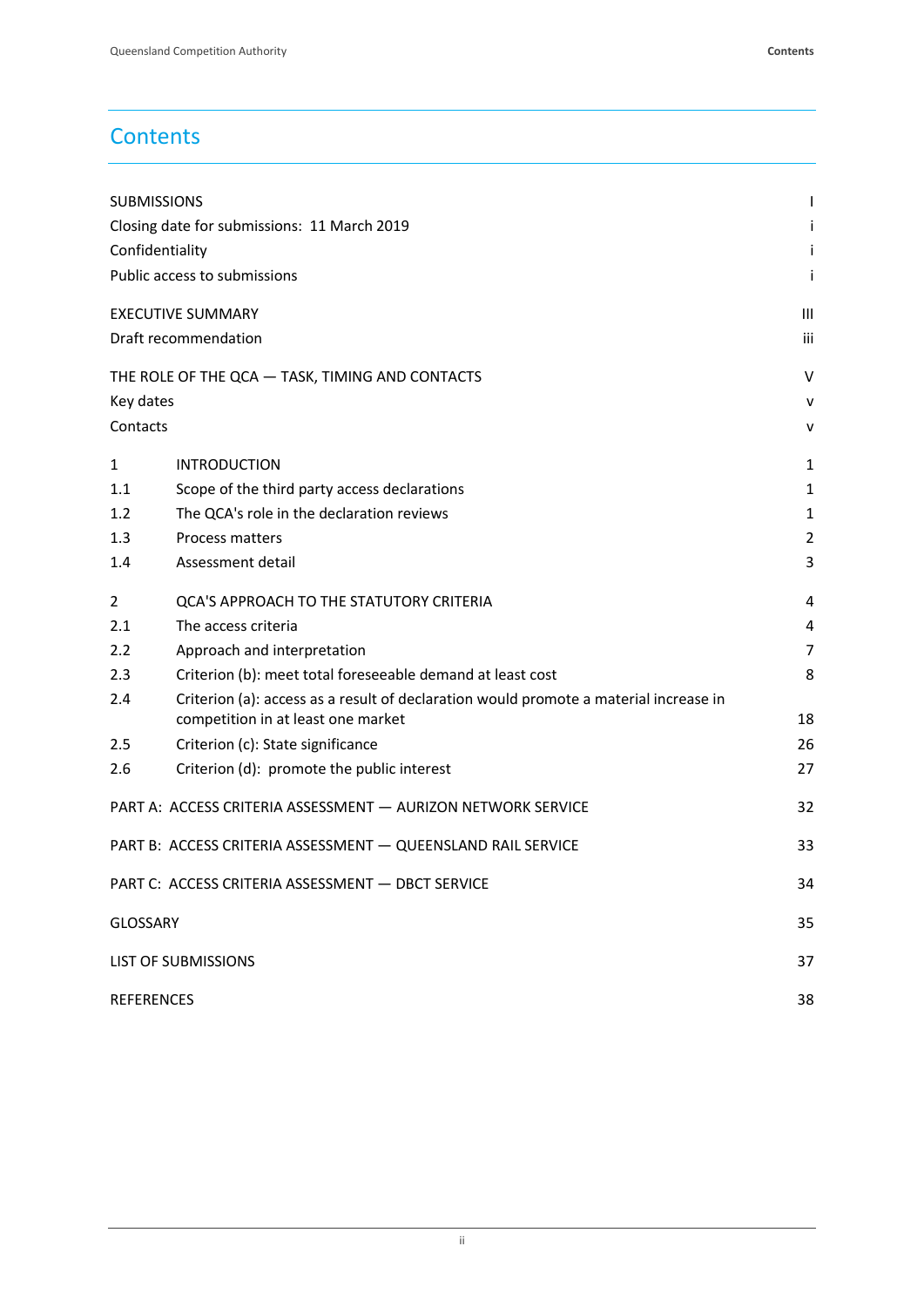## <span id="page-4-0"></span>EXECUTIVE SUMMARY

## <span id="page-4-1"></span>Draft recommendation

In accordance with s. 87A of the *Queensland Competition Authority Act 1997*, the QCA is considering whether to recommend that the services described in s. 250(1) of the QCA Act be declared, declared in part, or not be declared.

These services are provided by Aurizon Network, Queensland Rail and DBCT Management.

Following consideration of stakeholder submissions, the QCA's draft recommendations are that the coal handling and below-rail service provided by DBCT Management and Aurizon Network respectively be declared, while the below-rail service provided by Queensland Rail be declared in part.

## Aurizon Network

The QCA's draft recommendation is that 'the use of a coal system for providing transportation by rail' as defined by s. 250(1)(a) of the QCA Act be declared. This service reflects the below-rail service provided by the Central Queensland Coal Network, which includes the service provided by the Blackwater, Goonyella, Moura and Newlands systems. 1

The QCA's draft recommendation is a declaration period of 15 years.

## Queensland Rail

The QCA's draft recommendation is that the below-rail service provided by Queensland Rail as defined by s. 250(1)(b) be declared in part.<sup>2</sup> The QCA recommends that the following parts of the service, each of which is itself a service, be declared:

- **the North Coast Line service**
- the Mount Isa Line service
- the West Moreton system service
- $\bullet$  the Metropolitan system service.<sup>3</sup>

The QCA's draft recommendation is a declaration period of 15 years.

The parts of the service not recommended for declaration are:

- the South Western system service
- the Western system service
- the Central Western system service
- the Tablelands system service.

 $<sup>1</sup>$  Specifically, the service relates to the use of a coal system for providing transportation by rail, with the coal</sup> system defined in ss. 250(3) and (4).

 $^2$  Specifically, the service relates to 'the use of rail transport infrastructure for providing transportation by rail if the infrastructure is used for operating a railway for which Queensland Rail Limited, or a successor, assign or subsidiary of Queensland Rail Limited, is the railway manager'.

 $3$  For a detailed discussion of this draft recommendation, see Part B, section 1.6.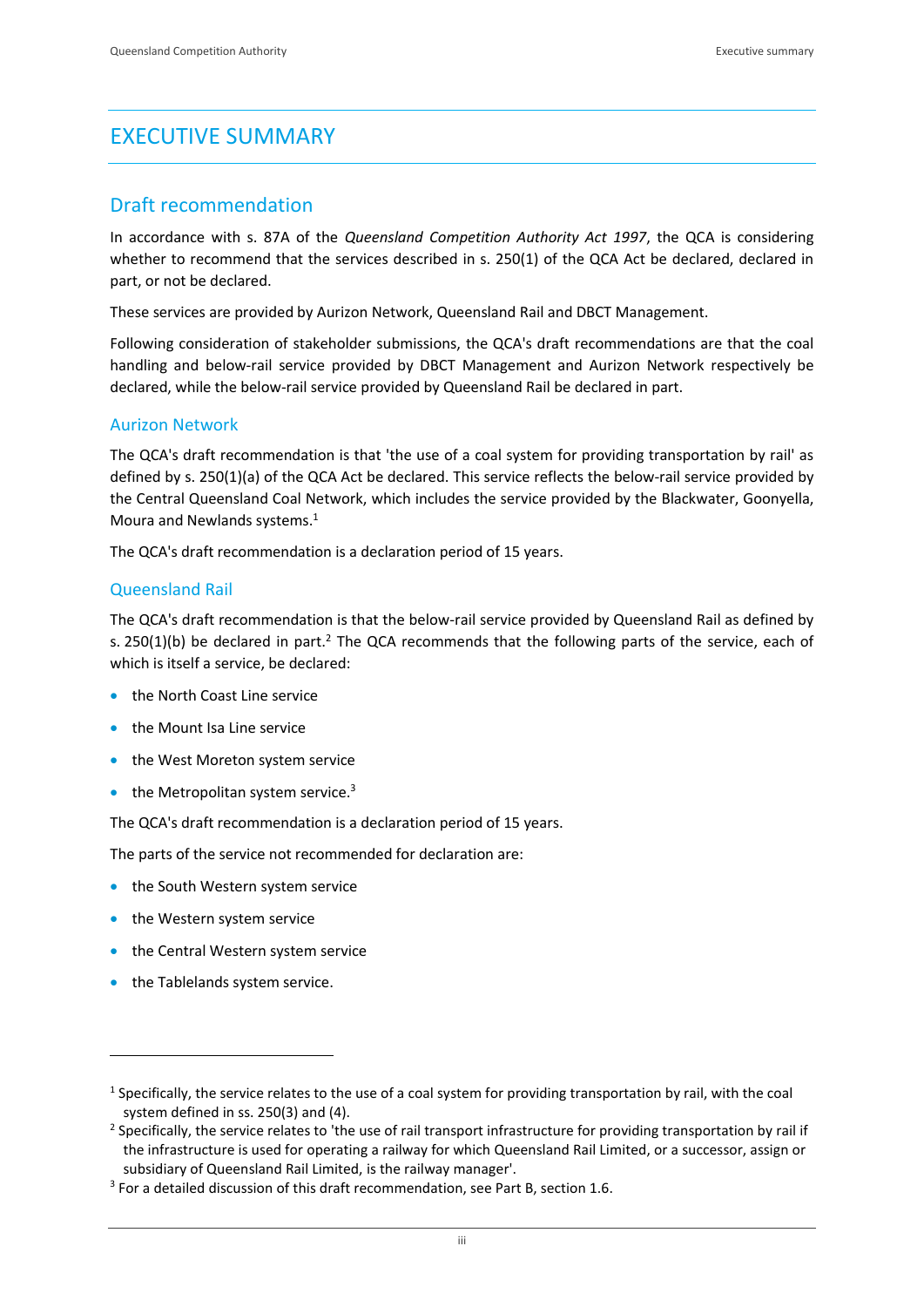## DBCT Management

The QCA's draft recommendation is that 'the handling of coal at Dalrymple Bay Coal Terminal by the terminal operator' as defined by s. 250(1)(c) of the QCA Act be declared. These services include the inloading, outloading and stockyard operations at DBCT.

The QCA's draft recommendation is a declaration period of 10 years.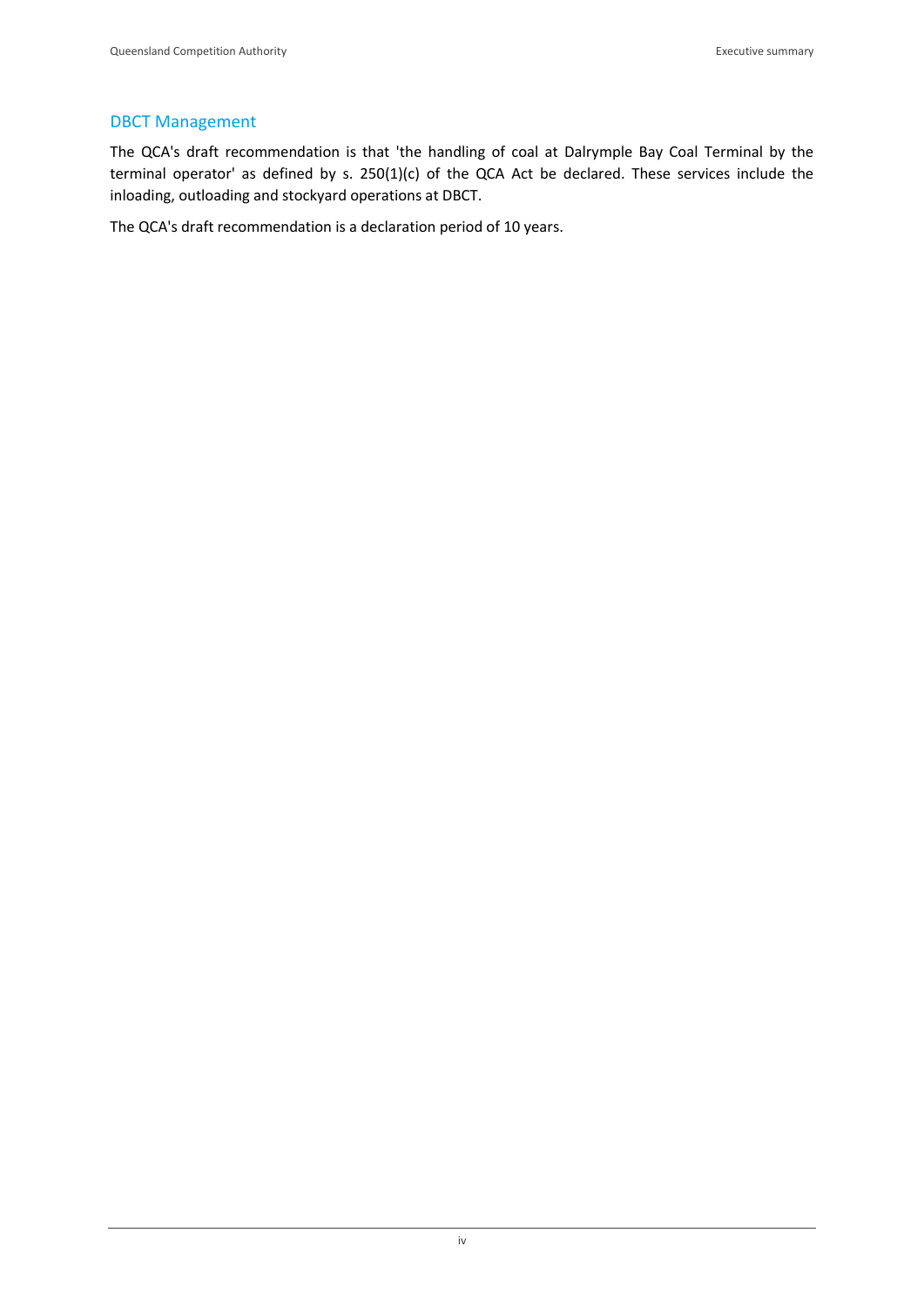# <span id="page-6-0"></span>THE ROLE OF THE QCA — TASK, TIMING AND CONTACTS

The Queensland Competition Authority (QCA) is an independent statutory body which promotes competition as the basis for enhancing efficiency and growth in the Queensland economy.

## <span id="page-6-1"></span>Key dates

Submissions are due by 5pm Brisbane time on 11 March 2019. The QCA will consider all submissions received by this date when making its final recommendations to the Minister.

Stakeholders should note that there will be a further four-week period after 11 March 2019 for making cross-submissions.

## <span id="page-6-2"></span>**Contacts**

Enquiries regarding this project should be directed to:

ATTN: Ravi Prasad Tel: (07) 3222 0533

All correspondence should be sent to[: www.qca.org.au/submissions](http://www.qca.org.au/submissions)

cc: ravi.prasad@qca.org.au; manish.agarwal@qca.org.au; annie.xu@qca.org.au; emma.green@qca.org.au; rebecka.hicks@qca.org.au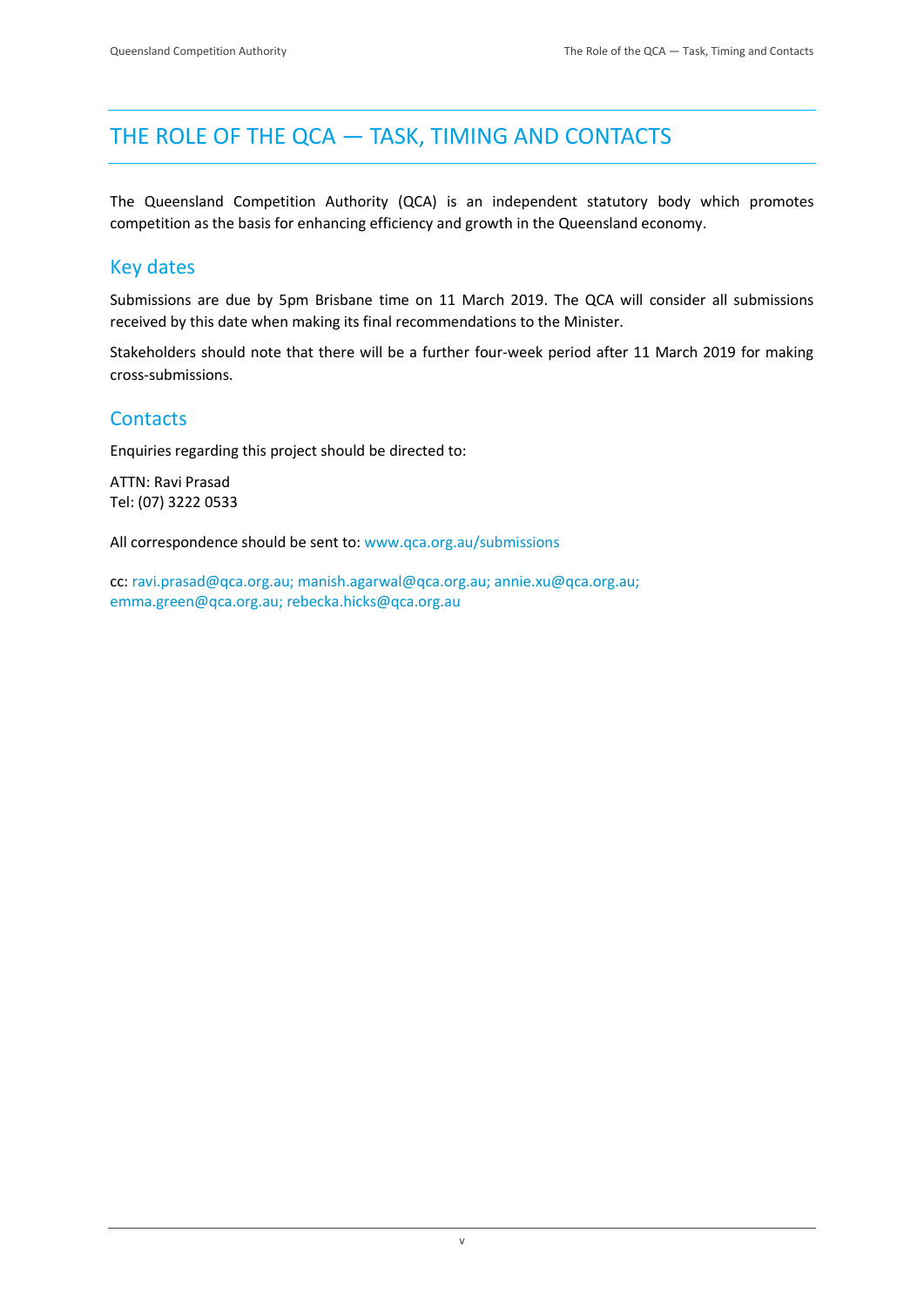## <span id="page-7-0"></span>1 INTRODUCTION

## <span id="page-7-1"></span>1.1 Scope of the third party access declarations

The object of Part 5 of the *Queensland Competition Authority Act 1997* (Qld) (QCA Act) is:

to promote the economically efficient operation of, use of and investment in, significant infrastructure by which services are provided, with the effect of promoting effective competition in upstream and downstream markets.<sup>4</sup>

Section 250 of the QCA Act provides that three specific services are each taken to be declared by the Ministers under Part 5, Division 2 of the QCA Act. In summary, those services are:

- the use of a coal system for providing transportation by rail. The relevant 'coal system' is defined in the QCA Act<sup>5</sup> and includes the Blackwater, Goonyella, Moura and Newlands systems
- the use of rail transport infrastructure for providing transportation by rail where (in summary) the railway manager is Queensland Rail, or its successor, assign or subsidiary
- the handling of coal at Dalrymple Bay Coal Terminal (DBCT) by the terminal operator.

Declaration gives rise to rights and obligations in relation to the negotiation of the terms of access to the declared service. These rights and obligations are contained in the QCA Act, as well as access undertakings for the declared service approved by the QCA or, if parties are unable to agree on access to the declared service, by determinations made by the QCA under Part 5 of the QCA Act. The declarations do not apply to the entities themselves but relate to relevant services provided by these entities.

## <span id="page-7-2"></span>1.2 The QCA's role in the declaration reviews

Each of the existing declarations expire on 8 September 2020.<sup>6</sup> At least six months, but not more than 12 months, before the expiry date of each declaration, the QCA must recommend to the Minister that, with effect from the expiry date: (a) the service be declared; or (b) part of the service, that is itself a service, be declared; or (c) the service not be declared.<sup>7</sup>

In each case, the relevant declared service is defined in s. 250 of the QCA Act. These are the services about which the QCA must make a recommendation under s. 87A of the QCA Act. The only flexibility given to the QCA by s. 87A(1) is to consider whether all or a part of that service (which is itself 'a service' within the meaning of s. 72 of the QCA Act) should be declared. The QCA Act makes no other provision for the QCA to modify the scope of the declared services through this review process.

<sup>4</sup> Section 69E of the QCA Act.

 $5$  Sections 250(3) and 250(4) of the QCA Act.

 $6$  Section 250(2) of the QCA Act states that the existing declarations stop having effect at the end of the 'expiry day' or when revoked. Section 248 states the 'expiry day' 'means the day that is 10 years from the day this section commences'. Section 248 commenced on the date the *Motor Accident Insurance and Other Legislation Amendment Act 2010* (Qld) received assent (8 September 2010).

<sup>&</sup>lt;sup>7</sup> Section 87A of the QCA Act.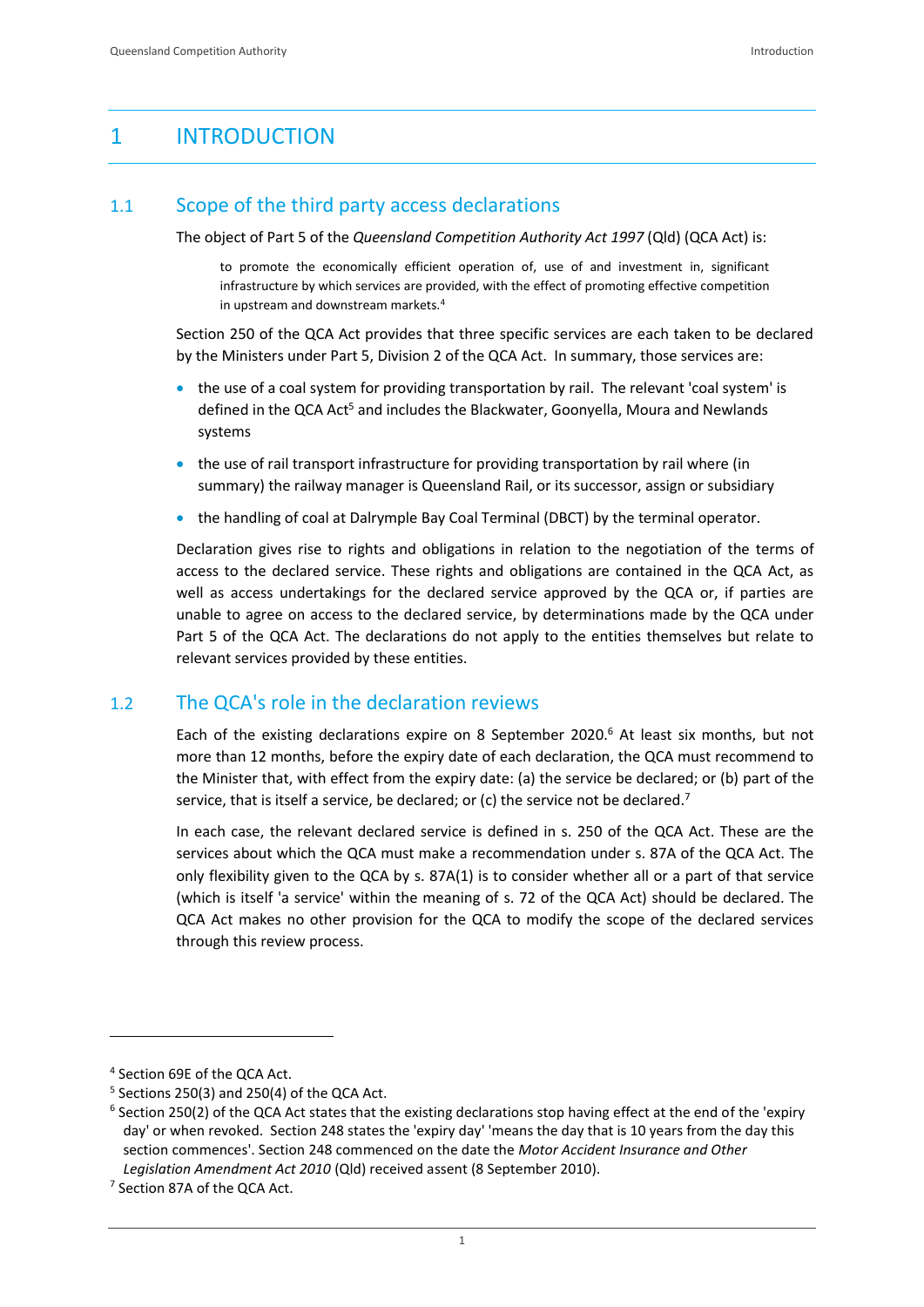## <span id="page-8-0"></span>1.3 Process matters

On 29 March 2018, the access criteria in Part 5 of the QCA Act were amended.<sup>8</sup>

On 4 April 2018, the QCA commenced its review of whether the declared services defined in s. 250 of the QCA Act should be declared in whole or in part following the expiry of the existing declarations on 8 September 2020. In doing so, the QCA issued notices of review and investigations to Aurizon Network, Queensland Rail and DBCT Management and DBCT Holdings relating to the declared services in ss. 250(1)(a), (b) and (c) respectively.<sup>9</sup> At the same time, QCA staff released a staff issues paper to facilitate the making of submissions.

Nine submissions were received by the due date of 30 May 2018, with two stakeholders (Queensland Rail and DBCT Management) providing additional information on 18 June 2018. A late submission from DBCT Management was received on 29 June 2018. As advised, the QCA did not take this submission into account in making its draft recommendation in respect of the DBCT service.<sup>10</sup> However, the QCA now invites submissions in relation to DBCT Management's submission of 29 June 2018. The submissions received in relation to the DBCT Management submission of 29 June 2018 will be taken into account in the final recommendation to the Minister.

Following the conclusion of the initial submissions period on 30 May 2018, stakeholders were given six weeks to provide comments on the initial submissions received (a cross-submissions process) and to consider a range of staff questions published in relation to the initial submissions. A further 11 public cross-submissions and 1 confidential submission were received in this process.

On 7 November 2018, the QCA received further correspondence from DBCT Management containing updated information about DBCT Management's customer contracts and stating that the facility is now fully contracted. Due to the time at which this information was provided, the QCA has been unable to take it into account in making its draft recommendation in respect of the DBCT service. The QCA will take this updated contract information into account in preparing its final recommendation. A redacted version of this correspondence has been published on the QCA's website. Confidential information contained in the correspondence will be handled in accordance with the procedures already in place. Interested parties are invited to comment on this information in their submissions in response to the draft recommendation. Additionally, DBCT Management's further correspondence refers to an estimate of DBCT's capacity prepared by the Integrated Logistics Company (ILC).<sup>11</sup> To the extent stakeholders consider the ILC report relevant to this review, stakeholders are requested to consider it in making their submission.

All public submissions are available on the QCA's website, including cross-submissions that were not previously published.

<sup>8</sup> *Queensland Competition Authority Amendment Act 2018* (Qld).

<sup>&</sup>lt;sup>9</sup> In accordance with ss. 87B, 87D and 87E of the QCA Act.

<sup>&</sup>lt;sup>10</sup> On 3 July 2018, the QCA updated its website and sent an email to its subscribers regarding the DBCT. Management late submission of 29 June 2018.

<sup>&</sup>lt;sup>11</sup> The ILC report, provided to the QCA in the context of DBCT Management's November 2018 review event application, is available on the QCA website. See, Integrated Logistics Company Pty Ltd, *DBCT Capacity Estimates*, prepared for DBCT Management, 19 October 2018, http://www.qca.org.au/Ports/Access-to-Ports/DBCT-2015-Draft-Access-Undertaking/Ongoing-Compliance/Review-Events/Final-Report/Referencetonnage-change-Nov-2018#finalpos.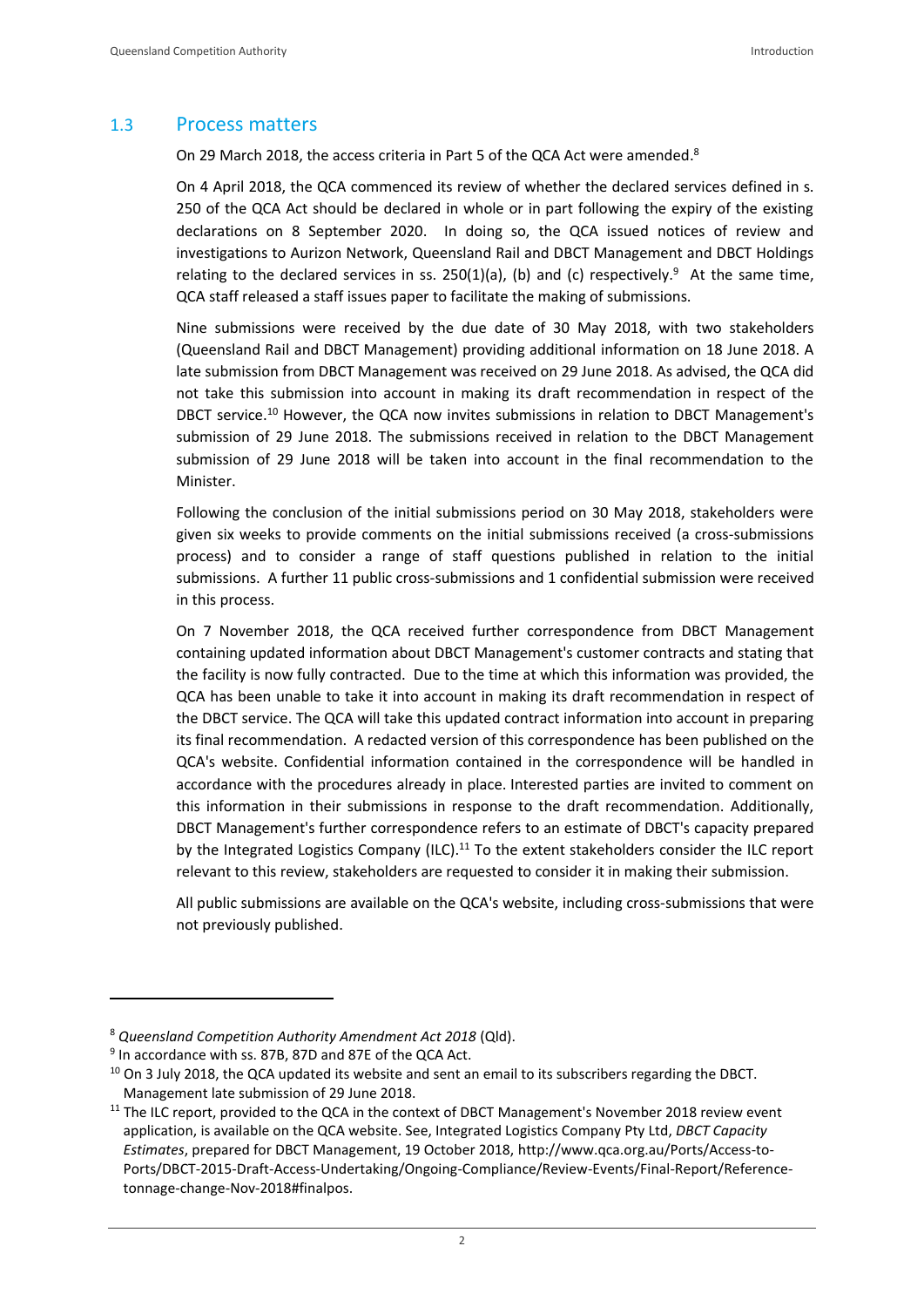Stakeholder submissions on the QCA's draft recommendations are due by Monday 11 March 2019. The QCA will consider all submissions received by this date. There will be a further fourweek period for cross-submissions.

The QCA's final recommendations will be provided to the Minister in accordance with s. 87A(1) of the QCA Act. The QCA will publish its final recommendations in accordance with s. 87A(3) once the Minister publishes a decision in accordance with ss. 85 and 86 of the QCA Act.

## 1.3.1 Process for approval of Queensland Rail recommendation

Prior to his appointment to the Board of the QCA on 5 June 2018, Dr Warren Mundy advised the Government, via the Treasury, that he had provided significant advice to Queensland Rail on the renewal of its declaration under Part 5 of the QCA Act and indicated that if appointed, he would exclude himself from the QCA's consideration of this matter. At the Board meeting held on 21 June 2018, Members agreed that Dr Mundy would absent himself from discussions on this issue and not have access to drafts and other working papers relating to the Queensland Rail declaration. Dr Mundy first became aware of the recommendations set out in the Executive Summary on 11 December 2018 but did not have access to the reasoning contained in Part B of these Draft Recommendations until they were made publicly available. Dr Mundy will continue to have no role in the formulation of the QCA's recommendation in relation to the declaration of Queensland Rail.

## <span id="page-9-0"></span>1.4 Assessment detail

The QCA's approach to the assessment criteria across each of the reviews is contained in Chapter 2. The QCA's assessment of why the services described in s. 250 of the QCA Act should be declared, declared in part, or not declared, following the expiry of the existing declarations on 8 September 2020, is set out in the following parts of this report:

- Part A: the Aurizon Network service
- Part B: the Queensland Rail service
- **Part C: the DBCT service.**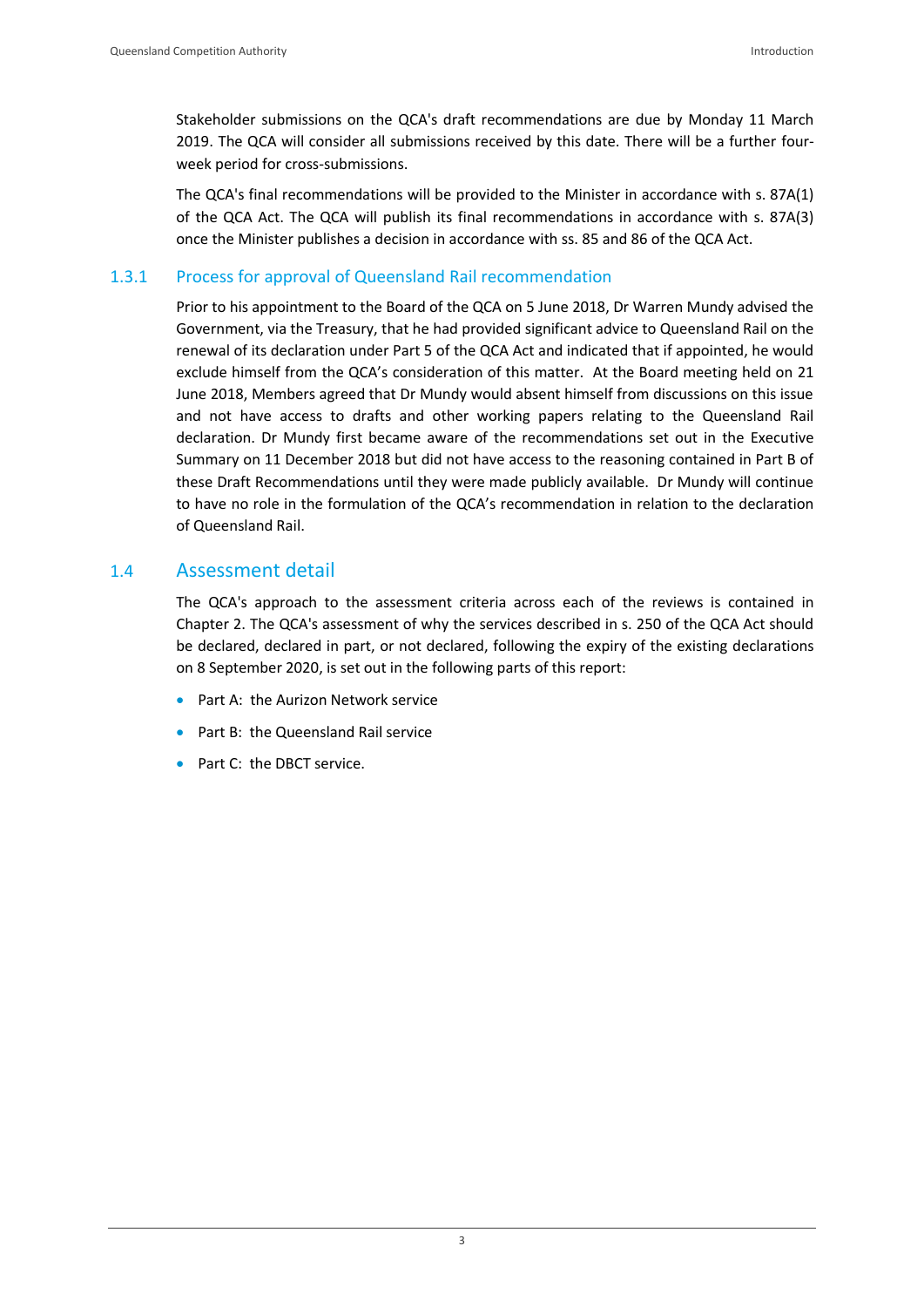## <span id="page-10-0"></span>2 QCA'S APPROACH TO THE STATUTORY CRITERIA

## <span id="page-10-1"></span>2.1 The access criteria

 $\overline{a}$ 

Section 76 of the QCA Act sets out the access criteria which the QCA must apply in making the required recommendations (Box 1).<sup>12</sup>

<sup>12</sup> Section 76 was most recently amended by the *Queensland Competition Authority Amendment Act 2018*  (Qld). These amendments commenced on 29 March 2018.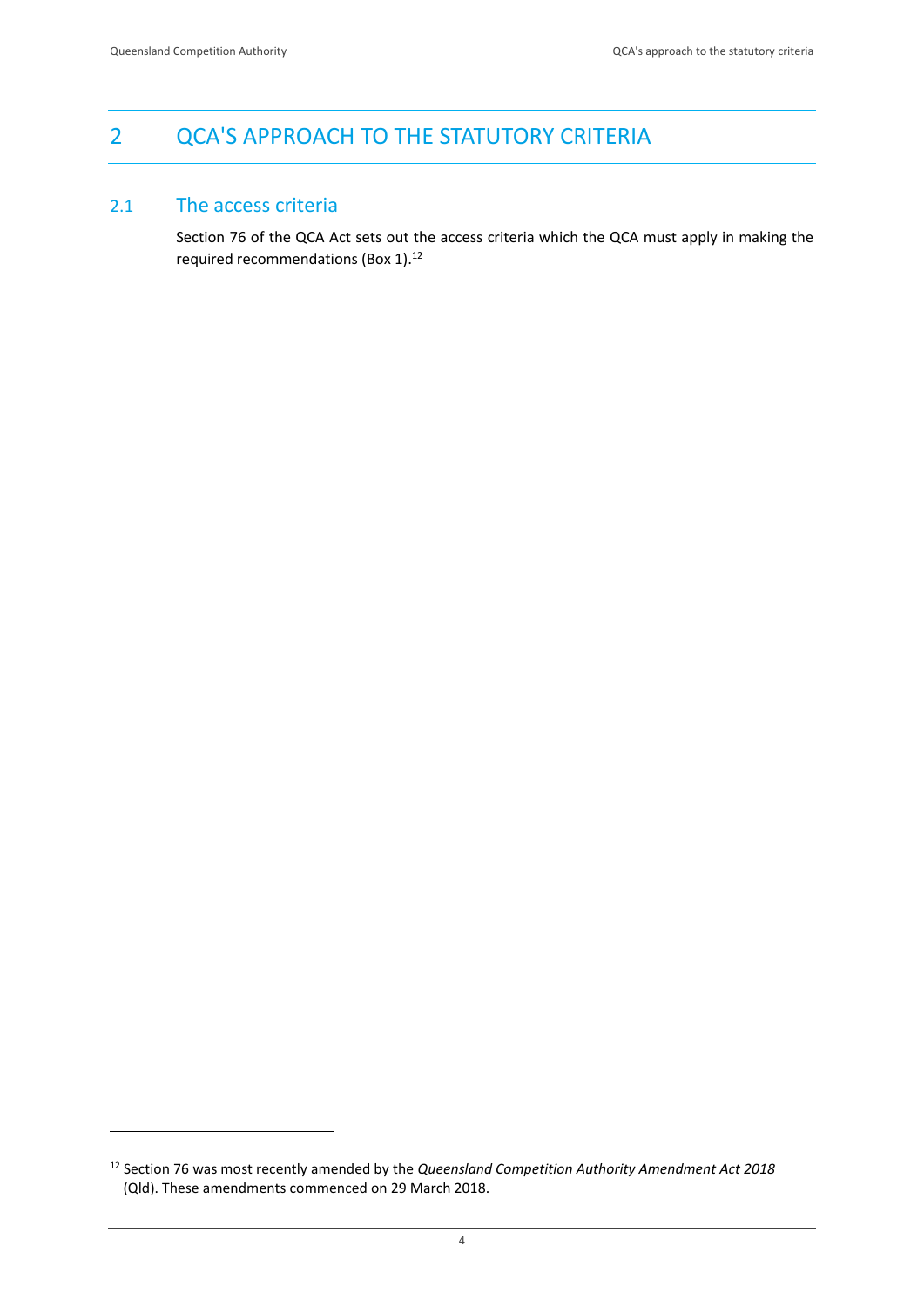## Box 1: Section 76—Access criteria

- (1) This section sets out the matters (the access criteria) about which
	- (a) the authority is required to be satisfied for recommending that a service be declared by the Minister; and
	- (b) the Minister is required to be satisfied for declaring a service.
- (2) The access criteria are as follows:
	- (a) that access (or increased access) to the service, on reasonable terms and conditions, as a result of a declaration of the service would promote a material increase in competition in at least 1 market (whether or not in Australia), other than the market for the service;
	- (b) that the facility for the service could meet the total foreseeable demand in the market:
		- (i) over the period for which the service would be declared; and
		- (ii) at the least cost compared to any 2 or more facilities (which could include the facility for the service);
	- (c) that the facility for the service is significant, having regard to its size or its importance to the Queensland economy;
	- (d) that access (or increased access) to the service, on reasonable terms and conditions, as a result of a declaration of the service would promote the public interest.
- (3) For subsection  $(2)(b)$ , if the facility for the service is currently at capacity, and it is reasonably possible to expand that capacity, the authority and the Minister may have regard to the facility as if it had that expanded capacity.
- (4) Without limiting subsection (2)(b), the cost referred to in subsection (2)(b)(ii) includes all costs associated with having multiple users of the facility for the service, including costs that would be incurred if the service were declared.
- (5) In considering the access criterion mentioned in subsection (2)(d), the authority and the Minister must have regard to the following matters:
	- (a) if the facility for the service extends outside Queensland:
		- (i) whether access to the service provided outside Queensland by means of the facility is regulated by another jurisdiction; and
		- (ii) the desirability of consistency in regulating access to the service;
	- (b) the effect that declaring the service would have on investment in:
		- (i) facilities; and
		- (ii) markets that depend on access to the service;
	- (c) the administrative and compliance costs that would be incurred by the provider of the service if the service were declared;
	- (d) any other matter the authority or Minister considers relevant.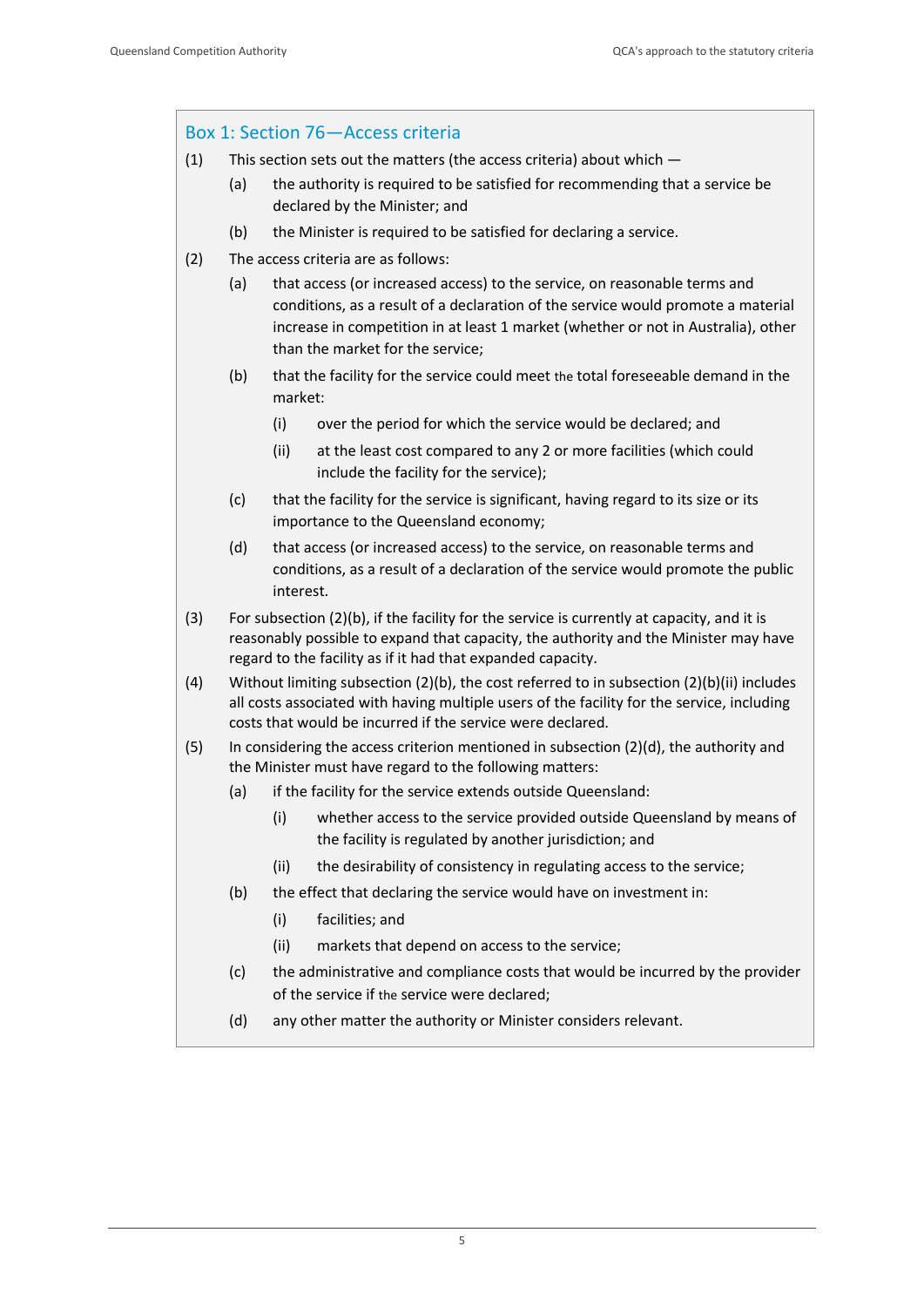## 2.1.1 The required recommendations

The QCA is required to make each recommendation pursuant to s. 87A of the QCA Act. Section 87A(1) of the QCA Act requires:

At least 6 months, but not more than 12 months, before the expiry date of a declaration of a service, the authority must recommend to the Minister that, with effect from the expiry date -

- (a) the service be declared; or
- (b) part of the service, that is itself a service, be declared; or
- (c) the service not be declared.

Section 250 of the QCA Act identifies each service taken to be declared.

Pursuant to s. 87C of the QCA Act, the QCA:

- must make a recommendation that 'the service be declared' if the QCA is satisfied about all of the access criteria for the service (s. 87C(1) of the QCA Act)
- must make a recommendation that 'the service not be declared' if the QCA is not satisfied about all of the access criteria for the service (s. 87C(2) of the QCA Act)
- despite ss. 87C(1) and (2), may make a recommendation that 'part of the service, that is itself a service, be declared' if the QCA is satisfied about all of the access criteria for the part of the service (s. 87C(3) of the QCA Act).

Under s. 87D of the QCA Act, the QCA's power to conduct an investigation for making a recommendation under s. 87A of the QCA Act is about 'the service'.

The QCA is required, in the first instance, to consider and assess the access criteria with respect to each of the services defined in s. 250 of the QCA Act. That is, the service as a whole must first be considered against the access criteria.

Aurizon Network submitted a different approach requiring consideration of each distinct service within the declared service:

As the declared service has not been subject to a comprehensive assessment against the access criteria, the QCA review must ensure that all parts of the declared service satisfy the access criteria before making a recommendation to declare any particular part of the service to the Minister. Such a recommendation would require that the QCA reach an affirmative conclusion, based on the application of sound principles to facts, that each distinct service within the declared service met all of the access criteria.<sup>13</sup>

The QCA does not consider that it is required to separately determine whether each 'part' of a service satisfies the access criteria before it can recommend that the service be declared. The QCA must decide whether to recommend declaration of each service defined in s. 250 of the QCA Act. If the QCA is satisfied each of the access criteria are satisfied for a service, it is required by s. 87C(1) to recommend that the service be declared. Nothing in the QCA Act requires the QCA to deconstruct a service into a series of smaller services and then apply the access criteria to each one. The QCA considers the necessary starting point for its analysis is to consider whether the service defined in s. 250 satisfies the access criteria.

To start from this position is not to preclude consideration of whether only part of a service satisfies the access criteria. If, for example, there was a part of a service which did not satisfy one of the access criteria, the QCA could still recommend declaration of the remainder of the

<sup>13</sup> Aurizon Network, sub. 6, p. 8.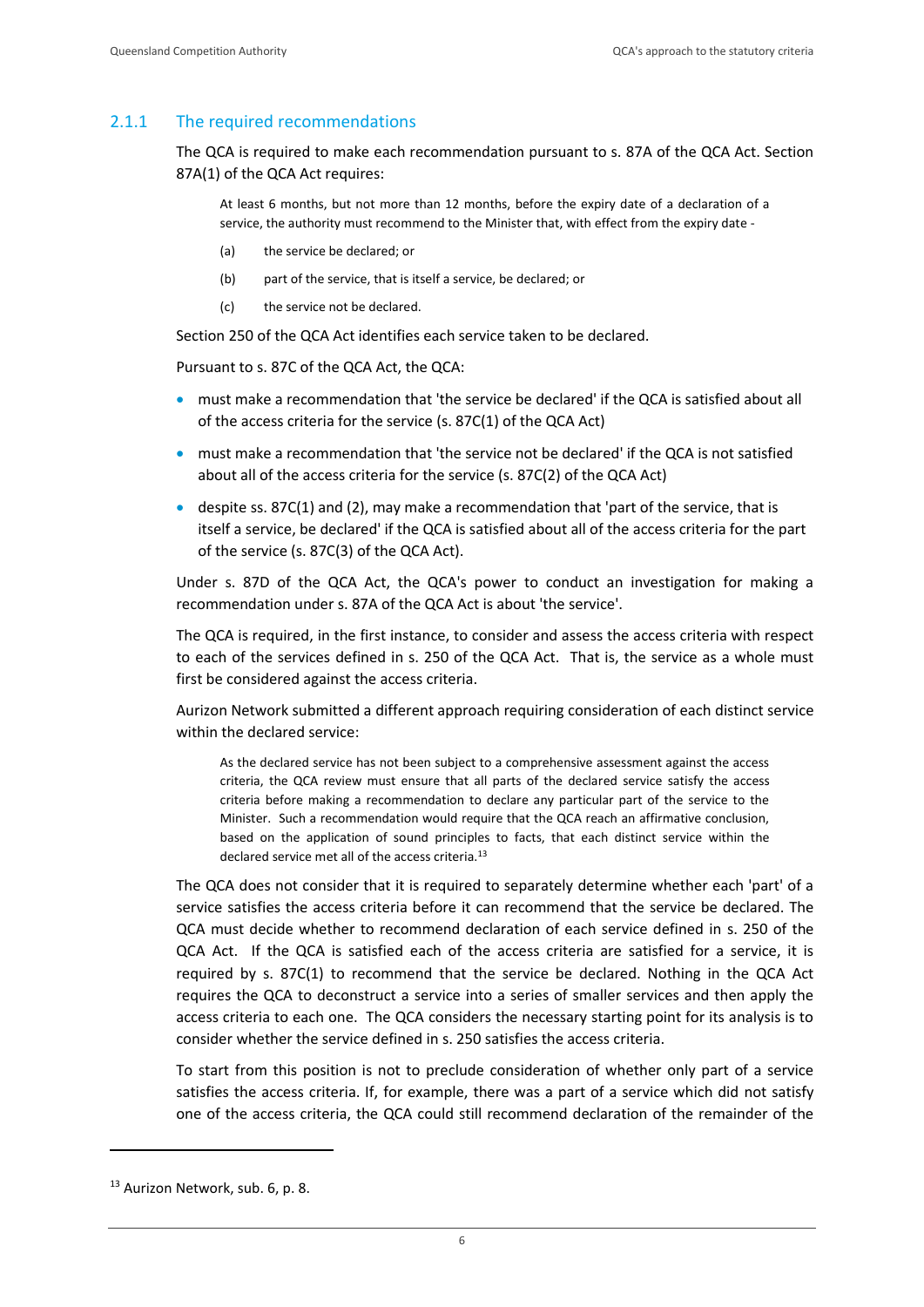service provided that what remained (a) was itself a service and (b) satisfied each of the access criteria. Whether such an investigation is required will depend on the information before the QCA and whether there is reason to believe that any part of a service exhibits characteristics which suggest it may not satisfy one or more of the access criteria. Only where such characteristics are identified is it necessary to undertake an in depth investigation into whether part of the service satisfies the access criteria.

## 2.1.2 Period of declaration

If the QCA recommends that the service, or part of the service, should be declared, the QCA must also recommend the period for which that declaration should operate.<sup>14</sup> The QCA considers that potentially relevant factors to forming a view on the period of declaration may include:

- the importance of long-term certainty to service providers who may have made (or may need to make) significant investments in infrastructure facilities, and to access seekers who may make significant investments as part of gaining access to a declared facility
- $\bullet$  the duration of time for which users may seek access to the facility (for example considering average mine lives)
- the certainty of demand forecasts over the foreseeable period for assessing demand
- $\bullet$  the foreseeable timing of potential changes in the market environment, including the likelihood that the service no longer satisfies the natural monopoly test in criterion (b)
- $\bullet$  the need for periodic reviews of declaration arrangements.<sup>15</sup>

The period for which a service is to be declared must be a period over which each of the access criteria are satisfied. The QCA considers that the QCA Act does not necessarily require it to recommend declaration of a service over the longest period in which each of the access criteria may be satisfied. The QCA might, having regard to the matters listed above or other considerations, determine that a shorter period of declaration would be appropriate. For example, the QCA might consider a shorter period of declaration if there was a degree of uncertainty about forecasts in later years.

## <span id="page-13-0"></span>2.2 Approach and interpretation

The QCA's consideration of the approach to, and interpretation of, each access criterion is set out in this chapter in the following sequence:



Criterion (b) is considered first, before criterion (a), as the QCA considers it simplifies its analysis to begin by identifying the market in which the relevant service is provided before turning to the question of dependent markets.

 $14$  In accordance with s. 87A(4) of the QCA Act.

<sup>15</sup> Refer also to NCC, *Declaration of Services*: *A guide to declaration under Part IIIA of the Competition and Consumer Act 2010 (Cth),* April 2018 edn, p. 47.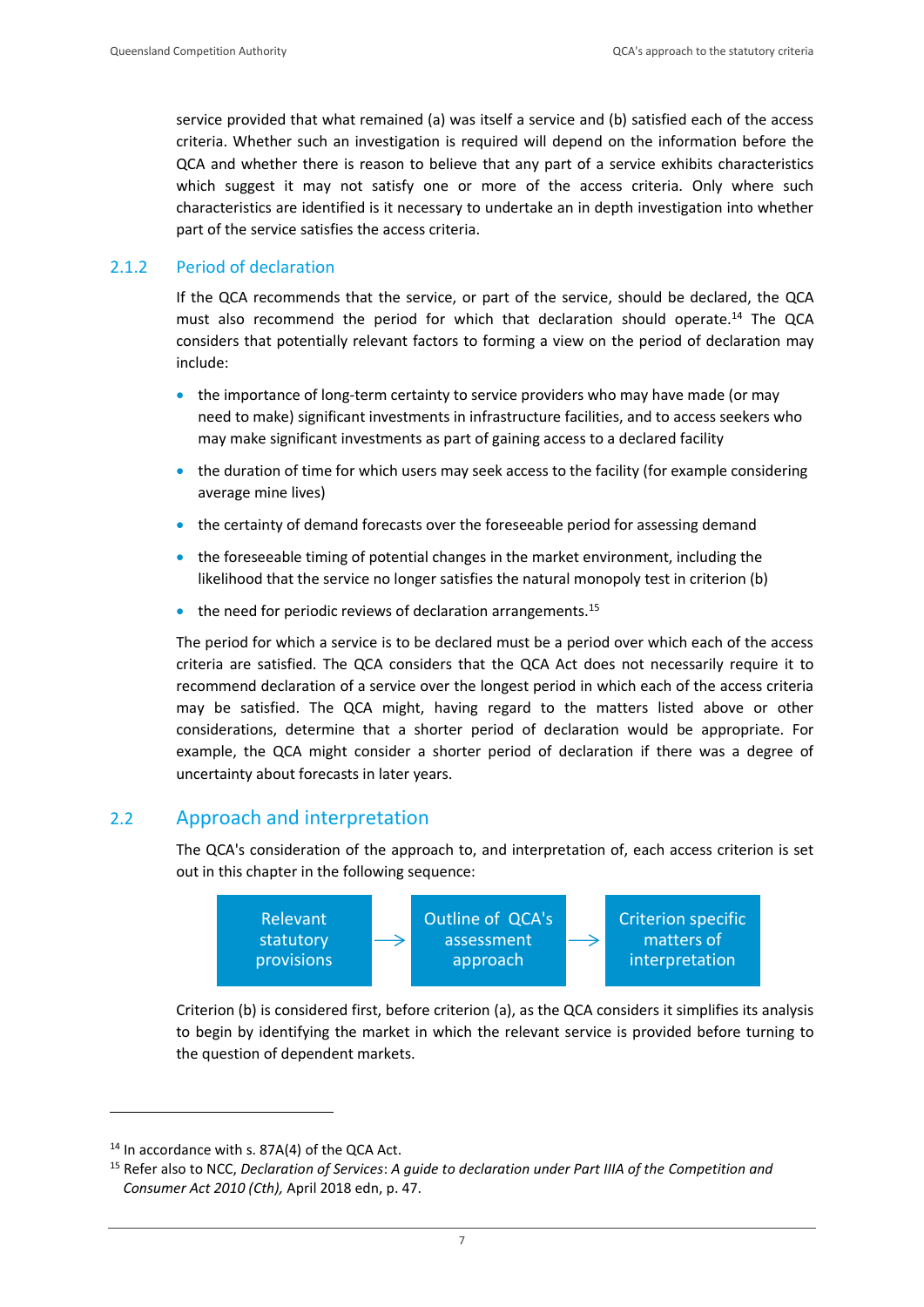This is followed by a consideration of criterion (a), criterion (c) and criterion (d), respectively. The analysis of each service (Parts A, B and C) follows this sequence.

This consideration is undertaken in the context of Part 5 (Access to services) of the QCA Act, which has the following express object:

The object of this part is to promote the economically efficient operation of, use of and investment in, significant infrastructure by which services are provided, with the effect of promoting effective competition in upstream and downstream markets.<sup>16</sup>

## <span id="page-14-0"></span>2.3 Criterion (b): meet total foreseeable demand at least cost

#### 2.3.1 The statutory provision

Section 76(2)(b) of the QCA Act is expressed as follows:

that the facility for the service could meet the total foreseeable demand in the market–

(i) over the period for which the service would be declared; and

(ii) at the least cost compared to any 2 or more facilities (which could include the facility for the service)

This provision is referred to as 'criterion (b)'.

Sections 76(3) and (4) of the QCA Act further state:

(3) For subsection (2)(b), if the facility for the service is currently at capacity, and it is reasonably possible to expand that capacity, the authority and the Minister may have regard to the facility as if it had that expanded capacity.

(4) Without limiting subsection (2)(b), the cost referred to in subsection (2)(b)(ii) includes all costs associated with having multiple users of the facility for the service, including costs that would be incurred if the service were declared.

#### 2.3.2 Summary of approach to criterion (b)

The QCA has applied the following approach to criterion (b):

- Identify the relevant service.
- Identify the facility used to provide the service (and define its features including existing capacity).
- Identify the market in which the service is provided.
- **Identify total foreseeable demand in the market.**
- Identify whether the facility for the service (expanded where relevant) could meet total foreseeable demand, and over what period.
- Where there is more than one actual or potential supplier in the market, identify the cost of any two or more facilities to meet total foreseeable demand.
- Consider whether the facility for the service (expanded where relevant) could meet total foreseeable demand in the market over the relevant period at the least cost compared to any two or more facilities (which could include the facility for the service).

The criterion is satisfied only if the answer to the final dot point is affirmative. The period of the declaration is the period for which the QCA is satisfied the facility for the service could meet

<sup>&</sup>lt;sup>16</sup> Section 69E of the QCA Act.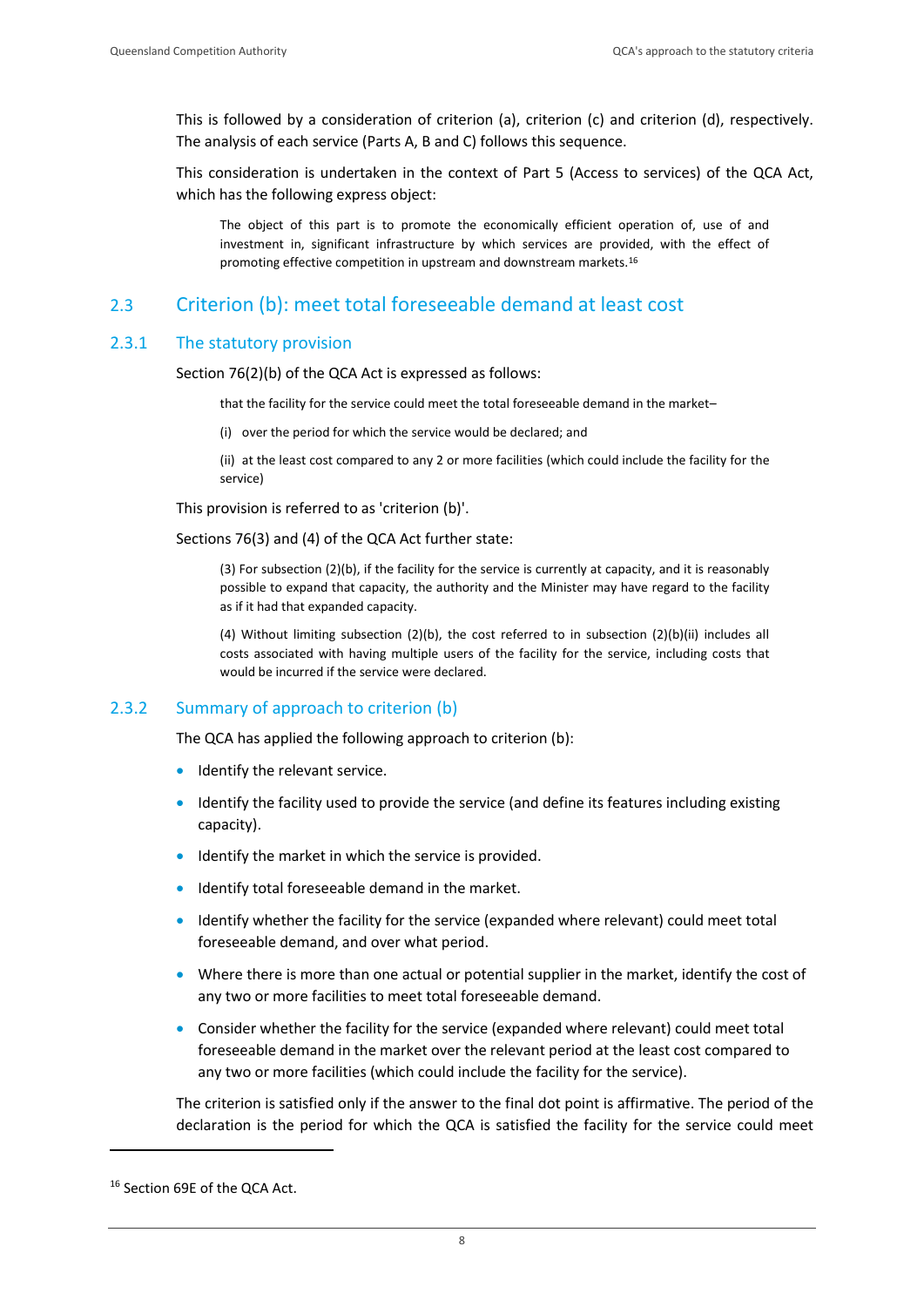total foreseeable demand in the market at least cost. In determining this period the QCA has also had regard to the factors set out in section 2.1.2 above.

Individual matters of interpretation for criterion (b) are set out below.

#### 2.3.3 The service

The QCA's view is that the starting point to the interpretation of criterion (b) is identification of the relevant service.

The QCA must recommend to the Minister that, with effect from the expiry date, the service be declared, or that part of the service (that is itself 'a service') be declared, or that 'the service' not be declared.<sup>17</sup>

For the purpose of Part 5 of the QCA Act, 'service' is defined in s. 72 of the QCA Act as follows:

- (1) Service is a service provided, or to be provided, by means of a facility and includes, for example -
	- (a) the use of a facility (including, for example, a road or railway line); and
	- (b) the transporting of people; and
	- (c) the handling or transporting of goods or other things; and
	- (d) a communication service or similar service.
- (2) However, service does not include
	- (a) the supply of goods (except to the extent the supply is an integral, but subsidiary, part of the service); or
	- (b) the use of intellectual property or a production process (except to the extent the use is an integral, but subsidiary, part of the service); or
	- (c) a service -

(i) provided, or to be provided, by means of a facility for which a decision of the Australian Competition and Consumer Commission, approving a competitive tender process under the Competition and Consumer Act 2010 (Cwlth), section 44PA, is in force; and

(ii) that was stated under section 44PA(2) of that Act in the application for the approval.

(3) Subsections (1) and (2) apply only for this part.

In each present case, s. 250 of the QCA Act identifies each service which is taken to be declared. Accordingly, the QCA considers the relevant 'service' is the declared service as identified in s. 250 of the QCA Act.

Aurizon Network submitted it provides a number of discrete services and each should be assessed separately as a 'part' of the service.<sup>18</sup>

For the reasons previously discussed, the QCA has first considered the service as defined in s.  $250(1)(a)$  of the QCA Act as a whole.<sup>19</sup> Having done this, the QCA has then considered whether any of the services identified by Aurizon Network have characteristics which require different or further consideration from that given to the service as a whole and, if so, whether only a part of the relevant service should be declared. Where the QCA decides on the material before it to

<sup>&</sup>lt;sup>17</sup> Section 87A(1) of the QCA Act.

<sup>18</sup> Aurizon Network, sub. 6, p. 38.

<sup>&</sup>lt;sup>19</sup> Section 2.1.1 of this chapter.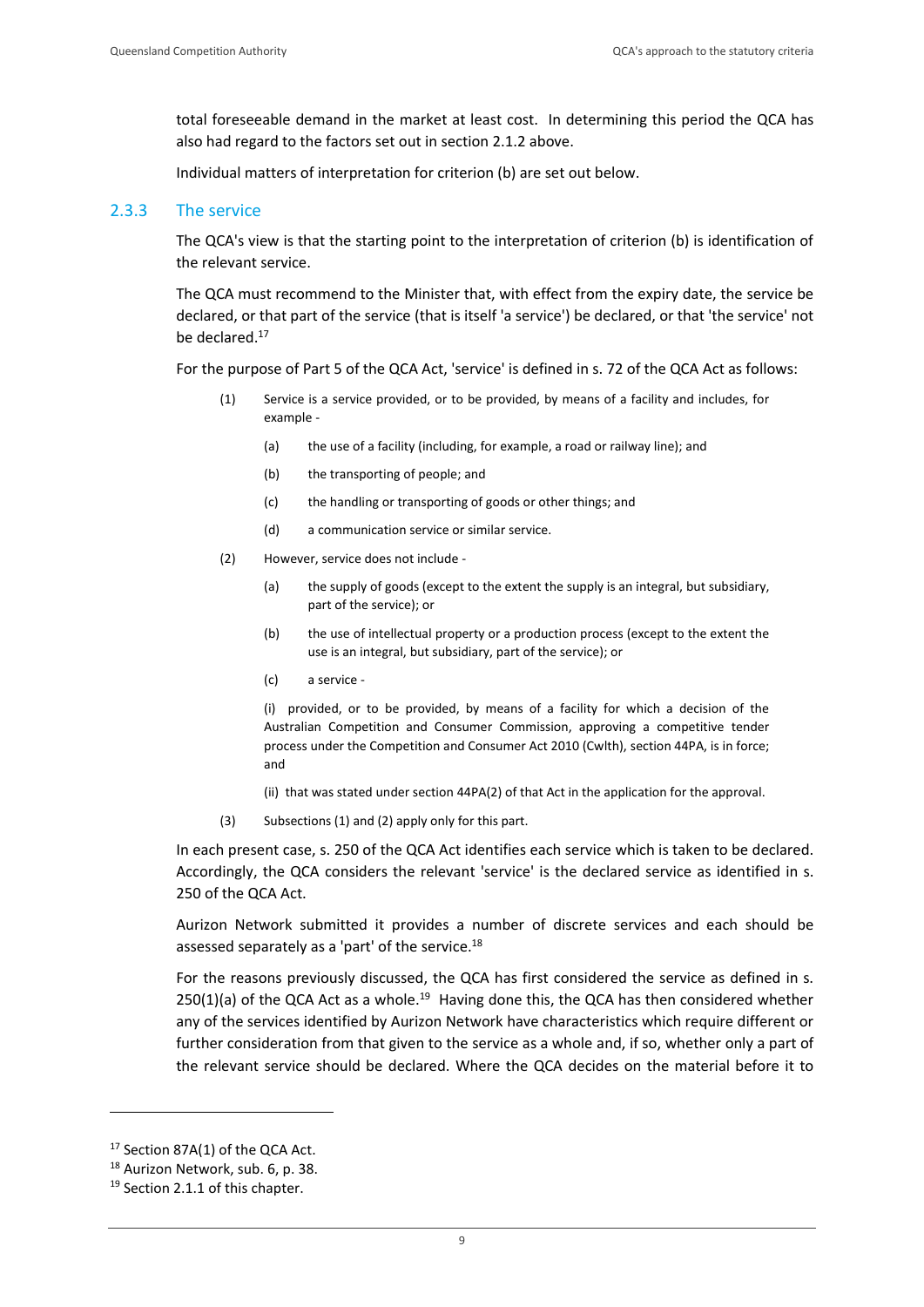assess a part of the service, the QCA must also consider whether a part of the service, is itself a 'service'.<sup>20</sup>

Queensland Rail also submitted it provides eight services, each using facilities it has separately identified and for which:

it is appropriate that any assessment against the access criteria of whether or not to declare the service, or part of the service, be performed on a rail system by rail system basis. $21$ 

The QCA has applied the same approach as outlined with respect to Aurizon Network's submission above.

#### 2.3.4 The facility

The QCA's view is that the interpretation of criterion (b) also requires identification of the relevant facility for each service, and defining material features, including existing capacity.

A 'facility' is defined in s. 70 of the QCA Act as follows:

- (1) Facility includes
	- (a) rail transport infrastructure; and
	- (b) port infrastructure; and
	- (c) electricity, petroleum, gas or GHG stream transmission and distribution infrastructure; and
	- (d) water and sewerage infrastructure, including treatment and distribution infrastructure.
- (2) In this section -

GHG stream see the Greenhouse Gas Storage Act 2009, section 12.

Also, s. 73 of the QCA Act provides:

In this part [Part 5 of the QCA Act], a reference to a facility in association with a reference to a service or part of a service is a reference to the facility used, or to be used, to provide the service or part of the service.

In each present case, s. 250 of the QCA Act identifies each service taken to be declared by reference to the use of certain specified facilities. The QCA considers the descriptions in s. 250 of the QCA Act identify 'the facility' for each relevant service.

## 2.3.5 The market

Central to determining whether criterion (b) is satisfied is identifying the relevant market.

Considering the purpose of defining the market in the context of criterion (b) requires the QCA to consider whether the facility for the service could meet total foreseeable demand 'in the market' on the terms specified. The QCA considers this is the market in which the service taken to be declared is provided.

The concept of a 'market' is defined in s. 71 of the QCA Act as follows:

- (1) A market is a market in Australia or a foreign country.
- (2) If market is used in relation to goods or services, it includes a market for–
	- (a) the goods or services; and

<sup>&</sup>lt;sup>20</sup> As defined under s. 72 of the QCA Act.

<sup>21</sup> Queensland Rail, sub. 8, p. 3.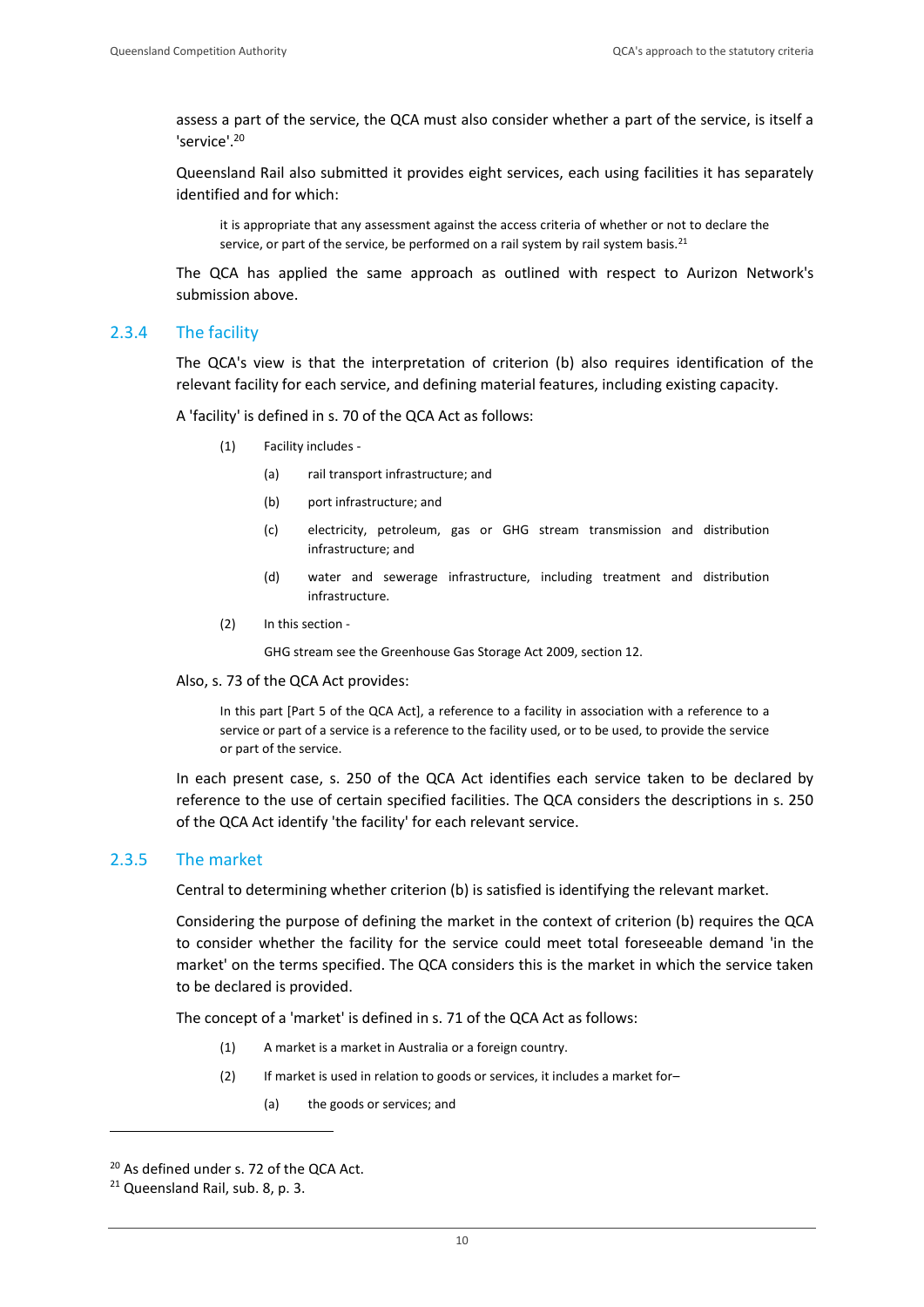(b) other goods or services that are able to be substituted for, or are otherwise competitive with, the goods or services mentioned in paragraph (a).

Accordingly, in identifying the scope of the market, it is relevant to identify:

- the service taken to be declared (section 2.3.3 above)
- any other service able to be substituted for, or that is otherwise competitive with, the declared service.

Defining the boundaries of a market for a service by reference to the service and its substitutes is consistent with the principles articulated by the Trade Practices Tribunal in *Re Queensland Cooperative Milling Association Ltd*, which defined a market as:

the area of close competition between firms or, putting it a little differently, the field of rivalry between them. (If there is no close competition there is of course a monopolistic market.) Within the bounds of a market there is substitution — substitution between one product and another, and between one source of supply and another, in response to changing prices. So a market is the field of actual and potential transactions between buyers and sellers amongst whom there can be strong substitution, at least in the long run, if given a sufficient price incentive. Let us suppose that the price of one supplier goes up. Then on the demand side buyers may switch their patronage from this firm's product to another, or from this geographic source of supply to another. As well, on the supply side, sellers can adjust their production plans, substituting one product for another in their output mix, or substituting one geographic source of supply for another. Whether such substitution is feasible or likely depends ultimately on customer attitudes, technology, distance, and cost and price incentives.

It is the possibilities of such substitution which set the limits upon a firm's ability to "give less and charge more". Accordingly, in determining the outer boundaries of the market we ask a quite simple but fundamental question: If the firm were to "give less and charge more" would there be, to put the matter colloquially, much of a reaction? And if so, from whom? In the language of economics the question is this: From which products and which activities could we expect a relatively high demand or supply response to price change, i.e. a relatively high crosselasticity of demand or cross-elasticity of supply?<sup>22</sup>

This approach was endorsed by the High Court in *Queensland Wire Industries Pty Ltd v Broken Hill Proprietary Co Ltd*. 23

The QCA notes Justice McHugh in *Boral Besser Masonry Ltd v Australian Competition and Consumer Commission* observed:

Thus, the market is the area of actual and potential, and not purely theoretical, interaction between producers and consumers where given the right incentive – a change in price or terms of sale – substitution will occur. That is to say, either producers will produce another similar product or consumers will purchase an alternative but similar product …<sup>24</sup>

Having referred to the above passage, Kiefel CJ, Bell and Keane JJ in *Air New Zealand Ltd v Australian Competition and Consumer Commission; PT Garuda Indonesia Ltd v ACCC* further stated:

[G]iven that the TPA regulates the conduct of commerce, it is tolerably clear that the task of attributing to the abstract concept of a market a geographical location in Australia is to be approached as a practical matter of business. It is important that any analysis of the competitive

<sup>22</sup> (1976) 25 FLR 169 at 190.

<sup>23</sup> (1989) 167 CLR 177.

<sup>24</sup> (2003) 215 CLR 374 at [252].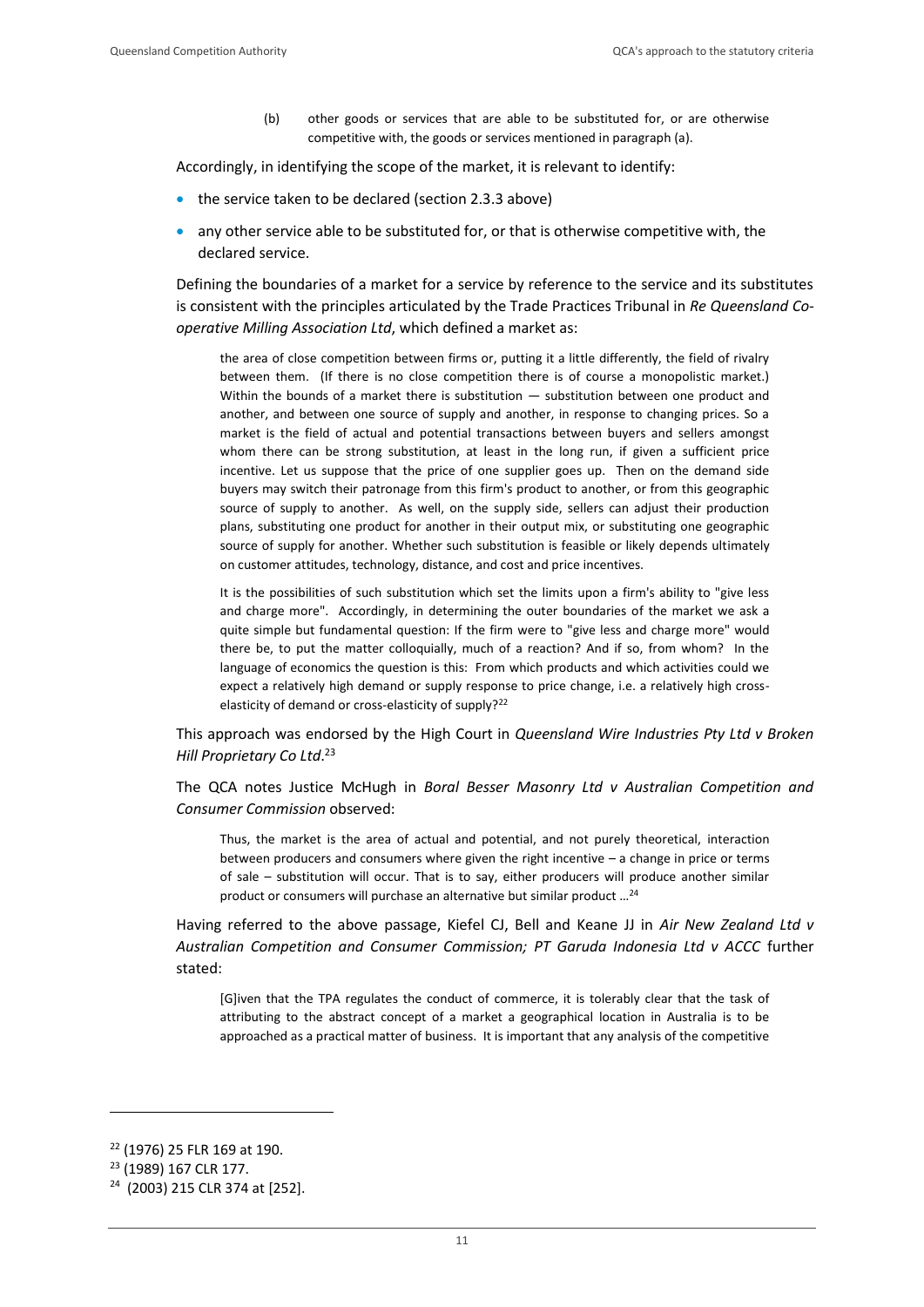processes involved in the supply of a service is not divorced from the commercial context of the conduct in question.<sup>25</sup> [footnotes omitted]

The QCA also notes that the Federal Court in *Arnotts Limited & Ors v Trade Practices Commission* stated:

But the fact that, upon some occasions, some consumers select one product rather than another does not establish that the two products are "substitutable", so as to be within a single market ... 26

Accordingly, identifying strong substitutes, both actual and potential, is crucial to defining the relevant market. A market is typically defined by reference to its product and geographic dimensions, and, where relevant, its functional dimension.

Substitution possibilities will be influenced by a range of factors, including: economic considerations (such as the cost of switching to alternative services); regulatory/legislative frameworks; and geographic and operational constraints (e.g. transportation costs or long-term contracts that may limit substitutability between otherwise similar services).

Evidence of users switching between facilities may demonstrate that facilities are substitutes. However, it is also necessary to understand why users switch. Generally, products will be substitutable only where switching occurs (or would occur) as a result of price or quality incentives.

DBCT Management submitted one approach to defining the relevant market as set out by the expert it engaged, HoustonKemp. Having identified the product, functional and time dimensions of the market, HoustonKemp's proposed approach to the geographic scope of the market is summarised by DBCT Management as the following three-step framework:

115.1 begin with the narrowest reasonable geographic dimension of the market;

115.2 evaluate whether it would be profitable for a hypothetical monopolist controlling all suppliers serving the geographic area of demand in the candidate market to impose a SSNIP; and

115.3 if the SSNIP is not profitable, the candidate geographic dimension of the market should be expanded to include the area from which the competitive constraint came to prevent the SSNIP being profitable, then repeat the previous step.<sup>27</sup>

DBCT Management submitted that based on step 1 of this framework, HoustonKemp 'identifies this area as the region within which mines would prefer to use' the relevant service.<sup>28</sup> DBCT Management said '[s]tep 2 of the framework involves testing whether a SSNIP applied to the starting geographic market would be profitable'.<sup>29</sup>

Employing a SSNIP analysis to identify substitutes and the boundaries of a market has been foreshadowed or endorsed in numerous contexts.<sup>30</sup>

<sup>25</sup> (2017) 344 ALR 377 at [14].

<sup>26</sup> (1990) 24 FCR 313 at 332.

<sup>&</sup>lt;sup>27</sup> DBCT Management, sub. 1, para 115.

<sup>28</sup> DBCT Management, sub. 1, para 119.

<sup>&</sup>lt;sup>29</sup> DBCT Management, sub. 1, para 124.

<sup>30</sup> For example, Productivity Commission, *National Access Regime*, inquiry report no. 66, October 2013, p. 163, http://www.pc.gov.au/inquiries/completed/access-regime/report/access-regime.pdf; the ACCC *Merger Guidelines*, pp. 15–16, paras 4.19–4.22; *ACCC v Metcash Trading Limited* [2011] FCAFC 151 at [247] describing the hypothetical monopolist test.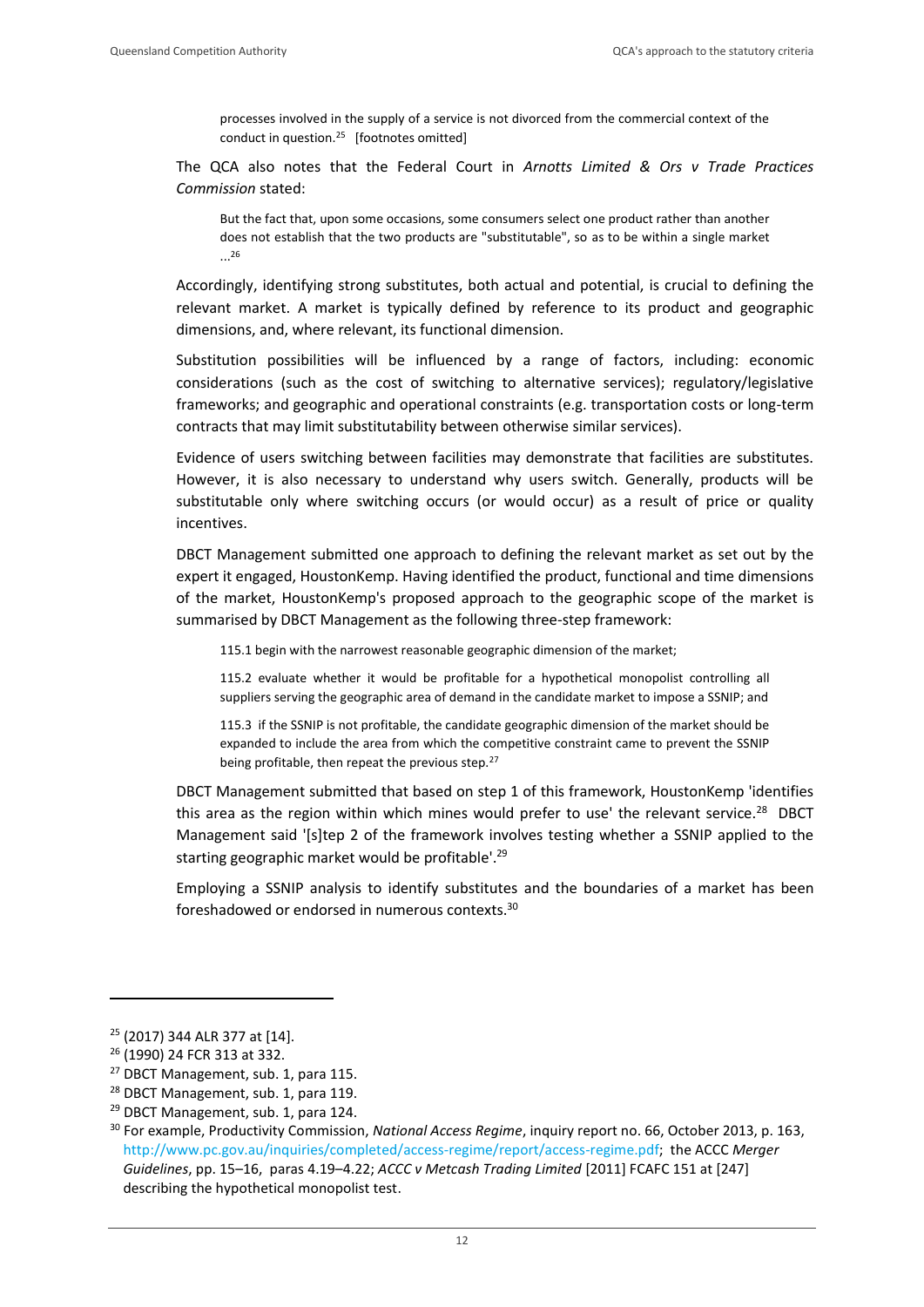The QCA notes that defining the market depends on the specific circumstances and evidence presented. DBCT Management's approach is discussed further in the DBCT assessment (see Part C).

## 2.3.6 Total foreseeable demand in the market

Having identified the scope of the relevant market, the QCA considers it appropriate to identify the customers in that market, their foreseeable demand, and the period over which their demand can be foreseen. Ultimately, what is 'foreseeable' is a matter of judgment for the QCA having regard to the information before it and its confidence in the forecasts that are produced.

#### 2.3.7 Section 76(3)—'reasonably possible to expand'

To identify whether the facility for the service could meet total foreseeable demand in the market, the QCA must identify the capacity of the facility.

Section 76(3) of the QCA Act provides that:

For subsection (2)(b), if the facility for the service is currently at capacity, and it is reasonably possible to expand that capacity, the authority and the Minister may have regard to the facility as if it had that expanded capacity.

Accordingly, where the facility is at capacity the QCA must determine if it is 'reasonably possible to expand that capacity', in which case the QCA may have regard to the facility as if it had that expanded capacity in assessing criterion (b).

The phrase 'reasonably possible to expand' is not defined in the QCA Act. Section 76(3) of the QCA Act was introduced by the *Queensland Competition Authority Amendment Act 2018*, which came into effect on 29 March 2018.

In its submission to the QCA, DBCT Management submitted:

[76] …a capacity expansion for a particular facility may be reasonably possible if it is reasonably capable of occurring during the declaration period. We note in this regard that the relevant definition of 'possible' in the Macquarie Online Dictionary is 'capable of existing, happening, being done, being used'.

[77] Determining whether a capacity expansion for a particular facility is reasonably possible or capable of occurring will depend on the circumstances of the particular facility and factors such as the work involved in the expansion, the legal and regulatory constraints or impediments to the expansion, the costs of the expansion and whether the ability to expand the facility is within the control of the service provider.

[78] Given the significant consequences of a finding that a capacity expansion for a particular facility is reasonably possible, the capacity expansion must not be merely theoretical. Rather, a QCA determination that it is reasonably possible to expand the capacity of the facility over the declaration period must be based on material that has some probative value in the sense that it tends logically to show the existence of facts consistent with the finding.<sup>31</sup>

[footnotes omitted]

#### The QRC submitted:

In the absence of clear case law, reports or extrinsic material, the notion of 'reasonably possible' should be interpreted in accordance with general principles of statutory interpretation and in the context of relevant interpretations given to that phrase at common law.

'Reasonably' is a form of 'reasonable', which in a simple form can be understood as 'not excessive'. The concept of reasonableness is regularly applied in a legal context, with a common

<sup>31</sup> DBCT Management, sub. 1, paras 76–78.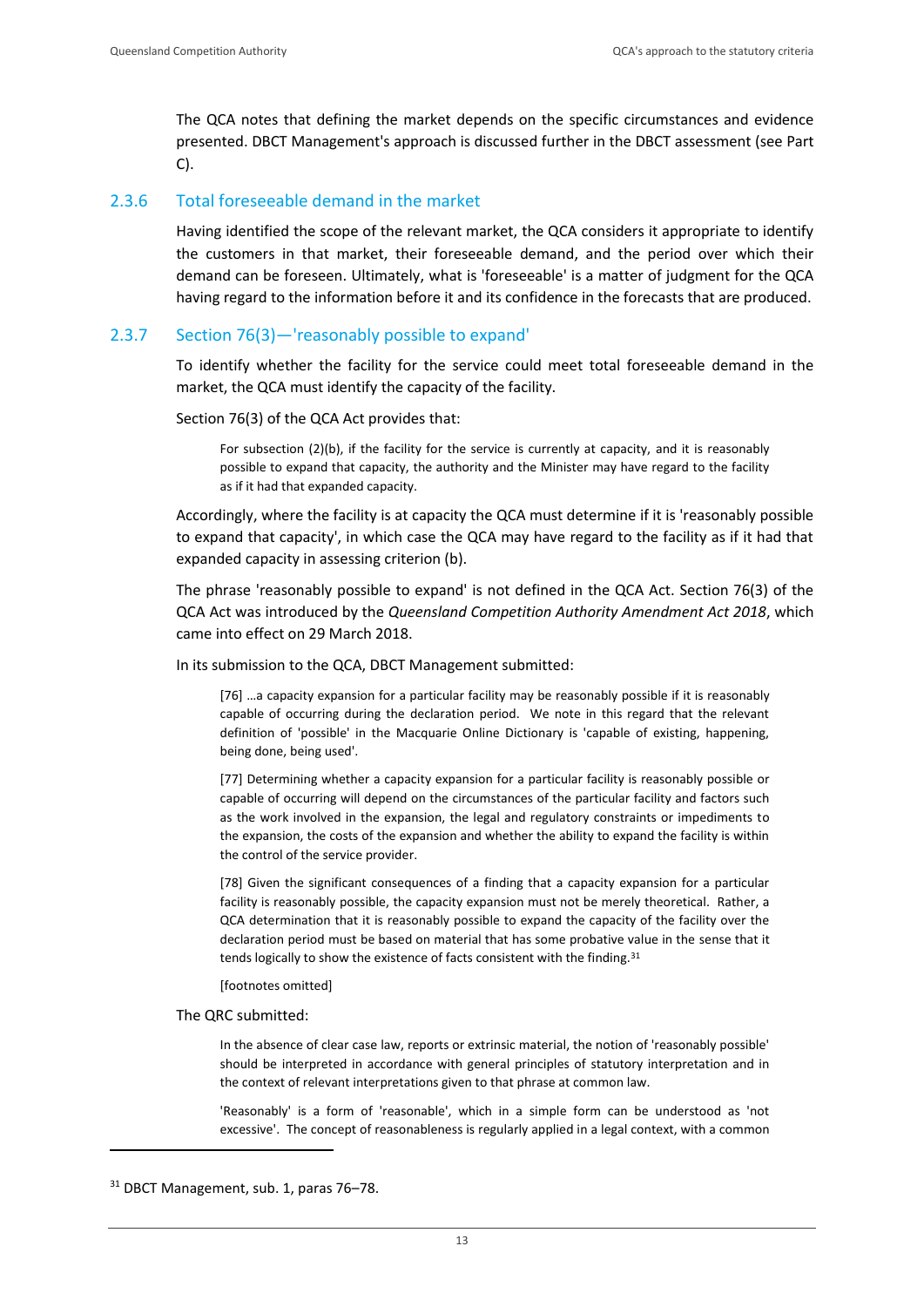test for reasonable foreseeability involving consideration of 'expense, difficulty and inconvenience'.

'Possible' can be understood as 'capable of happening'. As a result, 'reasonably possible' means that something is capable of happening without excessive difficulty or inconvenience. This is a lower bar than 'reasonably likely' or 'reasonably practicable' (which require some degree of likelihood).<sup>32</sup>

[footnotes omitted]

Attempts to give a definitive meaning to each component of this term are likely to add little to the QCA's understanding of this provision, or aid in its application. Ultimately, the QCA considers this requires judgment about whether the expansion of the relevant facility is reasonably possible (as opposed to, for example, being merely theoretical or fanciful). The QCA also considers any assessment it makes of whether it is reasonably possible to expand capacity must be informed by the facts of each case.

#### 2.3.8 At the least cost

Where the facility for the service could meet the total foreseeable demand in the market, the central issue to be considered by the QCA is, at what cost. Specifically, the QCA must assess whether the facility for the service could do so 'at the least cost' compared to any two or more facilities.

Criterion (b) was amended by the *Queensland Competition Authority Amendment Act 2018*, which was intended to reflect the amendments introduced to Part IIIA of the CCA. $33$ 

The amendments to Part IIIA of the CCA were introduced with effect on 6 November 2017 by the *Competition and Consumer Amendment (Competition Policy Review) Act 2017*. The Explanatory Memorandum to the Commonwealth amending Act indicated the intention of the new criterion (b):

The amendment to this paragraph  $[44CA(1)(b)]$  is intended to refocus the test to a 'natural monopoly' test instead of a 'private profitability' test.<sup>34</sup>

The so-called 'private profitability test' was the approach adopted by the High Court of Australia to the previous criterion (b) (i.e. 'that it would be uneconomical for anyone to develop another facility to provide the service').<sup>35</sup> Before the decision of the High Court in *Pilbara*, there had been two approaches used in applying criterion (b) in its earlier form, described by the High Court as:

The first of these "economic" constructions of criterion (b) directs attention to whether the facility in question can provide society's reasonably foreseeable demand for the relevant service at a lower total cost than if it were to be met by providing two or more facilities [*Re Fortescue Metals Group Ltd* (2010) 242 FLR 136 at 278 [850]; 271 ALR 256 at 394]. This construction directs attention to the costs of producing the service. The Tribunal adopted this test in these cases and described [(2010) 242 FLR 136 at 275 [838]; 271 ALR 256 at 391; see also at 269-270; 386 [815]] it as a "natural monopoly approach".

A second, and different, understanding of criterion (b) drawing from the study of economics would adopt what was described [(2010) 242 FLR 136 at 275 [838]; 271 ALR 256 at 391] as a "net social benefit approach". That test, adopted [*Re Sydney Airports Corporation Ltd* (2000) 156 FLR

<sup>32</sup> QRC, sub. 7, p. 30.

<sup>&</sup>lt;sup>33</sup> Explanatory Notes to the Queensland Competition Authority Amendment Bill 2018, p. 2.

<sup>&</sup>lt;sup>34</sup> Explanatory Memorandum to the Competition and Consumer Amendment (Competition Policy Review) Bill 2017, para 12.22.

<sup>35</sup> *Pilbara Infrastructure Pty Ltd v Australian Competition Tribunal and Ors (2012)* 246 CLR 379.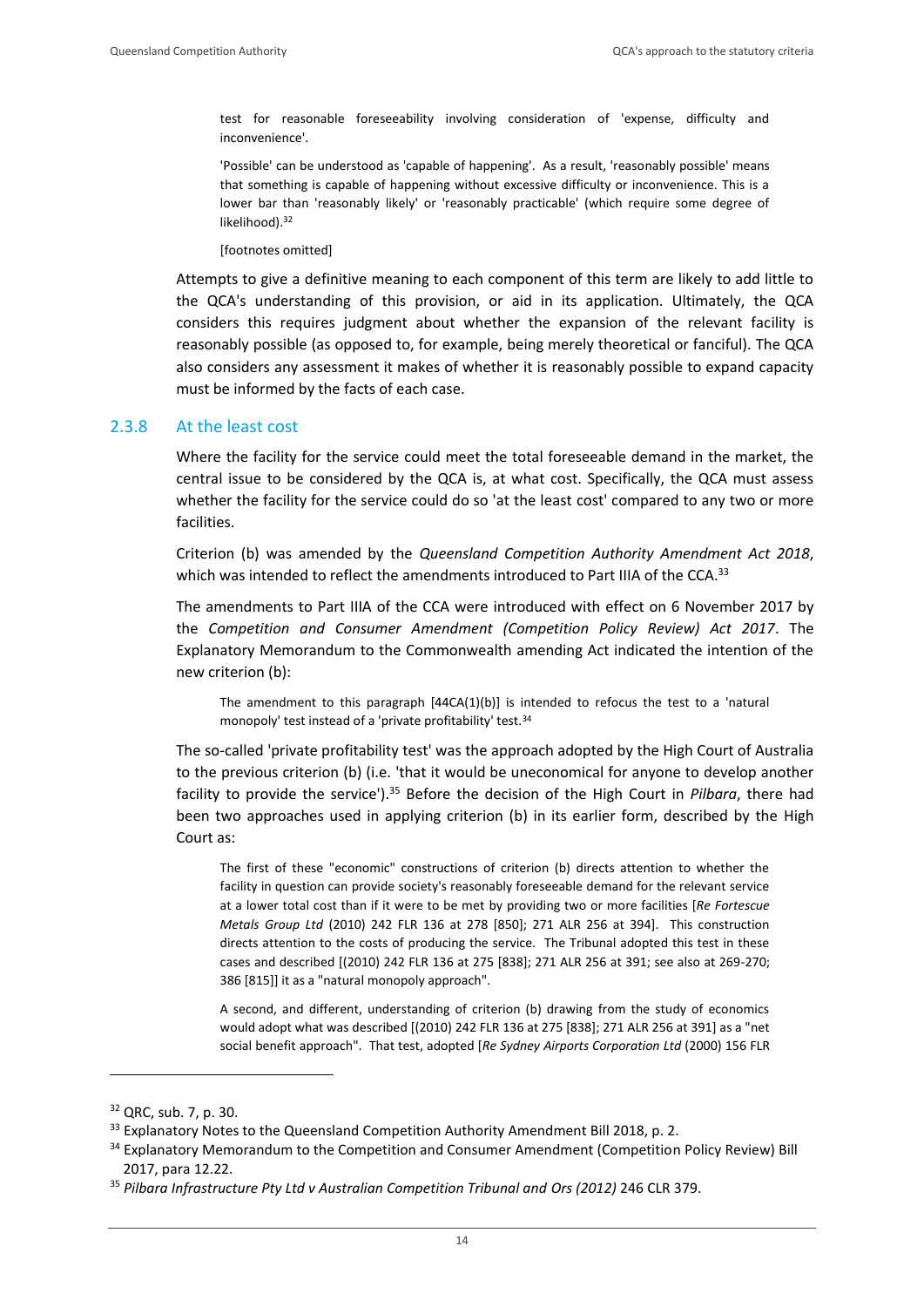$\overline{a}$ 

10; *Re Duke Eastern Gas Pipeline Pty Ltd* (2001) 162 FLR 1] in earlier Tribunal decisions, would seek to decide what is "uneconomical" by taking account not only of productive costs and benefits but also considerations of allocative efficiency and dynamic efficiency. … The central question, if a net social benefit approach were to be adopted, was described by the Tribunal in *Re Duke Eastern Gas Pipeline Pty Ltd* [(2001) 162 FLR 1 at 32 [137]] as being "whether for a likely range of reasonably foreseeable demand for the services provided by means of the [facility], it would be more efficient, in terms of costs and benefits to the community as a whole, for one [facility] to provide those services rather than more than one".<sup>36</sup>

The High Court rejected both of these approaches, in favour of a 'private profitability' test, which held the criterion to be satisfied if it would be profitable for any person (including the incumbent operator) to duplicate the relevant facility.

Clearly, the criterion (b) amendments intend to move away from a private profitability test in favour of a test focusing on natural monopoly characteristics. While earlier decisions applying criterion (b) in its previous form may provide guidance, it is the language of the statute today that is paramount. The QCA has approached this criterion by focusing on the text of the statute, rather than assuming that Parliament intended to adopt one of the approaches previously taken in applying criterion (b) in its earlier form.

The QCA Act discusses how 'at the least cost' is to be determined only in s. 76(4):

Without limiting subsection (2)(b), the cost referred to in subsection (2)(b)(ii) includes all costs associated with having multiple users of the facility for the service, including costs that would be incurred if the service were declared.

This section does not purport to limit the costs that may be considered in undertaking the assessment required by criterion (b). However, it does state, for the avoidance of doubt, that the costs of meeting demand using the facility for the service include the costs of having multiple users and the costs that would be incurred if that service were declared. Whether similar costs would also be relevant in assessing the cost of meeting foreseeable demand using any two or more facilities will depend on the facilities being considered.

The QCA notes the Explanatory Memorandum to the Commonwealth amending Act, which expresses the intention that, in determining the costs of meeting total foreseeable demand, the administrative and compliance costs of regulation are not considered to be relevant to criterion (b), but are to be separately considered under criterion  $(d)$ .<sup>37</sup> However, s. 76(4) expressly states the costs that would be incurred if the service were declared are relevant, and will be applied in this case.

The QCA considers 'cost', for the purpose of s.  $76(2)(b)$ , is to be construed widely, so as to capture all costs of meeting total foreseeable demand in the market using the facility in question, or using two or more facilities.

Similar views (on the potential breadth of relevant costs) were expressed by stakeholders, in particular the QRC, where counsel advising QRC stated:

In our view, the text, context and purpose of the statutory provision support the conclusion that "cost" has a meaning that is broader than the costs directly arising to the facility operator from the use of the facility to meet demand, and would include costs arising from the use of the

<sup>&</sup>lt;sup>36</sup> Pilbara Infrastructure Pty Ltd v Australian Competition Tribunal and Ors (2012) 246 CLR 379 at [79]-[80].

<sup>&</sup>lt;sup>37</sup> Explanatory Memorandum to the Competition and Consumer Amendment (Competition Policy Review) Bill 2017, para 12.33.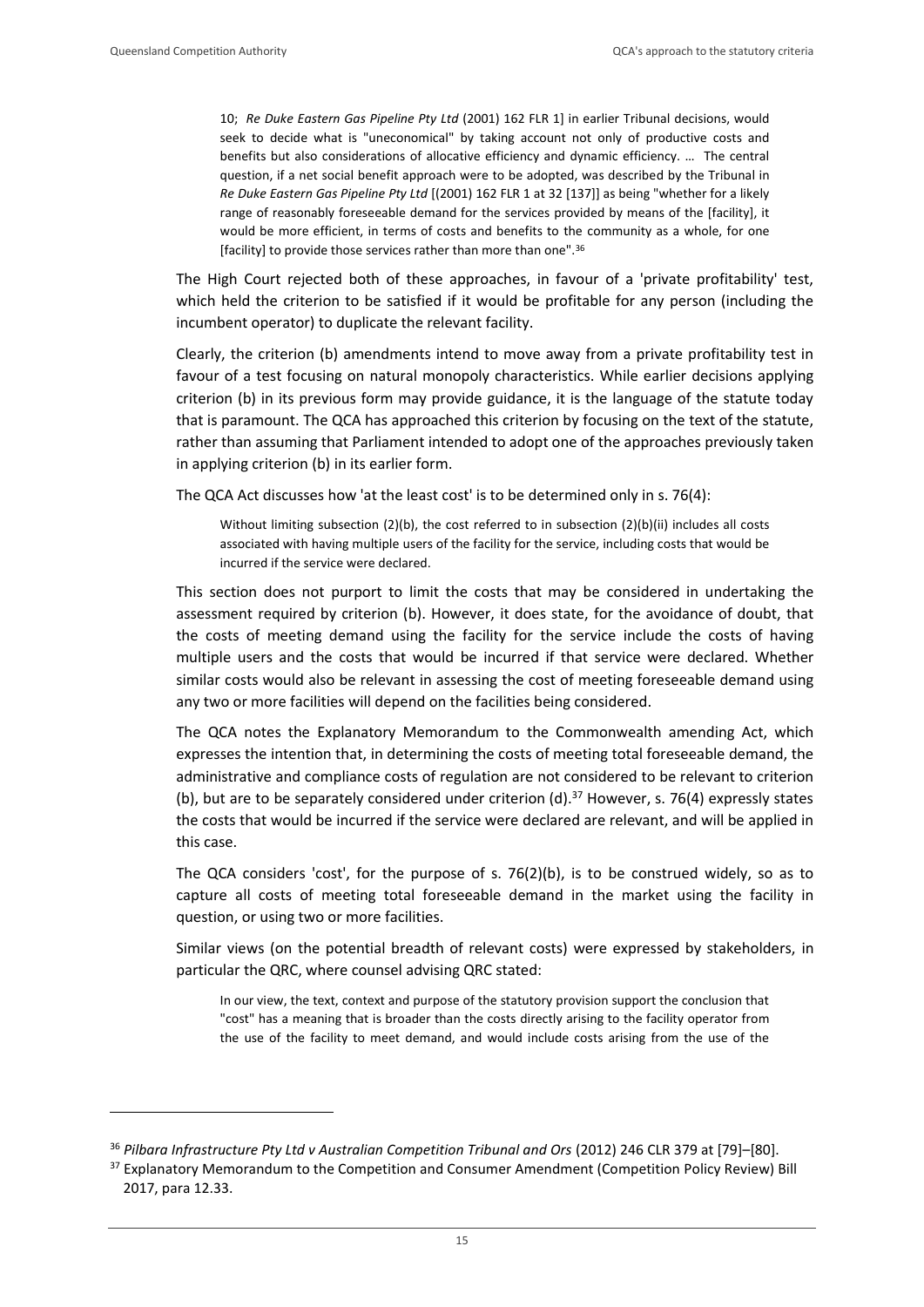facility to meet demand whether those costs are incurred by the facility operator or by the facility user or other downstream market participants.<sup>38</sup>

#### DBCT Management also said:

HoustonKemp explains in its report that the costs referred to in criterion (b) should not be limited to those incurred by the provider of the facility for the service. To limit costs in this way would overlook the fact that coal handling services are part of a supply network and to meet foreseeable demand in the market requires costs to be incurred throughout that supply network.

It follows that the least cost assessment must consider all the costs that may be incurred in the coal supply network to meet the foreseeable demand. This includes costs associated with both rail access and rail haulage, as well as the port terminal infrastructure and handling costs …

…

HoustonKemp observes that, in principle, the costs to be considered should also include any other costs incurred in the supply network that may be affected by any decision as to whether foreseeable demand is met at DBCT or any two or more facilities. These may include, for example, the costs associated with the provision of other port services such as pilotage and port security, or the costs associated with dredging shipping channels, where incurred to meet foreseeable demand.<sup>39</sup>

[footnotes omitted]

#### Relevance of sunk costs

DBCT Management argued in its submission to the QCA that sunk costs are to be excluded from the analysis undertaken for the purpose of applying criterion (b).<sup>40</sup> The QCA considers that this may be appropriate in some cases, but not others. For example, the QCA might be asked to consider whether demand can be met at least cost by expanding an existing facility or by constructing a second facility to meet the additional demand that cannot be satisfied without such an expansion. In either scenario, the existing facility will be used, and the capital cost of that facility will be incurred. It would therefore not be necessary to quantify the capital cost of the existing facility.<sup>41</sup> However, in other scenarios, capital or sunk costs might be relevant; for example, if the QCA is asked to decide whether demand can be met at least cost using two or more existing facilities. The relevance of capital or sunk costs will depend, in each case, on the scenarios being considered.

In summary, the QCA considers that assessing whether the facility for the service could meet total foreseeable demand in the market over the determined period 'at the least cost', compared to any two or more facilities, requires consideration of:

- $\bullet$  the costs of meeting demand using the existing facility<sup>42</sup>
- the costs of expansion of an existing facility (if that is relevant)
- the costs of meeting demand using a new facility (if that is relevant).

The task of the QCA is to determine whether the facility providing the service offering can satisfy total foreseeable demand more cheaply than a combination of facilities. In doing so, it

<sup>38</sup> QRC, sub. 7, att. 3, para 47.

<sup>39</sup> DBCT Management, sub. 1, pp. 36–37, paras 178–180.

<sup>40</sup> DBCT Management, sub. 1, p. 35, para 171.

<sup>41</sup> See *Re Fortescue Metals Group Ltd* [2010] ACompT 2 at [907].

<sup>&</sup>lt;sup>42</sup> In this exercise, existing tariffs (in particular those approved through a regulatory process) may be an appropriate indicator of the cost of meeting demand.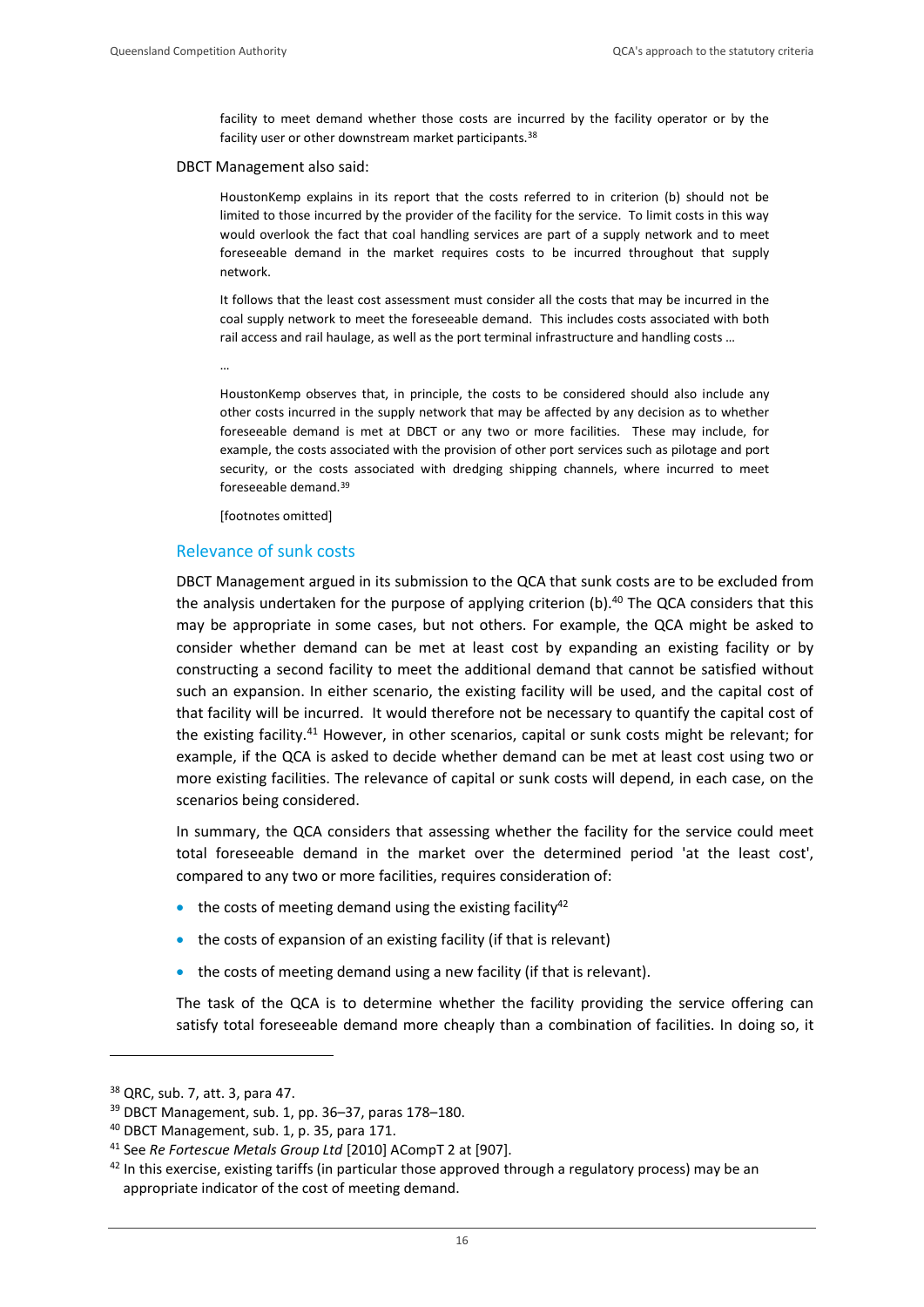may not be essential to quantify the precise costs of service provision for each alternative service offering. This will depend on the nature of the costs involved between different alternatives and the disparity between them. Further, if quantitative cost information is unavailable, a qualitative analysis may need to be undertaken.

## 2.3.9 Any 2 or more facilities

Section 76(2)(b) requires the QCA to consider whether the facility providing the service could meet total foreseeable demand in the market over the period for which the service would be declared and at the least cost compared to any two or more facilities (which could include the facility for the service).

Based on the statutory language, the relevant comparison to 'any 2 or more facilities' could include the facility for the service. However, the provision appears to contemplate at least the possibility there may be an alternative scenario that does not include the facility for the service.

Also based on the statutory language, the QCA considers it is open for it to consider whether a yet-to-be constructed facility should be part of the assessment. While such a facility may or may not be in contemplation, the QCA considers that criterion (b) only requires consideration of such a facility if it could meet at least part of the total foreseeable demand over the period for which the service would be declared. If the development of such a facility (or more than one such facility) was not technically feasible (or not feasible over the period of the declaration) then criterion (b) would not require consideration of the cost of meeting demand using such a facility.

The issues that may be relevant to forming a view on whether yet-to-be constructed facilities should be considered as part of the assessment process for criterion (b) may include:

- whether development of the facility is technically feasible
- the likelihood of the facility being developed over the period of the declaration
- when such a facility is expected to become operational (i.e. early or late in the period for assessing foreseeable demand)
- the availability, accuracy and certainty of cost of service provision information for these facilities.

The QRC submitted that criterion (b) allows an assessment of hypothetical facilities when assessing 'least cost'.<sup>43</sup> Counsel advising QRC stated:

[70] …The Criterion requires a comparison between the costs that would arise if total foreseeable demand in the market were to be served by the facility in question and the costs that would arise if the demand were to be served by 2 or more facilities. It is not relevant to that enquiry whether a second facility has been constructed or is in contemplation. The natural monopoly question is answered by reference to cost considerations in the relevant market. The Criterion does not invite, or require, any consideration of the question whether the facility is likely to remain a monopoly into the future; as such the Criterion does not invite, or require, any consideration of the extent of existing competition in the market, or the likelihood of competition emerging in the relevant market. The natural monopoly question is, by definition, a hypothetical or theoretical question.

...

<sup>43</sup> QRC, sub. 7, p. 33.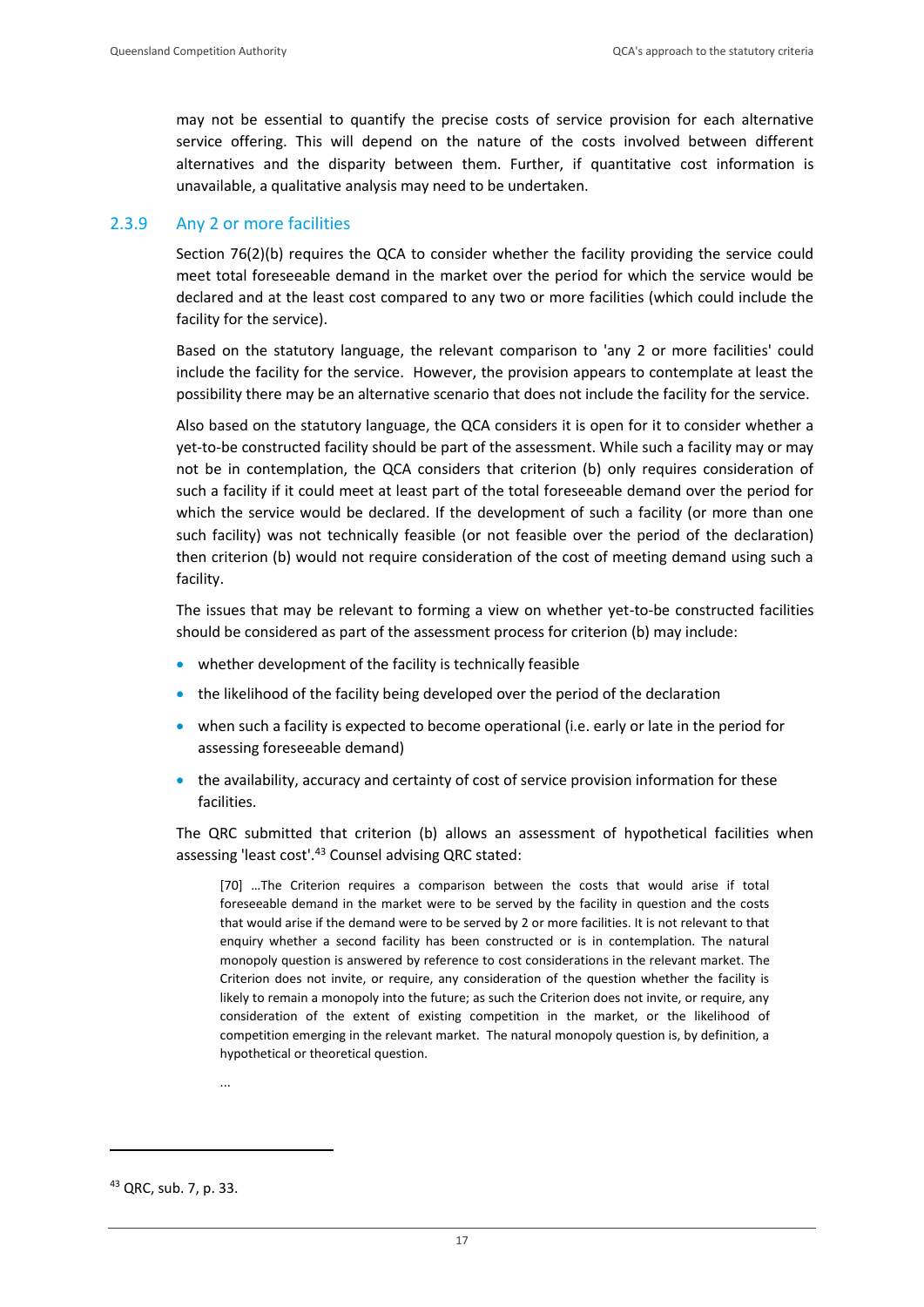[72] The existence of present or potential future competitors in the market may also conceivably be relevant to the cost comparison. The alternative facility or service may provide useful cost information of a second facility, and thereby aid the "least cost" analysis.

[73] However, the "least cost" question posed by Criterion (b) is not limited to an analysis of costs of using alternative facilities that are in existence or likely to be built.<sup>44</sup>

The QCA has difficulty in viewing the question posed by criterion (b) as a purely theoretical question. Section 76(2)(b) constrains this question, by taking as its starting point the cost of meeting foreseeable demand not with any single facility, but with a specific facility, namely, the facility for the service. The QCA considers that the application of this criterion is further constrained in relation to the consideration of other facilities which might also meet part or all of the foreseeable demand in the relevant market. It is questionable whether the natural monopoly characteristics of the facility for the service would be properly identified or assessed if, for example, the existing facility was to be compared with two or more facilities which could not, in any feasible scenario, meet any part of this foreseeable demand.

## <span id="page-24-0"></span>2.4 Criterion (a): access as a result of declaration would promote a material increase in competition in at least one market

## 2.4.1 The statutory provision

Section 76(2)(a) of the QCA Act is expressed as follows:

that access (or increased access) to the service, on reasonable terms and conditions, as a result of a declaration of the service would promote a material increase in competition in at least 1 market (whether or not in Australia), other than the market for the service

This provision is referred to as 'criterion (a)'.

## 2.4.2 Summary of approach to criterion (a)

Criterion (a) is a critical aspect of the access criteria as it focuses on the effect of declaration in dependent markets, and specifically whether the requisite access as a result of declaration would promote a material increase in competition in market(s) other than the market for the service.<sup>45</sup>

The QCA has applied the following approach to criterion (a):

- Identify the market for the service.
- Identify the relevant dependent (upstream or downstream) markets.
- Confirm that the relevant dependent market is separate from the market for the declared service.
- Consider whether access (or increased access) to the service, on reasonable terms and conditions, as a result of declaration would promote a material increase in competition in at least one market (whether or not in Australia), other than the market for the service.

The criterion is satisfied only if the answer to the final dot point is affirmative.

Matters of interpretation of criterion (a) are set out in sections 2.4.3 to 2.4.6 below.

l

<sup>44</sup> QRC, sub. 7, att. 3.

<sup>45</sup> See Productivity Commission, *National Access Regime*, inquiry report no. 66, October 2013, p. 167—the Productivity Commission stated that the promotion of competition is a proxy for more efficient outcomes, reflected in lower prices and/or higher output in a dependent market.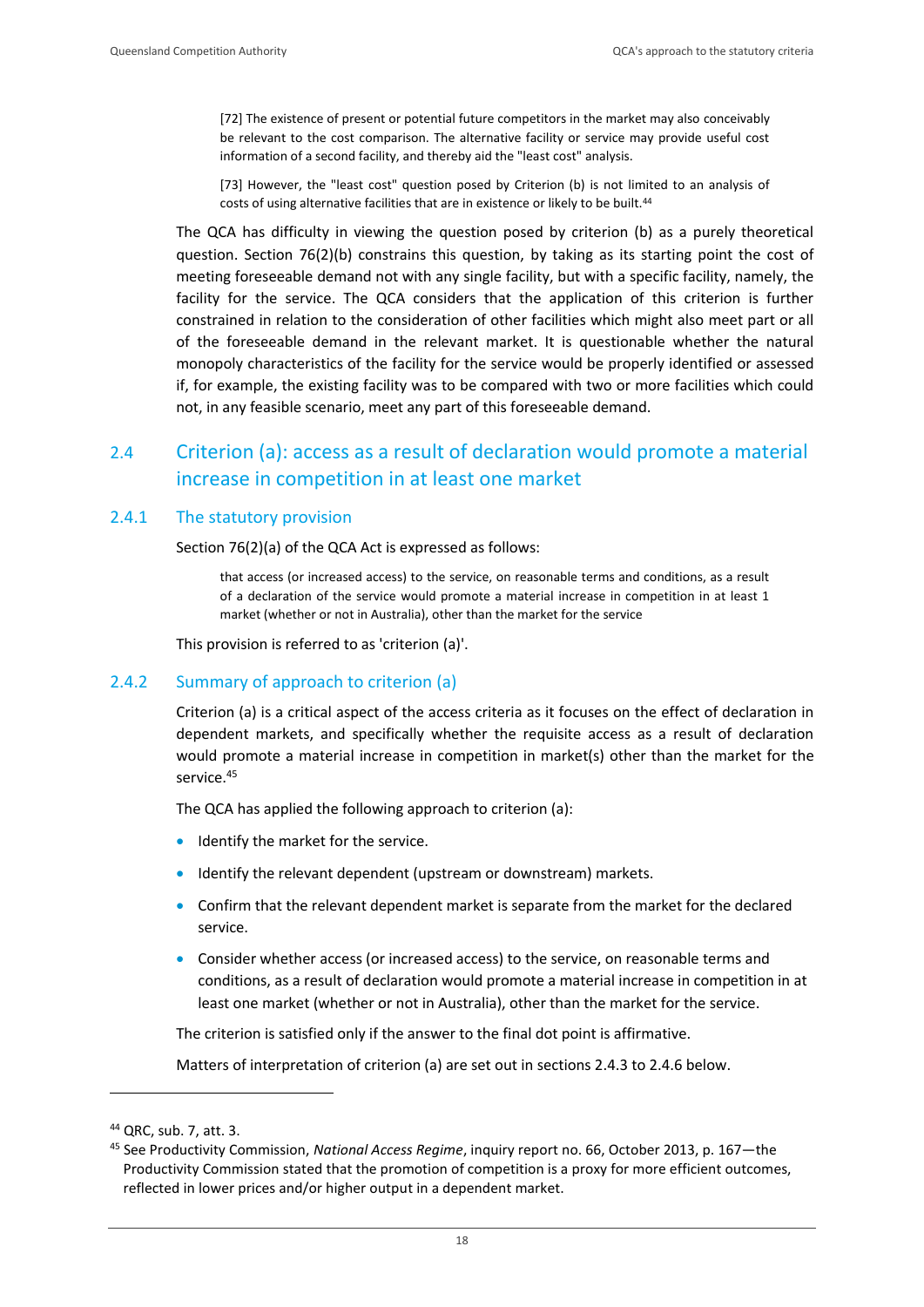## 2.4.3 The market for the service

See section 2.3.5 above.

#### 2.4.4 Dependent markets

Criterion (a) requires that the requisite access will promote a material increase in competition in at least one market (whether or not in Australia) other than the market for the service.

Having identified the market for the service, the QCA's view is criterion (a) requires the identification of at least one other market (which may be referred to as a dependent market) and confirmation that it is separate from the market for the service. Depending on the facts in each case, there may be more than one dependent market for consideration under criterion (a).

The QCA has applied the principles of identifying a market as set out in section 2.3.5 above.

Whether a market is 'dependent' will depend on whether access to the relevant service, in the sense described in criterion (a), would affect the competitive environment in that market. That is considered at a later stage of the analysis. At this point in the QCA's analysis, the task is to define the relevant market and be satisfied it is separate from the market in which the relevant service is provided.

## 2.4.5 Access (or increased access), on reasonable terms and conditions, as a result of a declaration of the service

Criterion (a) requires a consideration of the relevant impact of 'access (or increased access) to the service, on reasonable terms and conditions, as a result of a declaration of the service'.

These words were introduced into criterion (a) by the *Queensland Competition Authority Amendment Act 2018* (Qld), with effect from 29 March 2018. This amendment is consistent with the amendment to the equivalent criterion under Part IIIA of the CCA, introduced by the *Competition and Consumer Amendment (Competition Policy Review) Act 2017* with effect from 6 November 2017.

The Explanatory Memorandum to the Commonwealth amending Act describes in some detail how criterion (a) in Part IIIA is intended to operate as a result of these amendments:

[12.19] The amendments require the Council and the Minister to consider whether access (or increased access) on reasonable terms and conditions as a result of declaration would promote a material increase in competition in a market other than the market for the service. That is, the amendments focus the test on the effect of declaration, rather than merely assessing whether access (or increased access) would promote competition.

[12.20] This requires a comparison of two future scenarios: one in which the service is declared and more access is available on reasonable terms and conditions, and one in which no additional access is granted. That is a comparison of either: no access without declaration compared with some access as a result of declaration; or some access without declaration to additional access as a result of declaration. In comparing these two scenarios, it must be the case that it is the declaration resulting in access (or increased access) on reasonable terms and conditions that promotes the material increase in competition.

[12.21] What are reasonable terms and conditions is not defined in the legislation. This is an objective test that may involve consideration of market conditions. It does not require that the Council or Minister come to a view on the outcomes of a Part IIIA negotiation or arbitration. The requirement that access is on reasonable terms and conditions is intended to minimise the detriment to competition in dependent markets that may otherwise be caused by the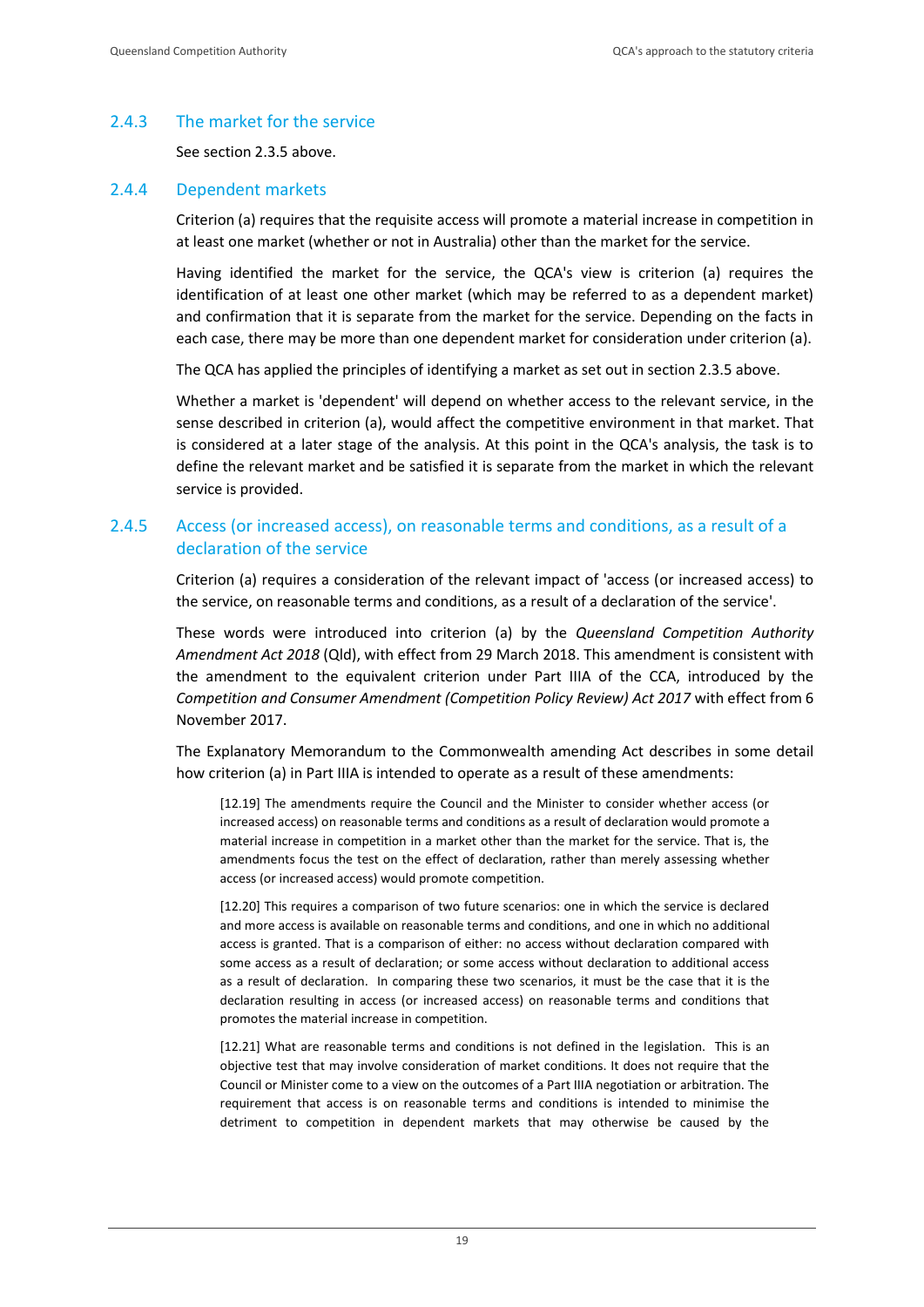exploitation of monopoly power. Reasonable terms and conditions include those necessary to protect the legitimate interests of the owner of the facility.<sup>46</sup>

The approach outlined in the Explanatory Memorandum is similar to the approach the Australian Competition Tribunal took in the *Sydney Airport* decision. In applying an earlier form of criterion (a), the Tribunal stated:

… the task of the Tribunal is to compare:

· the opportunities and environment for competition in the dependent market if the Airside Service is declared; with

· the opportunities and environment for competition in the dependent market if the Airside Service is not declared.<sup>47</sup>

The Tribunal's decision was reversed on appeal by the Full Federal Court, which found criterion (a) called for an enquiry into the effect of access (or increased access), not the effect of declaration under Part IIIA. $48$  It is, however, clear the amendments to criterion (a) were intended to re-focus the enquiry not merely on the effect of access, but rather on the effect of access *as a result of declaration*.

Consistent with the approach taken in earlier decisions, the QCA has applied criterion (a) using a future with and without approach. That is, by comparing a scenario in which there is no declaration, with a scenario in which there is access (or increased access) on reasonable terms as a result of declaration.

If, in a scenario without declaration, the QCA finds there would still be access on reasonable terms for a reason other than declaration (e.g. because of constraints imposed by competition or some other regulatory regime), such that there would be no material increase in competition in a dependent market, it would follow that criterion (a) is not satisfied.

The inclusion of the words 'on reasonable terms and conditions' does not require the QCA to embark on an analysis of the terms that can be expected in the factual scenario (i.e. as a result of declaration), or a detailed comparison with terms anticipated in a counterfactual scenario. The QCA notes a similar view was expressed by DBCT Management.<sup>49</sup> Rather, the QCA considers these words are intended to describe what access or increased access look like for the purpose of applying the criterion. It might, for example, be the case that competition in a dependent market would be promoted if a person were to have access on terms that were unreasonably favourable to the access seeker. This is not, however, what the criterion is concerned with. It asks whether access (or increased access) *on reasonable terms* would promote competition.

In relation to the words 'increased access', the QCA has applied a similar approach to the ordinary meaning of the words as applied by the Tribunal in the *Sydney Airport* decision:

It was generally agreed between the parties that the ordinary meaning of the terms meant that where "access" is used in criterion (a), it is a noun meaning a right or ability or opportunity to make use of the service, and that "increased access" is therefore an enhanced right, ability or opportunity to make use of the service.<sup>50</sup>

l

<sup>46</sup> Explanatory Memorandum to the *Competition and Consumer Amendment (Competition Policy Review) Bill 201*, at [12.19]–[12.21].

<sup>47</sup> *Re Virgin Blue Airlines Pty Limited* [2005] ACompT 5 at [153].

<sup>48</sup> *Sydney Airport Corporation Limited v Australian Competition Tribunal* [2006] FCAFC 146 at [82]–[83].

<sup>49</sup> DBCT Management, sub. 13, para 300.1.

<sup>50</sup> *Re Virgin Blue Airlines Pty Limited* [2005] ACompT 5 at [137].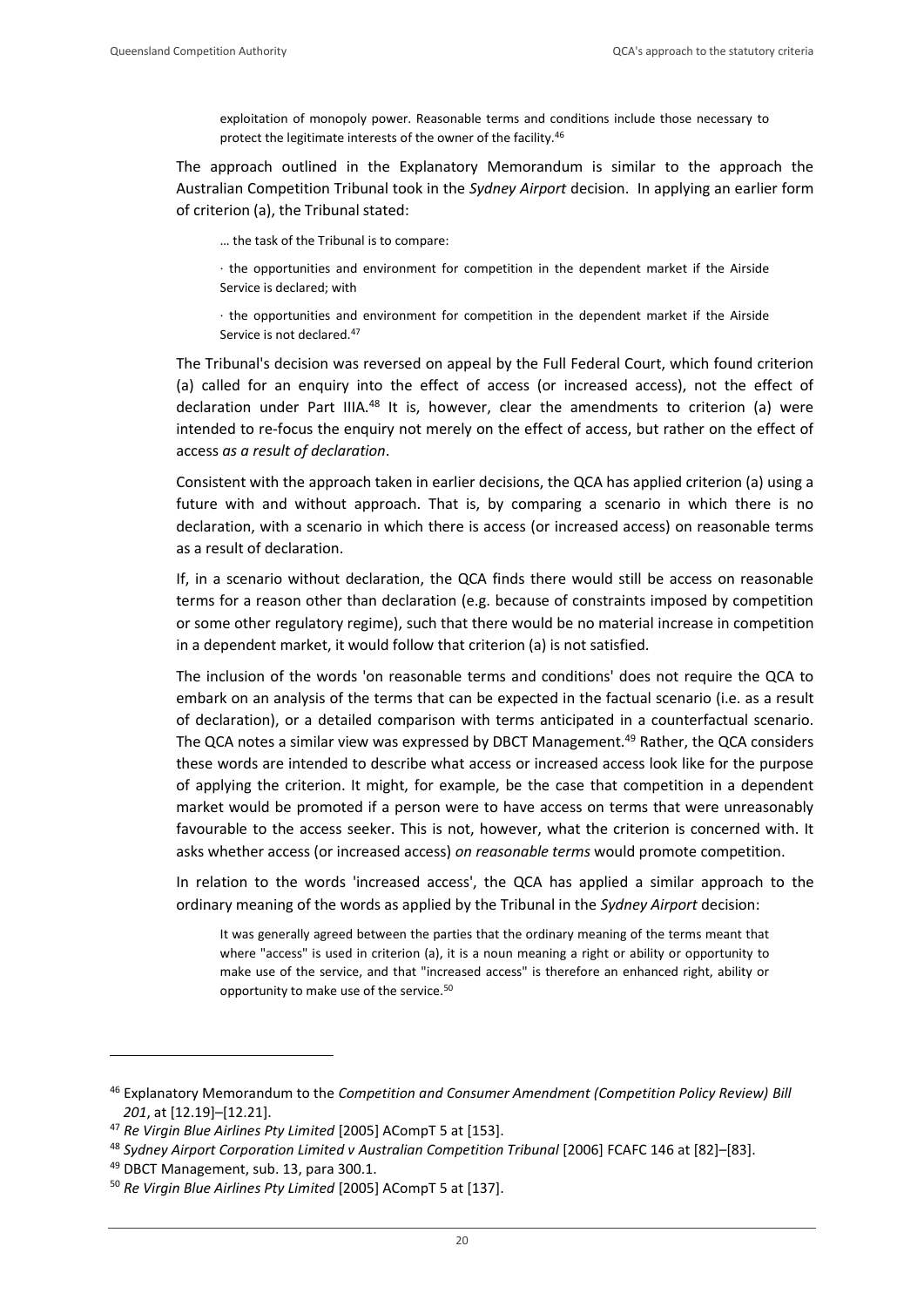## 2.4.6 Promote a material increase in competition

The words 'material increase' were first introduced into criterion (a) by the *Motor Accident Insurance and Other Legislation Amendment Act 2010*. The Explanatory Notes to that amending Act states that the purpose of the amendment to s. 76 of the QCA Act is to:

amend section  $76(2)(a)$  to clarify that access (or increased access) to the service should be expected to promote a material increase in competition in order for this criterion to be satisfied. This will prevent the declaration of services where only a trivial increase in competition is expected to result…<sup>51</sup>

The Australian Competition Tribunal, in *Sydney Airport*, stated:

In *Sydney International Airport* the Tribunal considered the meaning of "promoting competition" at [106]-[107], 40,775, as follows:

*"The Tribunal does not consider that the notion of 'promoting' competition in s 44H(4)(a) requires it to be satisfied that there would be an advance in competition in the sense that competition would be increased. Rather, the Tribunal considers that the notion of 'promoting' competition in s 44H(4)(a) involves the idea of creating the conditions or environment for improving competition from what it would be otherwise. That is to say, the opportunities and environment for competition given declaration, will be better than they would be without declaration.*

*We have reached this conclusion having had regard, in particular, to the two stage process of the Pt IIIA access regime. The purpose of an access declaration is to unlock a bottleneck so that competition can be promoted in a market other than the market for the service. The emphasis is on 'access', which leads us to the view that s 44H(4)(a) is concerned with the fostering of competition, that is to say it is concerned with the removal of barriers to entry which inhibit the opportunity for competition in the relevant downstream market. It is in this sense that the Tribunal considers that the promotion of competition involves a consideration that if the conditions or environment for improving competition are enhanced, then there is a likelihood of increased competition that is not trivial."*<sup>52</sup>

The NCC describes the relevant test in the following terms:

The promotion of a material increase in competition involves an improvement in the opportunities and environment for competition such that competitive outcomes are materially more likely to occur.<sup>53</sup>

Broadly, the QCA endorses the approach to criterion (a) described in these passages, and has approached this criterion in the same way, recognising that the test to be applied requires promotion of a 'material increase' in competition.

In so doing, the QCA has considered the extent to which the service provider for the relevant service would, in both a factual and counterfactual scenario, have the ability and incentive to exert market power such that, in the absence of declaration, it could restrict access or unreasonably increase its access price, thereby materially impacting on competition in markets that are dependent on access to the service.<sup>54</sup>

The NCC stated in its Declaration of Services guide:

<sup>51</sup> Explanatory Notes to the *Motor Accident Insurance and Other Legislation Amendment Act 2010* (Qld), p. 16.

<sup>52</sup> Re Virgin Blue Airlines Pty Limited [2005] ACompT 5 at [146].

<sup>53</sup> NCC, *Declaration of Services, A guide to declaration under Part IIIA of the Competition and Consumer Act 2010 (Cth*), April 2018 edn, p. 32, para 3.23.

<sup>54</sup> For example, NCC, *Declaration of Services, A guide to declaration under Part IIIA of the Competition and Consumer Act 2010 (Cth)*, April 2018 edn, pp. 33–34, paras 3.26–3.32; *Re Duke Eastern Gas Pipeline Pty Ltd* [2001] ACompT 2 at [117].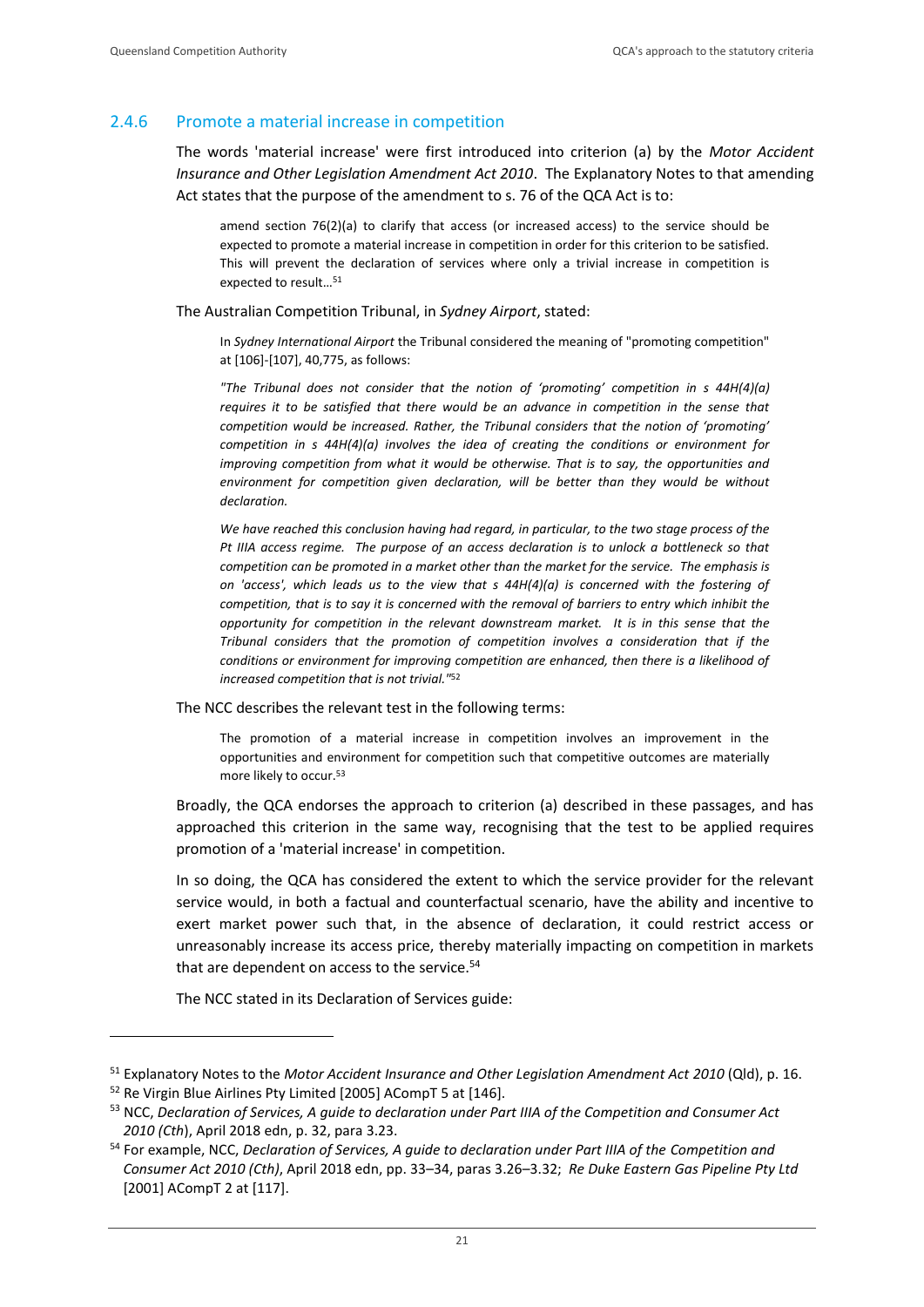[3.30] There are a number of ways the use of market power in the provision of the service for which declaration is sought by a service provider may adversely affect competition in a dependent market. For example:

- a service provider with a vertically related affiliate may engage in behaviour designed to leverage its market power into a dependent market to advantage the competitive position of its affiliate
- where a service provider charges monopoly prices for the provision of the service, those monopoly prices may suppress demand or restrict entry or participation in a dependent market, and/or
- explicit or implicit price collusion in a dependent market may be facilitated by the use of a service provider's market power. For example a service provider's actions may prevent new market entry that would lead to the breakdown of a collusive arrangement or understanding or a service provider's market power might be used to 'discipline' a market participant that sought to operate independently.<sup>55</sup>

#### [footnotes omitted]

The NCC also stated in this guide, in relation to the concept of competition, that:

[3.24] As provided in the objects of Part IIIA (s 44AA of the CCA), the reference to 'competition' in criterion (a) is a reference to workable or effective competition, rather than any theoretical concept of perfect competition. 'Workable or effective competition' refers to the degree of competition required for prices to be driven towards economic costs and for resources to be allocated efficiently at least in the long term. In a workable or effective competitive environment no one seller or group of sellers has significant market power. The subject matter of the criterion (a) assessment involves an assessment of the competitive conditions in a real-life industry.

[3.25] Where a dependent market is already workably or effectively competitive, improved access is unlikely to promote a material increase in competition and an application for declaration of a service that seeks to add to competition in such a dependent market is therefore unlikely to satisfy criterion (a).<sup>56</sup>

[footnotes omitted]

The QCA has been guided by the principles outlined by the NCC in deciding whether criterion (a) has been satisfied in this instance. The NCC's comment above<sup>57</sup> supports the conclusion that if a dependent market would be workably competitive in a future without declaration, access (or increased access) to the service on reasonable terms as a result of declaration is not likely to materially increase competition in that dependent market. In the present case, however, the QCA must decide whether to recommend the declaration of certain services, which are already declared (and have been for some time). This means the existing competitive conditions in a dependent market do not necessarily represent the 'future without' declaration; they in fact may reflect the 'future with'. Even if a dependent market is workably competitive today, it is relevant to consider whether, and to what extent, competitive conditions in the dependent market are attributable to the fact that the relevant service is (and has been for some time) declared.

<sup>55</sup> NCC, *Declaration of Services, A guide to declaration under Part IIIA of the Competition and Consumer Act 2010 (Cth),* April 2018 edn, pp. 33–34, para 3.30.

<sup>56</sup> NCC, *Declaration of Services, A guide to declaration under Part IIIA of the Competition and Consumer Act 2010 (Cth)*, April 2018 edn, pp. 32–33, paras 3.24–3.25.

<sup>57</sup> In paragraph 3.25 of its 2018 guide to declaration.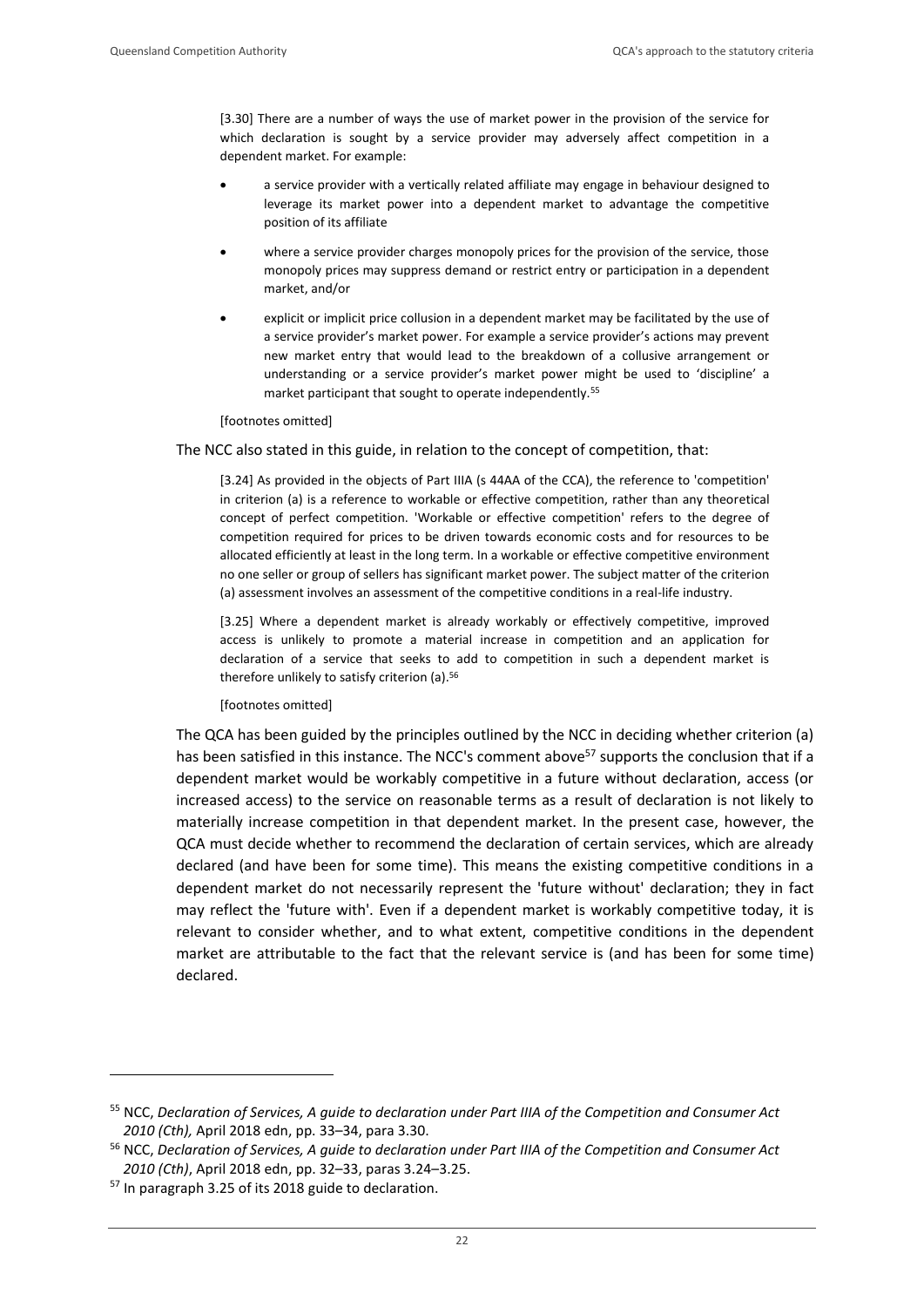## 2.4.7 The relevance of s. 46 of the Competition and Consumer Act

One of the questions raised in submissions to the QCA is whether access to the relevant services, as a result of declaration, would promote a material increase in competition in a dependent market, or would be in the public interest, in circumstances where service providers are subject to s. 46 of the CCA.<sup>58</sup> This is potentially relevant to whether criterion (a) would be satisfied, as well as criterion (d) (discussed further below).

Numerous authors have previously canvassed the relative merits of s. 46 and Part IIIA as mechanisms for securing access to essential facilities on reasonable terms.<sup>59</sup> There have also been some cases where s. 46 has been invoked, with mixed success, by parties who have been denied access to the type of infrastructure services to which Part IIIA of the CCA (or Part 5 of the QCA Act) might apply.<sup>60</sup> However, the amendments to s. 46, enacted in 2017, invite further consideration of the relevance of s. 46 to the application of the access criteria.

The Hilmer Review, which recommended the introduction of the national third party access regime upon which Part 5 of the QCA Act is based, discussed whether the prohibition against the misuse of market power in s. 46 was sufficient to overcome what it described as the 'essential facilities problem'. $61$  The report noted that Australian courts had declined to introduce, through s. 46, an approach similar to the 'essential facilities doctrine' that has developed in US antitrust jurisprudence, stating:<sup>62</sup>

unless s.46 were amended in some way, access would only be available where a firm was able to prove that it had been denied access, or access on reasonable terms, because of a proscribed purpose.<sup>63</sup>

Following its amendment in 2017, proof of a proscribed purpose is no longer essential. Section 46 is now contravened if a firm with a substantial degree of market power engages in conduct that has the purpose of substantially lessening competition, or has or is likely to have that effect. Further, it is no longer necessary to prove that a firm has taken advantage of its market power in order to successfully invoke s. 46.

Notwithstanding these amendments, there remain some material differences between the scope and application of s. 46 and the access regime under Part 5 of the QCA Act.

 $\overline{\phantom{a}}$ 

<sup>&</sup>lt;sup>58</sup> See DBCT Management, sub. 1, pp. 85–86 in relation to criterion (a), p. 98 in relation to criterion (d); DBCT Management, sub. 13, pp. 70–71; Aurizon Network, sub. 6, pp. 9, 32 in relation to criterion (d); Aurizon Network, sub. 19, pp. 14–16 (in relation to criterion (d)) and the Frontier Economics report, pp. 11, 23–24 (Frontier Economics report). See also QRC, sub. 20, p. 11 and att. 1.

<sup>&</sup>lt;sup>59</sup> For example, A Abadee, 'The essential facilities doctrine and the National Access Regime: A residual role for section 46 of the Trade Practices Act*?* ', *Trade Practices law Journal*, vol. 5, no. 1, 1997, p. 27; B Marshall, 'The resolution of access disputes under section 46 of the Trade Practices Act', *University of Tasmania Law Review*, vol. 22, no. 1, 2003, pp. 9–51; W Pengilley, 'The Man from Mars would have done better: Commentary on the declaration and arbitration provisions of the access regime under Part IIIA of the Trade Practices Act', *Queensland University of Technology Law and Justice Journal*, vol. 7, no. 1, 2007.

<sup>60</sup> For example, *NT Power Generation Pty Ltd v Power and Water Authority* [2004] HCA 48 (successful); *Pacific National (ACT) Limited v Queensland Rail* [2006] FCA 91 (unsuccessful).

<sup>61</sup> Committee of Inquiry into Competition Policy in Australia, *National Competition Policy* (the Hilmer Review), Australian Government Publishing Service, Canberra, August 1993, pp. 242–44, http://ncp.ncc.gov.au/docs/National%20Competition%20Policy%20Review%20report,%20The%20Hilmer%20 Report,%20August%201993.pdf.

<sup>62</sup> Hilmer Review, p. 243.

<sup>63</sup> Hilmer Review, p. 243.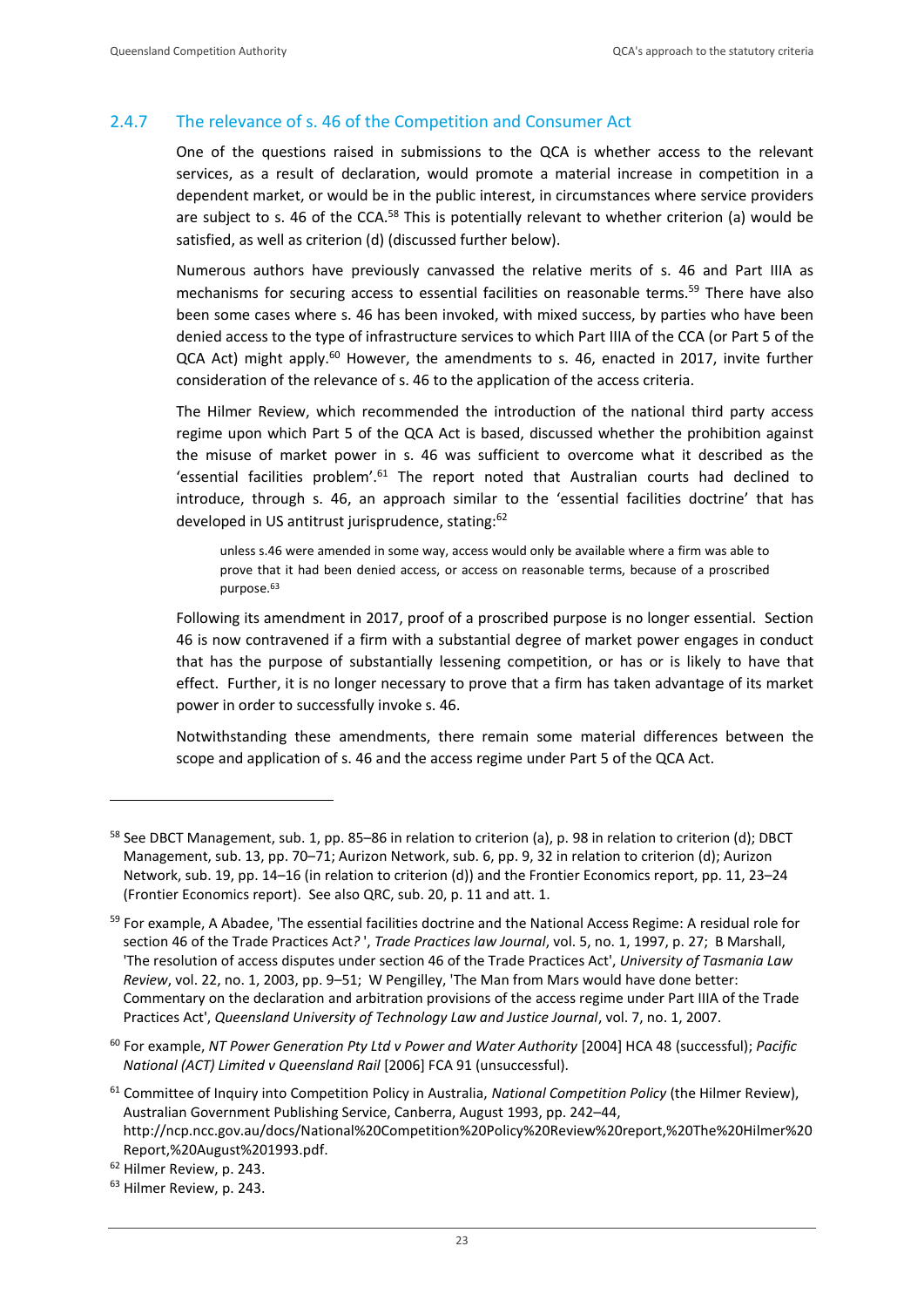$\overline{a}$ 

- Section 46 now requires conduct that has the purpose, or is likely to have the effect, of substantially lessening competition in the market in which the relevant firm (or a related body corporate) has market power, or any other market in which it supplies or acquires goods or services. This requirement may be satisfied in the case of a refusal to deal by a firm which is vertically integrated into a dependent market, but may be less evident in a case of a service provider which is not.
- Section 46 has, as its object, the prohibition of specific conduct that substantially lessens competition; for example, conduct that might be described as 'exclusionary'.<sup>64</sup> In contrast, Part 5 is concerned with creating rights of access for all users in circumstances where access on reasonable terms as a result of declaration would, among other things, promote a material increase in competition in a dependent market. It is not necessary to prove that there has been any unlawful or exclusionary conduct in order to satisfy the access criteria. The Full Federal Court, in the *Sydney Airport* decision,<sup>65</sup> described the operation of Part IIIA in the following terms:

[77] … Part IIIA is not, and was never intended to be, a regime to set right what might be said to be unacceptable conduct …

[78] The context and background and evident purpose of the legislation make clear that the regime is not only engaged when some denial, or restriction of supply of the service can be demonstrated. Such a construction would limit the operation of this Part and impede it by an anterior and collateral factual enquiry. Further, to the extent that the found denial or restriction acts as a focal point or governor of the enquiry as to the promotion of competition contemplated by s 44H(4)(a) the section would be acting more like a remedy for a wrong, rather than as a public instrument for the more efficient working of essential facilities in the economy.

- The threshold for satisfying criterion (a) (i.e. promoting a 'material' increase in competition) is different to the threshold for engaging s. 46 (i.e. a 'substantial' lessening of competition). When Part IIIA was amended to add the word 'material' to criterion (a), it was viewed as a lower threshold than 'substantial'.<sup>66</sup> It is at least possible that access might promote a material increase in competition, in circumstances where a refusal to allow access might not result in a substantial lessening of competition.
- Section 46 remains an avenue by which a litigant (either the ACCC or a private litigant) may be able to obtain redress in a specific case of a denial of access on reasonable terms. It does not, however, provide a means by which reasonable terms and conditions of access can be set, on an ex ante basis, for existing or prospective users of a service. It is, for example, difficult to see how s. 46 would or could be used to resolve the competing claims of parties who were seeking access to scarce capacity, or pressing for the expansion of a facility.
- The Hilmer Review recognised that the remedies available to a court, tasked with enforcing s. 46, may be ill suited to setting and administering reasonable terms and conditions of access to essential facilities.<sup>67</sup> The Productivity Commission made similar observations in its 2013 review of Part IIIA.<sup>68</sup> Courts can make orders to rectify a specific breach of the CCA (or

<sup>&</sup>lt;sup>64</sup> For example, GA Hay & RL Smith, "'Why can't a woman be more like a man?"—American and Australian approaches to exclusionary conduct', *Melbourne University Law Review*, vol. 31, no. 3, 2007, pp. 1099–134.

<sup>65</sup> *Sydney Airport Corporation Limited v Australian Competition Tribunal* [2006] FCAFC 146.

<sup>66</sup> For example, Productivity Commission 2004, *Review of the Gas Access Regime*, report no. 31, p. 223.

<sup>67</sup> Committee of Inquiry into Competition Policy in Australia, *National Competition Policy* (the Hilmer Review)*,*  1993, pp. 243–44.

<sup>68</sup> Productivity Commission, *National Access Regime*, inquiry report no. 66, 2013, p. 96.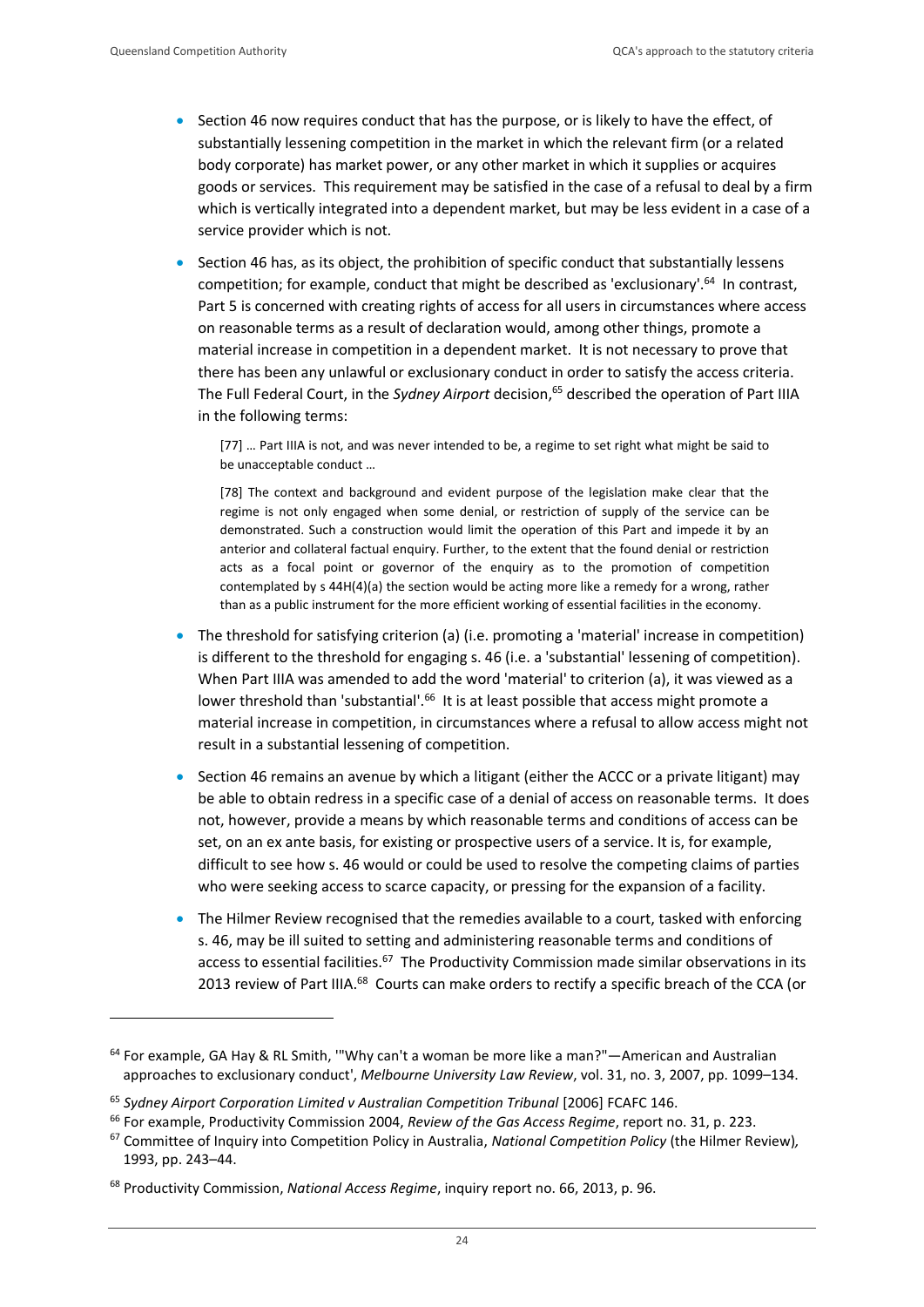award compensatory damages for such a breach) but generally cannot make orders which will address, on an ex ante basis, the rights of access for existing and future users generally.

Ultimately, the question for the QCA is whether, as a consequence of s. 46 (as amended), one or more of the access criteria are not satisfied; in particular criterion (a) or criterion (d).

This, in turn, depends on two questions:

- would the threat of being liable for a contravention of s. 46 (as amended) result in a service provider choosing to offer access to the relevant service on reasonable terms and conditions?
- if not, could s. 46 be used as a mechanism to produce such an outcome?

The QCA is not satisfied that either question can be answered in the affirmative.

As to the first question, the QCA recognises that the amendments to s. 46 have potentially expanded the reach of the prohibition. However, those amendments have also introduced new thresholds (in relation to both purpose and effect) that need to be satisfied before s. 46 can be successfully invoked. It is apparent from the debate that surrounded the passage of these amendments that the circumstances in which s. 46 will apply to a firm with a substantial degree of market power are not yet settled, and may not be for some years.<sup>69</sup>

If the threat of liability for a contravention of competition laws of general application (including s. 46) was sufficient to motivate operators of 'essential' facilities to offer access on reasonable terms, it is possible that the access criteria would rarely, if ever, be satisfied. While each case is to be considered on its merits, very clear evidence would be needed to enable the QCA to find that criterion (a) or criterion (d) would not be satisfied for this reason. In its consideration of the declaration of Sydney Airport under Part IIIA, the Australian Competition Tribunal stated:

We agree with the submission of the Parliamentary Secretary that the economics of law enforcement, which was initially put forward by some of the expert economists as a means of analysing the threat of re-regulation, provides little assistance in the present case. As the Parliamentary Secretary pointed out, discussions of law enforcement in the context of economic incentives depends on the level of detection and enforcement of the law across a large number of potential lawbreakers. That context is of little relevance in the present circumstances.<sup>70</sup>

Notwithstanding the amendments to the CCA, the QCA is not satisfied that the threat of liability under s. 46 would, in the absence of declaration, result in service providers choosing to offer access to services on reasonable terms and conditions.

As to the second question, the QCA believes that s. 46, even as amended, remains an enforcement tool, rather than an effective mechanism by which terms and conditions of access can be determined and administered on an ex ante basis for all users and prospective users. While the enforcement of s. 46 may provide a remedy for a specific contravention of the CCA, the uncertainty around the operation of the amended legislation, combined with the limitations on the remedies available to the courts if a breach was found, means that s. 46 is still, at best, only a partial substitute for declaration under Part 5 of the QCA Act as a means of ensuring access to services on reasonable terms and conditions.

l

 $69$  The QCA notes, for example, that 15 years passed between the enactment of s. 46 and the seminal decision of the High Court in *Queensland Wire Industries Pty Ltd v The Broken Hill Proprietary Company Ltd* (1989) 167 CLR 177.

<sup>70</sup> *Re Virgin Blue Airlines Pty Ltd* [2005] ACompT 5 at [507].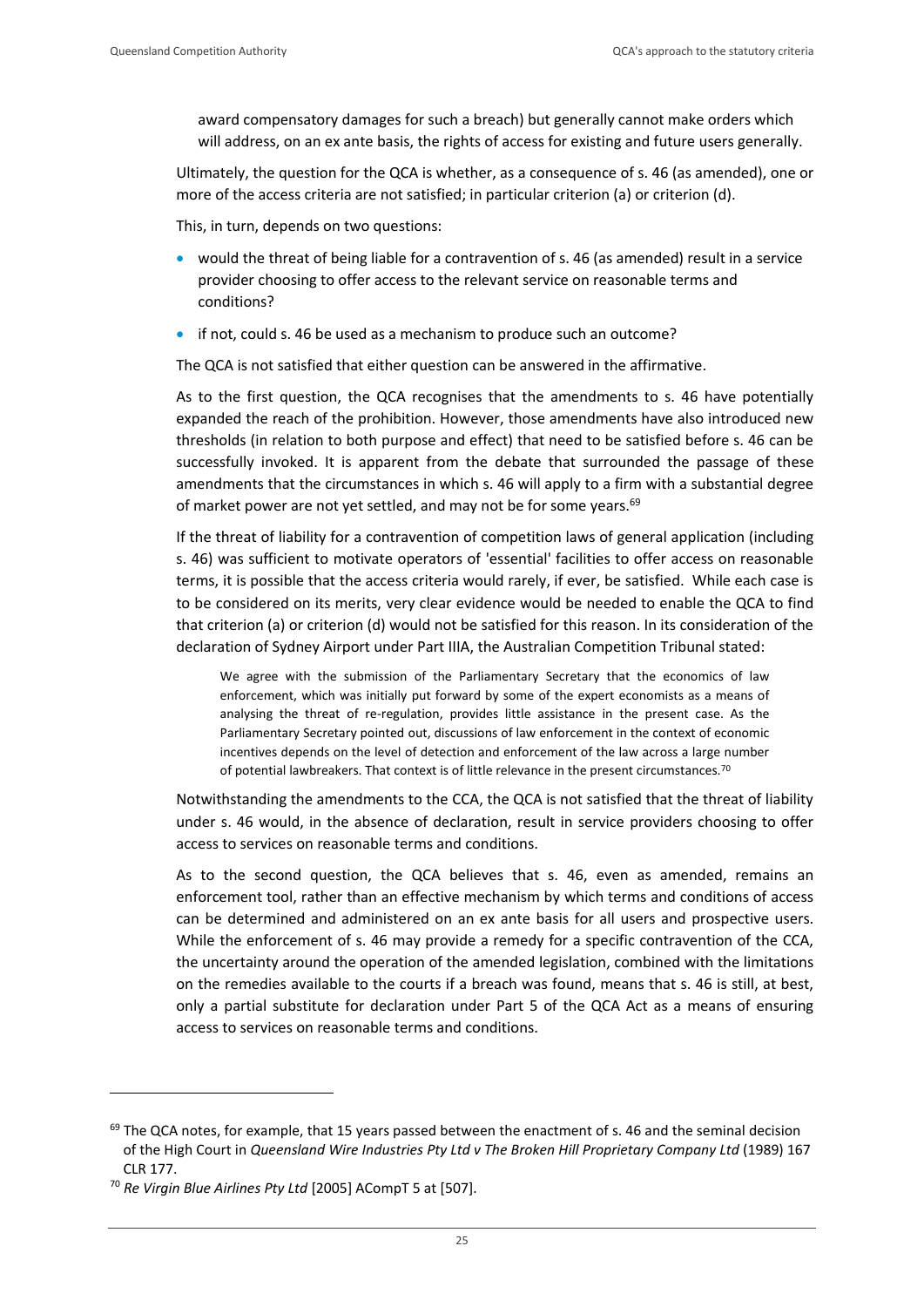## <span id="page-32-0"></span>2.5 Criterion (c): State significance

## 2.5.1 The statutory provision

Section 76(2)(c) of the QCA Act is expressed as follows:

that the facility for the service is significant, having regard to its size or its importance to the Queensland economy

This provision is referred to as 'criterion (c)'.

## 2.5.2 Summary of approach to criterion (c)

The QCA has applied the following approach to criterion (c):

- **Identify the service.**
- **IDENTIFY THE facility for the service.**
- Consider whether the facility for the service is significant, having regard to its size or importance to the Queensland economy.

Matters of interpretation of criterion (c) are set out in sections 2.5.3 to 2.5.5 below.

## 2.5.3 The service

See section 2.3.3 above.

## 2.5.4 The facility

 $\overline{a}$ 

See section 2.3.4 above.

## 2.5.5 The facility for the service is significant

Criterion (c) is in identical terms to when it was first introduced into the QCA Act by the *Motor*  Accident Insurance and Other Legislation Amendment Act 2010 (Qld).<sup>71</sup> According to the Explanatory Notes for this amending Act, criterion (c) was inserted 'to ensure that a service can only be declared if it is provided by an infrastructure facility that is significant'.<sup>72</sup>

Criterion (c) requires 'significant' to be determined having regard to the facility's size or importance to the Queensland economy. The QCA considers this requires it to be satisfied of the significance of a facility on only one of these two considerations, although depending on the facts, it may be satisfied as to both.

The QRC and the South West Producers submitted that the size of the facility requires an assessment of factors such as the physical capacity and the throughput of goods and services using the facility, as identified by the NCC. $73$ 

The QCA considers the following considerations are relevant to this criterion:

 size of the facility—including the physical and geographic dimensions of the facility (for example, the size of its footprint or its start and end points), the physical capacity of the facility, and the throughput of goods and services using the facility

<sup>&</sup>lt;sup>71</sup> The text of the equivalent provision of 'national significance' in Part IIIA of the CCA (that is, s. 44CA(1)(c)), was unchanged by the *Competition and Consumer Amendment (Competition Policy Review) Act 2017* which most recently amended the declaration criteria with effect from 6 November 2017.

<sup>72</sup> *Motor Accident Insurance and Other Legislation Amendment Bill 2010* (Qld), Explanatory Notes, p. 16.

<sup>73</sup> Queensland Resources Council, sub. 7, p. 23; South West Producers, sub. 4, p. 44, para 8.1.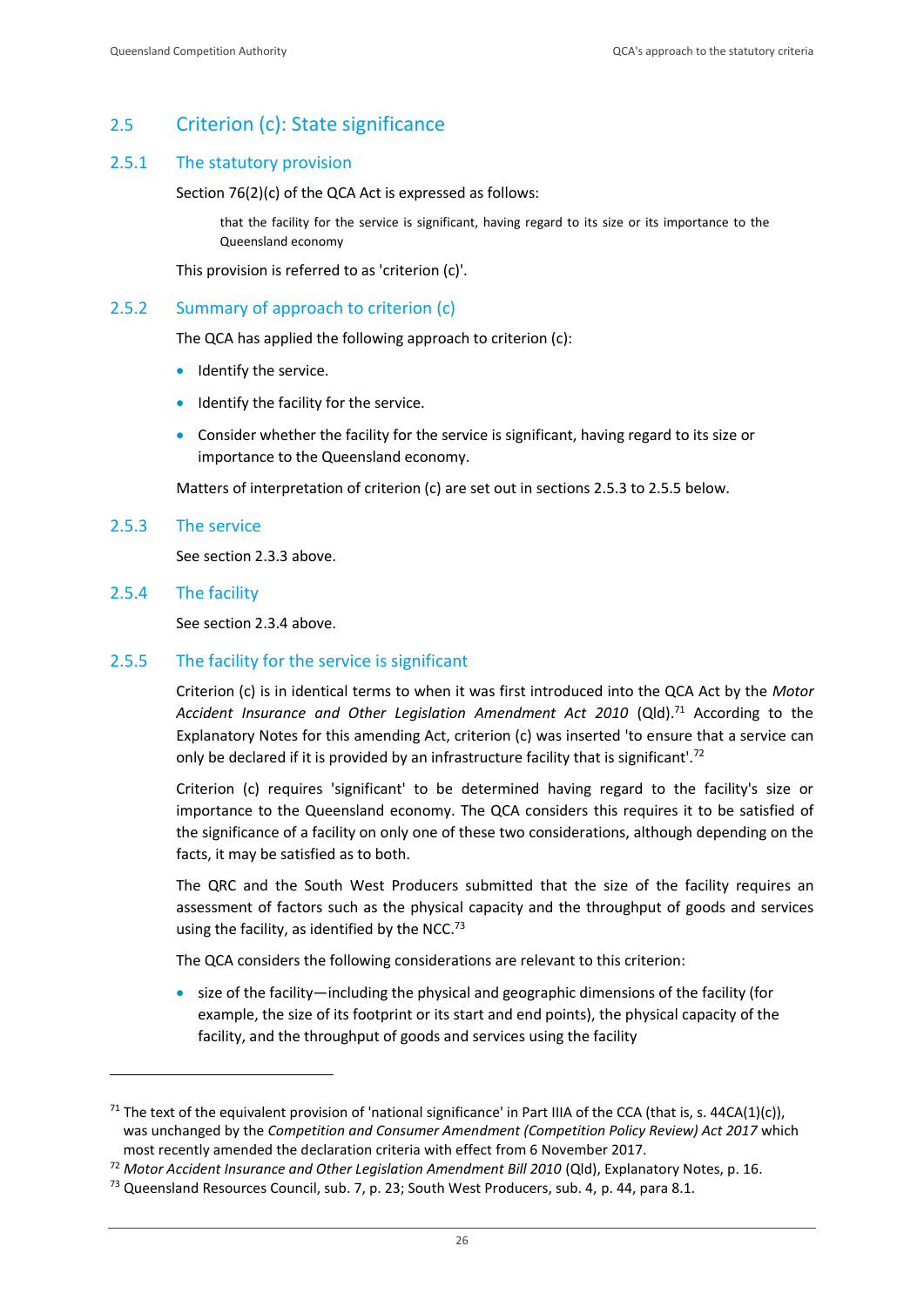• the importance of the facility to the Queensland economy—including by reference to its contribution to exports, employment and gross state product (GSP). The QCA also generally considers state significance to be established if the facility is an essential element of a supply chain, and enables significant revenues to be earned by businesses participating in dependent markets (i.e. markets in which access would materially promote competition).<sup>74</sup>

The QCA notes that in *Pilbara Infrastructure Pty Ltd v Australian Competition Tribunal and Ors*<sup>75</sup> the High Court (by majority) observed that the equivalent provision of 'national significance' in Part IIIA of the CCA (which is broadly consistent with criterion (c) but not in identical terms),<sup>76</sup> 'may also direct attention to matters of broad judgment of a generally political kind'.<sup>77</sup>

Accordingly, the QCA has approached the assessment of state significance as a matter of judgment rather than determination by precise calculation.<sup>78</sup>

## <span id="page-33-0"></span>2.6 Criterion (d): promote the public interest

#### 2.6.1 The statutory provision

Section 76(2)(d) of the QCA Act is expressed as follows:

that access (or increased access) to the service, on reasonable terms and conditions, as a result of a declaration of the service would promote the public interest

This provision is referred to as 'criterion (d)'.

#### Section 76(5) of the QCA Act further states:

In considering the access criterion mentioned in subsection (2)(d), the authority and the Minister must have regard to the following matters –

- (a) if the facility for the service extends outside Queensland
	- (i) whether access to the service provided outside Queensland by means of the facility is regulated by another jurisdiction; and
	- (ii) the desirability of consistency in regulating access to the service:
- (b) the effect that declaring the service would have on investment in  $-$ 
	- (i) facilities; and
	- (ii) markets that depend on access to the service;
- (c) the administrative and compliance costs that would be incurred by the provider of the service if the service were declared;
- (d) any other matter the authority or Minister considers relevant.

## 2.6.2 Summary of approach to criterion (d)

The QCA has applied the following approach to criterion (d):

**Identify the service.** 

<sup>74</sup> See also NCC, *Declaration of Services, A guide to declaration under Part IIIA of the Competition and Consumer Act 2010 (Cth)*, April 2018 edn, p. 40, para 5.10.

<sup>75</sup> (2012) 246 CLR 379.

<sup>&</sup>lt;sup>76</sup> At the time of the High Court decision, this was s.  $44G(2)(c)$  of the CCA and is now s.  $44C(A(1)(c)$ .

<sup>77</sup> (2012) 246 CLR 379 at [43]. This observation follows on from the majority's views in relation to the application of the equivalent of criterion (d) at [42]; see section 2.6.4 below.

<sup>78</sup> See also NCC, *Declaration of Services, A guide to declaration under Part IIIA of the Competition and Consumer Act 2010 (Cth)*, April 2018 edn, p. 39, para 5.4.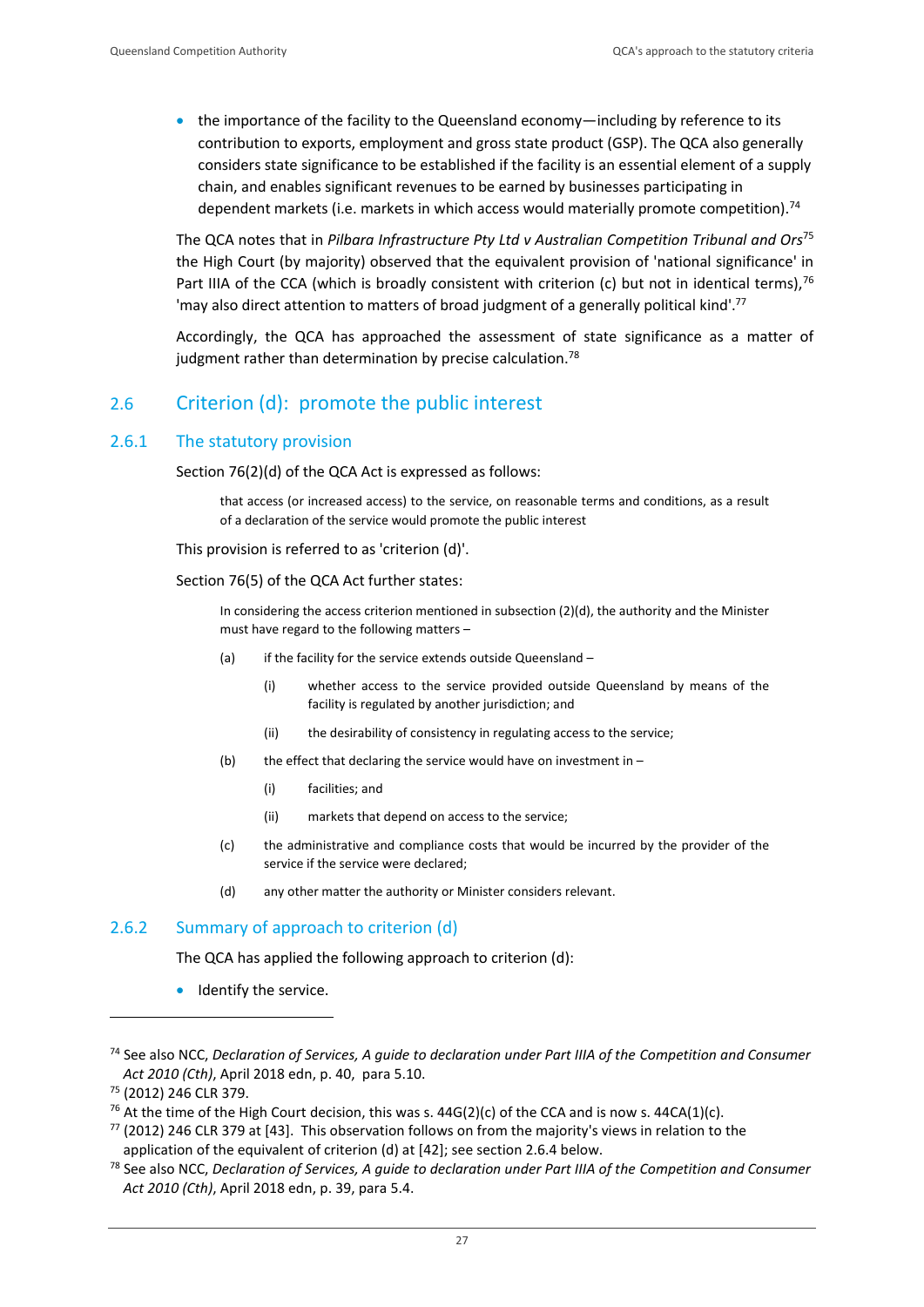Consider whether access (or increased access) to the service, on reasonable terms and conditions, as a result of declaration of the service would promote the public interest.

Matters of interpretation of criterion (d) are set out below.

2.6.3 Access (or increased access) to the service, on reasonable terms and conditions, as a result of declaration

See section 2.4.5 above.

## 2.6.4 Promote the public interest

Based on the text of the statutory provision, criterion (d) requires satisfaction of a positive test (i.e. the requisite access 'would promote the public interest'). In contrast, prior to the amendments made by the *Queensland Competition Authority Amendment Act 2018*, the equivalent of criterion (d) was worded as a negative test (i.e. 'that access (or increased access) to the service would not be contrary to the public interest').

This approach to the test is consistent with the relevant explanatory materials to the amending legislation. The amendments made by the *Queensland Competition Authority Amendment Act 2018* were intended to reflect the amendments introduced to Part IIIA of the CCA.<sup>79</sup>

Criterion (d) is identical in wording to s.  $44CA(1)(d)$  of the CCA<sup>80</sup> (as amended with effect from 6 November 2017 by the *Competition and Consumer Amendment (Competition Policy Review) Act 2017)*. The Explanatory Memorandum to the Commonwealth amending Act states this criterion is 'an additional positive requirement which must be met before a service can be declared'.<sup>81</sup>

The QCA considers criterion (d) accepts the results of the application of the other criteria, but it further enquires whether the requisite access as a result of declaration would promote the public interest.<sup>82</sup>

The QCA considers the broad scope of this additional positive test is informed by:

- s. 76(5) of the QCA Act, which expressly requires the QCA and the Minister to have regard to the matters listed therein (see section 2.6.5 below)
- the majority judgment of the High Court of Australia in *Pilbara Infrastructure Pty Ltd v Australian Competition Tribunal and Ors* in relation to the equivalent of criterion (d) under Part IIIA of the CCA (albeit the previous formulation worded as a negative test, as set out above $)^{83}$
- the Explanatory Memorandum to the *Competition and Consumer Amendment (Competition Policy Review) Bill 2017*, which provides that the question asked by this criterion 'means that a decision maker must be satisfied that declaration is likely to generate overall gains to the

 $79$  Explanatory Notes to the Queensland Competition Authority Amendment Bill 2018, p. 2.

<sup>80</sup> Although the matters to which the QCA and the Minister must have regard under s. 76(5) of the QCA Act in respect of criterion (d) are expressed differently to the considerations of the NCC and the Minister under s. 44CA(3) of the CCA.

<sup>81</sup> Explanatory Memorandum to the Competition and Consumer Amendment (Competition Policy Review) Bill 2017, para 12.39.

<sup>82</sup> This is consistent with the Explanatory Memorandum to the Competition and Consumer Amendment (Competition Policy Review) Bill 2017, para 12.40.

<sup>83</sup> (2012) 246 CLR 379 at [42].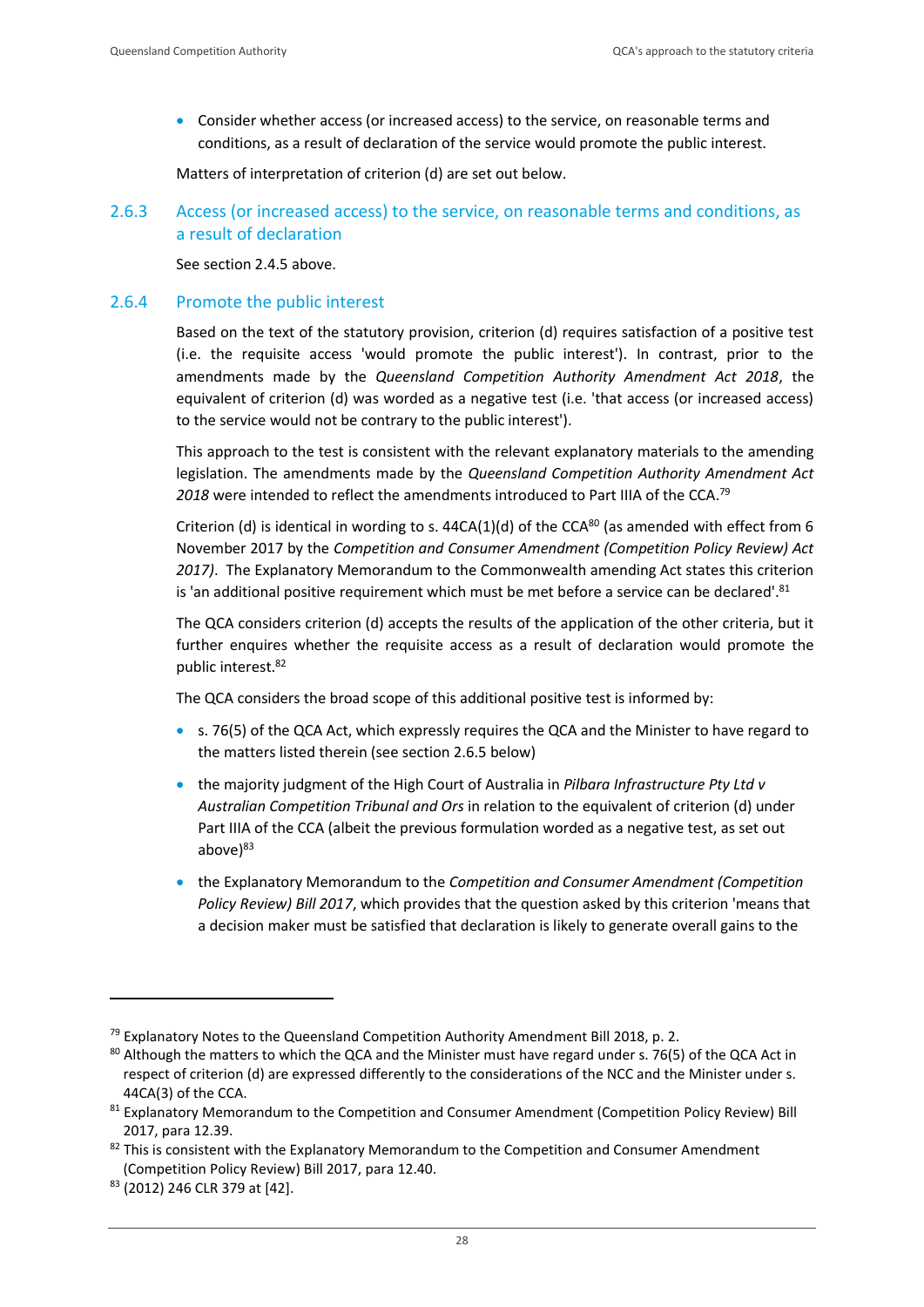community<sup>'.84</sup> It also provides examples of costs and benefits that may be relevant to the assessment of criterion (d) depending on the circumstances.<sup>85</sup>

DBCT Management submitted that the threshold of the test requires that '[t]he QCA must be satisfied not only that increased access on reasonable terms and conditions as a result of declaration would promote the public interest, but also that it will do so in a way that is not merely trivial or ambiguous. Put another way, it is necessary for the QCA to find that significant net public benefits will result from declaration'.<sup>86</sup> The QCA considers the requirement of 'significant' net public benefit is a higher threshold than contemplated by the Explanatory Memorandum to the Commonwealth amending Act (referred to above).

The QCA notes the argument that criterion (d) would not be satisfied if the public interest would be promoted only to a trivial degree. In practical terms, however, it is unlikely that a qualitative judgment, such as the promotion of the public interest, can be made with such precision. Criterion (d) will be satisfied only if the decision maker concludes that access (or increased access) to the service, on reasonable terms and conditions, as a result of a declaration of the service would promote the public interest. The QCA considers that this criterion is clear on its terms and does not require further qualification.

Aurizon Network also submitted that criterion (d) 'imposes a positive obligation on the QCA to demonstrate that a recommendation to declare part, or all, of the service will result in improved outcomes for society relative to the potential alternatives'.<sup>87</sup> While the QCA considers its task is to decide whether it is satisfied about this criterion (rather than to 'demonstrate' outcomes), the QCA considers that criterion (d) calls for a weighing of the costs and benefits to the public resulting from access (or increased access) to the service, on reasonable terms and conditions, as a result of declaration.

In weighing these matters, it would be appropriate to use a 'future with and without' approach in order to identify those costs and benefits that can be expected to result from access (or increased access) to the service, on reasonable terms and conditions, as a result of declaration (as opposed to costs and benefits that may be expected anyway).

## 2.6.5 Section 76(5) of the QCA Act

Section 76(5) of the QCA Act lists the matters to which the QCA and the Minister must have regard in assessing criterion (d).

The Explanatory Notes to the *Queensland Competition Authority Amendment Bill 2018* provide:

The new section 76(5) provides a non-exhaustive list of matters to which the Authority and the Minister must have regard to when considering the new section 76(2)(d). It replaces the existing section 76(3).

While the new section 76(5) simplifies the range of matters the Authority and the Minister must have regard to when assessing the public interest criterion, under the new subsection (5)(d) the Authority or the Minister can still have regard to any of the matters that were previously listed in the existing section 76(3), if considered relevant.<sup>88</sup>

<sup>84</sup> Explanatory Memorandum to the Competition and Consumer Amendment (Competition Policy Review) Bill 2017, para 12.37.

<sup>&</sup>lt;sup>85</sup> Explanatory Memorandum to the Competition and Consumer Amendment (Competition Policy Review) Bill 2017, para 12.41, examples 12.1 and 12.2.

<sup>86</sup> DBCT Management, sub. 1, p. 92, para 413.

<sup>87</sup> Aurizon Network, sub. 6, p. 13.

<sup>88</sup> Explanatory Notes to the Queensland Competition Authority Amendment Bill 2018, p. 6.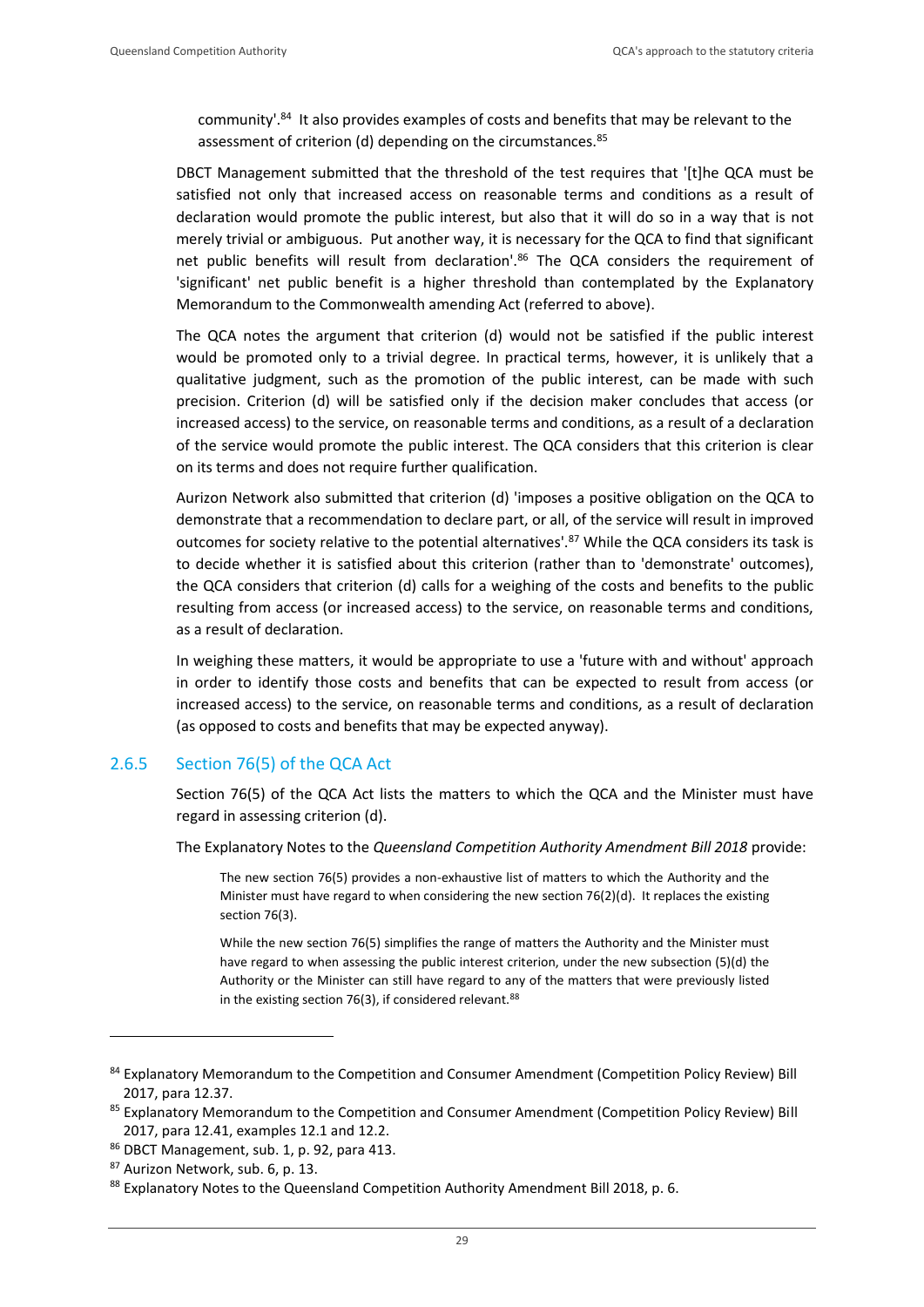Matters previously listed in the repealed s. 76(3) are:

- (a) the object of this part;
- (b) legislation and government policies relating to ecologically sustainable development;
- (c) social welfare and equity considerations including community service obligations and the availability of goods and services to consumers;
- (d) legislation and government policies relating to occupational health and safety and industrial relations;
- (e) economic and regional development issues, including employment and investment growth;
- (f) the interests of consumers or any class of consumers;
- (g) the need to promote competition;
- (h) the efficient allocation of resources;
- (i) if the facility for the service extends outside Queensland whether access to the service provided outside Queensland by means of the facility is regulated by another jurisdiction and the desirability of consistency in regulating access to the service.

#### 2.6.6 Section 76(5)(a)—if the facility extends outside Queensland

Section 76(5)(a) of the QCA Act is only enlivened if the facility for the service extends outside Queensland.

Where this occurs, this section requires regard to be had to whether access to the service provided outside Queensland by means of the facility is regulated by another jurisdiction and the desirability of consistency in regulating access to the service.

The QCA notes that none of the facilities for the declared services extend outside of Queensland. This fact is not in contention among stakeholders.

#### 2.6.7 Section 76(5)(b)—effect on investment

Section 76(5)(b) of the QCA Act requires the QCA to have regard to the effect that declaring the service would have on investment in facilities and markets that depend on access to the service.

The QCA's view is the term 'facilities' encompasses not only consideration of investment in the facility that provides each service (the subject of review), but any other facility in which investment may be affected by the declaration. The QCA does not consider that it is necessary to confine its consideration to the effect on investment in the facility for the service (see s. 76(5)(d) of the QCA Act).

The importance of incentives for economically efficient investment in infrastructure is expressed through the objects clause underlying the access to services regime in Part 5 of the QCA Act:

The object of this part is to promote the economically efficient operation of, use of and investment in, significant infrastructure by which services are provided, with the effect of promoting effective competition in upstream and downstream markets.<sup>89</sup>

In having regard to the effect that declaring the service may have on the requisite investment, the QCA considers this may raise consideration of matters such as:

• additional risk for investments in facilities and the level of return on that investment<sup>90</sup>

<sup>89</sup> Section 69E of the QCA Act.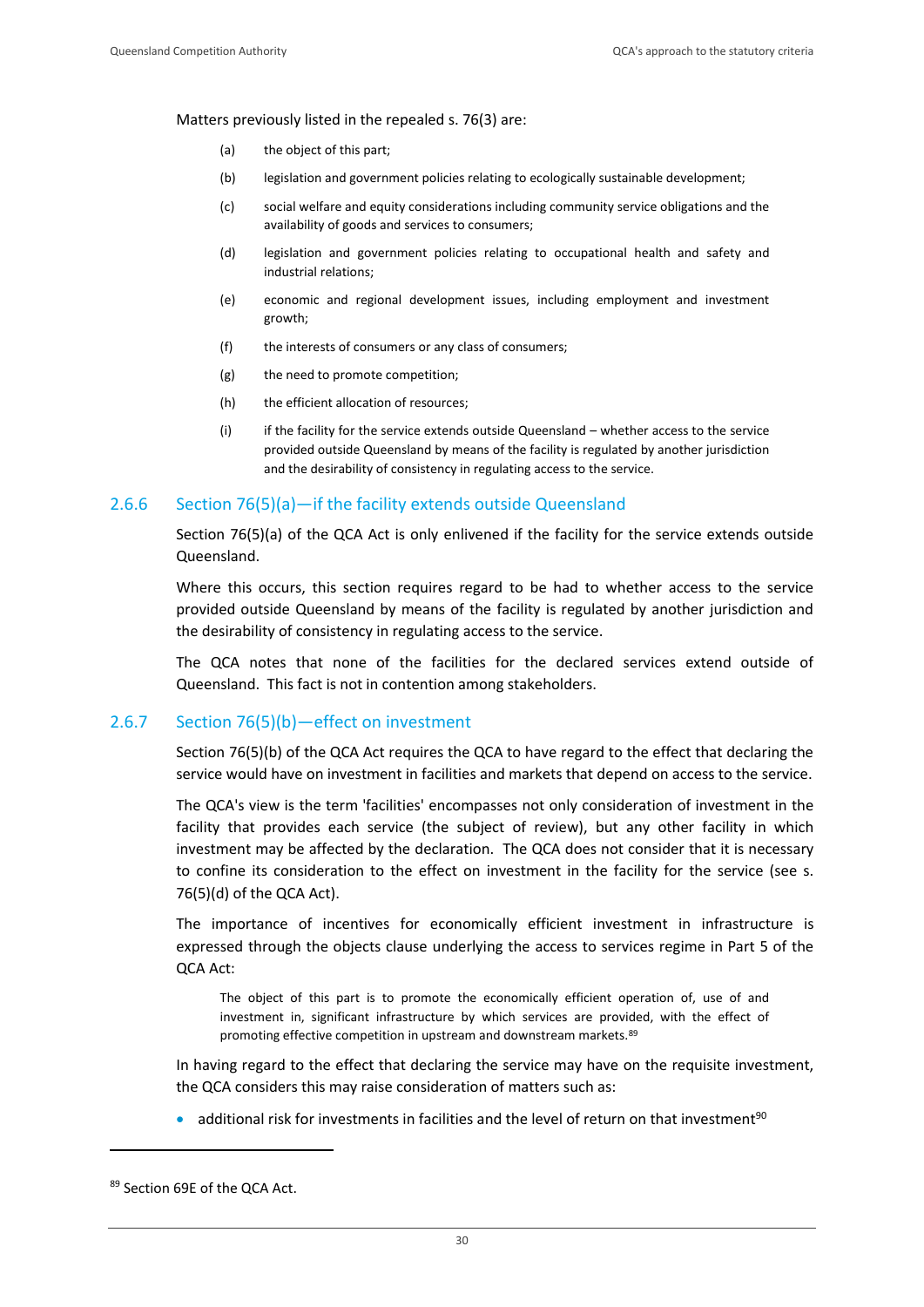declaration providing a mechanism for certainty and transparency in terms of access and access disputes for participants in dependent markets, on which future investment decisions can be based.

## 2.6.8 Section 76(5)(c)—administrative and compliance costs

Section 76(5)(c) of the QCA Act requires the QCA to have regard to the administrative and compliance costs that would be incurred by the provider of the service if the service were declared.

The administrative and compliance costs could include, for example, the regulatory costs of submitting and complying with access undertakings, negotiating access and arbitrating access disputes.

Practically, many administrative and compliance costs may be recoverable by the service provider, for example, through access charges or other terms and conditions. The NCC stated that, '[c]osts to a service provider that can be compensated for through access charges are unlikely to be relevant to the assessment of the public interest'.<sup>91</sup>

## 2.6.9 Section 76(5)(d)—any other matter

l

Section 76(5)(d) of the QCA Act requires the QCA to have regard to 'any other matter' which the QCA considers relevant. The QCA considers this could include matters listed in the repealed s. 76(3) or any other matter it considers relevant.

<sup>90</sup> See also NCC, *Declaration of Services, A guide to declaration under Part IIIA of the Competition and Consumer Act 2010*, April 2018 edn, p. 44, para 6.11.

<sup>91</sup> NCC, *Declaration of Services, A guide to declaration under Part IIIA of the Competition and Consumer Act 2010,* April 2018 edn, pp. 44–45, para 6.17.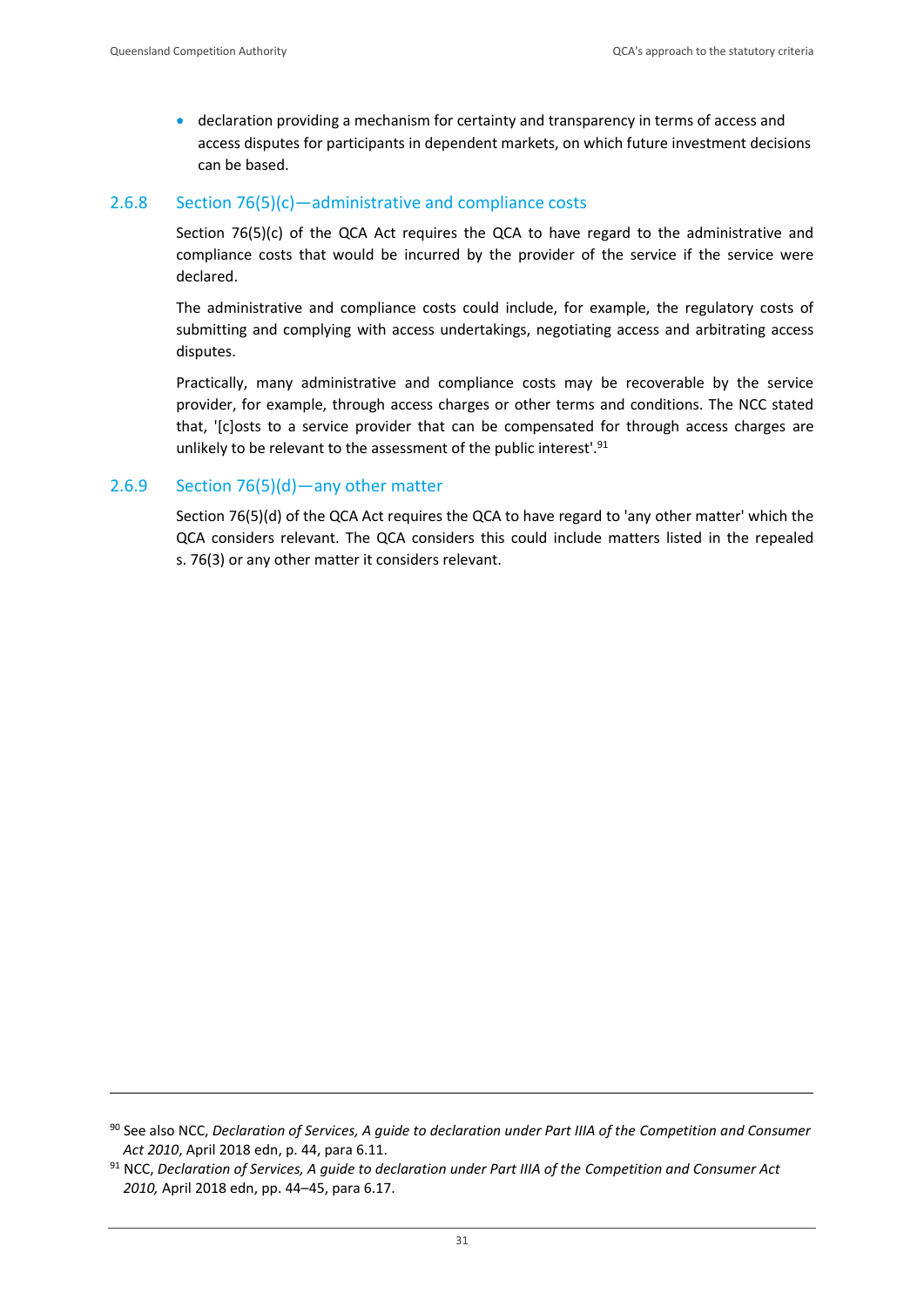# <span id="page-38-0"></span>PART A: ACCESS CRITERIA ASSESSMENT — AURIZON NETWORK **SERVICE**

See separate document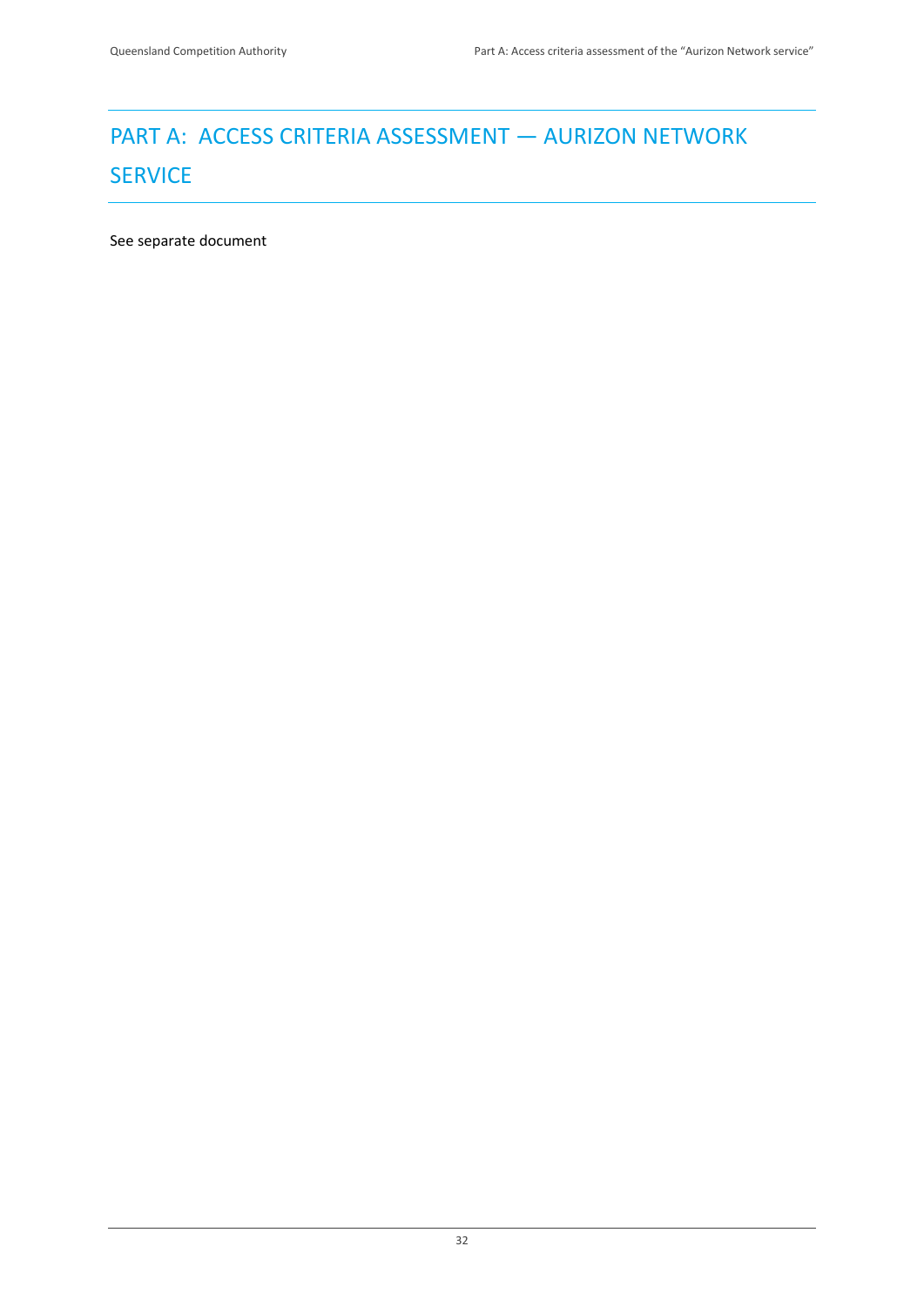# <span id="page-39-0"></span>PART B: ACCESS CRITERIA ASSESSMENT — QUEENSLAND RAIL **SERVICE**

See separate document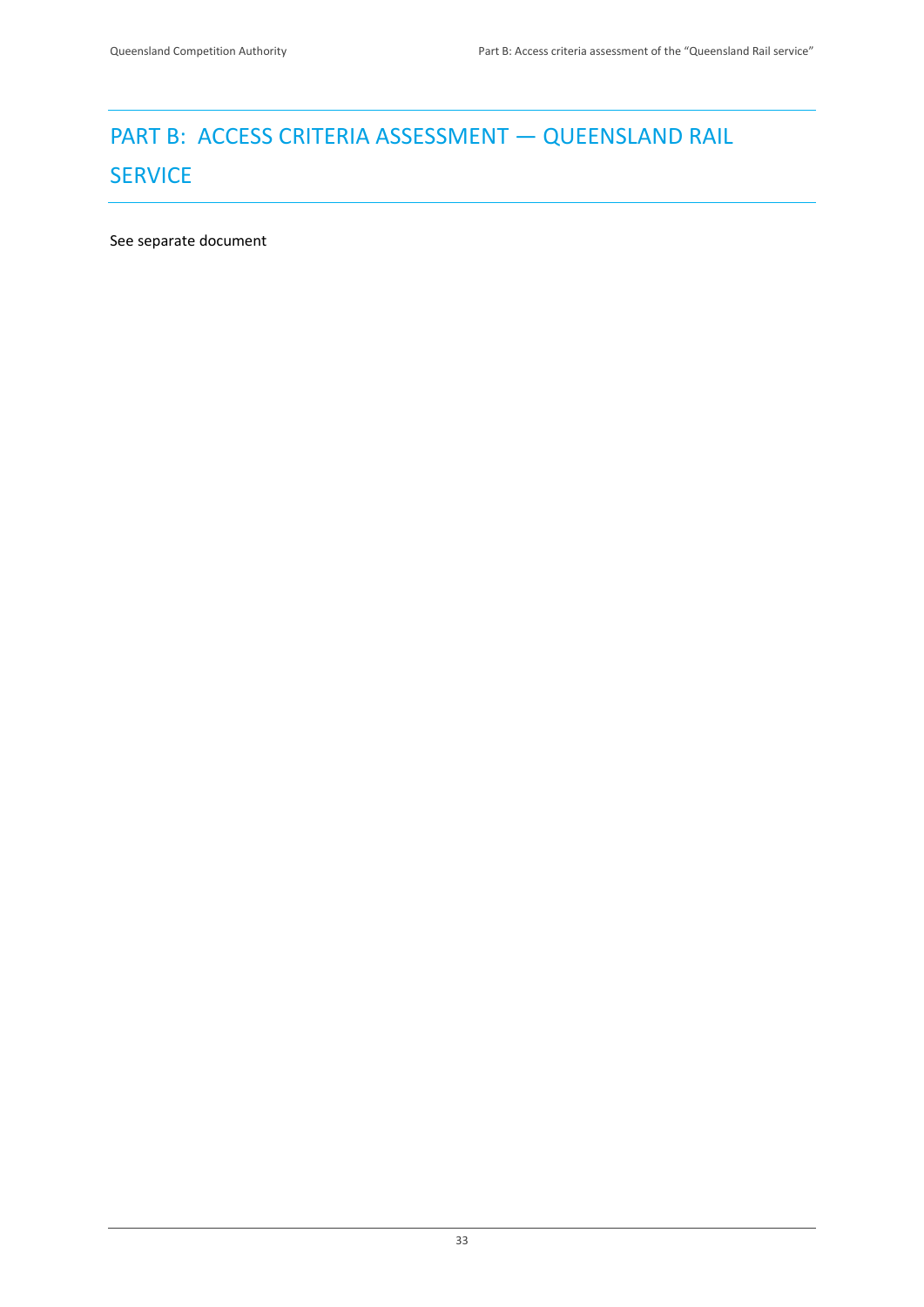# <span id="page-40-0"></span>PART C: ACCESS CRITERIA ASSESSMENT — DBCT SERVICE

See separate document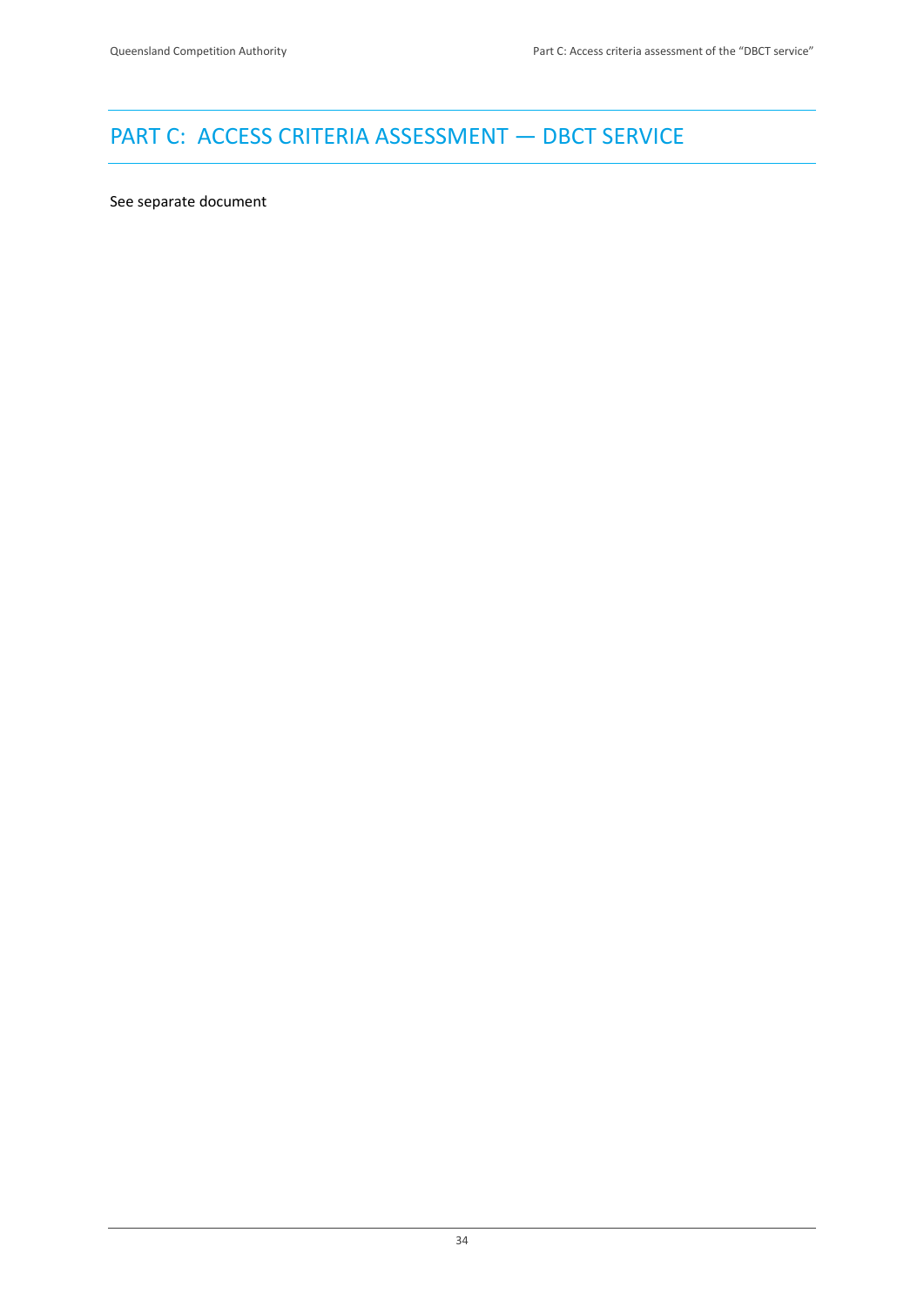# <span id="page-41-0"></span>**GLOSSARY**

| AAPT         | Adani Abbot Point Terminal                                                                                                                           |
|--------------|------------------------------------------------------------------------------------------------------------------------------------------------------|
| <b>ACCC</b>  | Australian Competition and Consumer Commission                                                                                                       |
| <b>ARR</b>   | annual revenue requirement                                                                                                                           |
| <b>ARTC</b>  | Australian Rail Track Corporation                                                                                                                    |
| att.         | attachment                                                                                                                                           |
| AU1          | Queensland Rail's Access Undertaking 1, which came into effect on 11 October 2016                                                                    |
| <b>BFO</b>   | beneficial freight owner                                                                                                                             |
| <b>BITRE</b> | Bureau of Infrastructure, Transport and Regional Economics (Department of<br>Infrastructure, Regional Development and Cities), Australian Government |
| <b>CCA</b>   | Competition and Consumer Act 2010 (Cth)                                                                                                              |
| cl., cls.    | clause, clauses                                                                                                                                      |
| <b>CQCN</b>  | Central Queensland coal network                                                                                                                      |
| DAU          | draft access undertaking                                                                                                                             |
| <b>DBCT</b>  | Dalrymple Bay Coal Terminal                                                                                                                          |
| <b>DTMR</b>  | Department of Transport and Main Roads, Queensland Government                                                                                        |
| GAP          | Goonyella to Abbot Point                                                                                                                             |
| <b>GAPE</b>  | Goonyella to Abbot Point expansion                                                                                                                   |
| gtk          | gross tonne kilometre                                                                                                                                |
| <b>HPCT</b>  | Hay Point Coal Terminal                                                                                                                              |
| MAR          | maximum allowable revenue                                                                                                                            |
| mt           | million tonne                                                                                                                                        |
| mtpa         | million tonne per annum                                                                                                                              |
| <b>NCC</b>   | <b>National Competition Council</b>                                                                                                                  |
| <b>NDP</b>   | network development plan                                                                                                                             |
| <b>NECAP</b> | non-expansion capital expenditure                                                                                                                    |
| <b>NGBR</b>  | Northern Galilee Basin Rail                                                                                                                          |
| <b>NMP</b>   | network management plan                                                                                                                              |
| <b>NNSW</b>  | northern New South Wales                                                                                                                             |
| <b>NWMP</b>  | North West Minerals Province                                                                                                                         |
| <b>PSA</b>   | Port Services Agreement                                                                                                                              |
| QCA          | Queensland Competition Authority                                                                                                                     |
| QCA Act      | Queensland Competition Authority Act 1997 (Qld)                                                                                                      |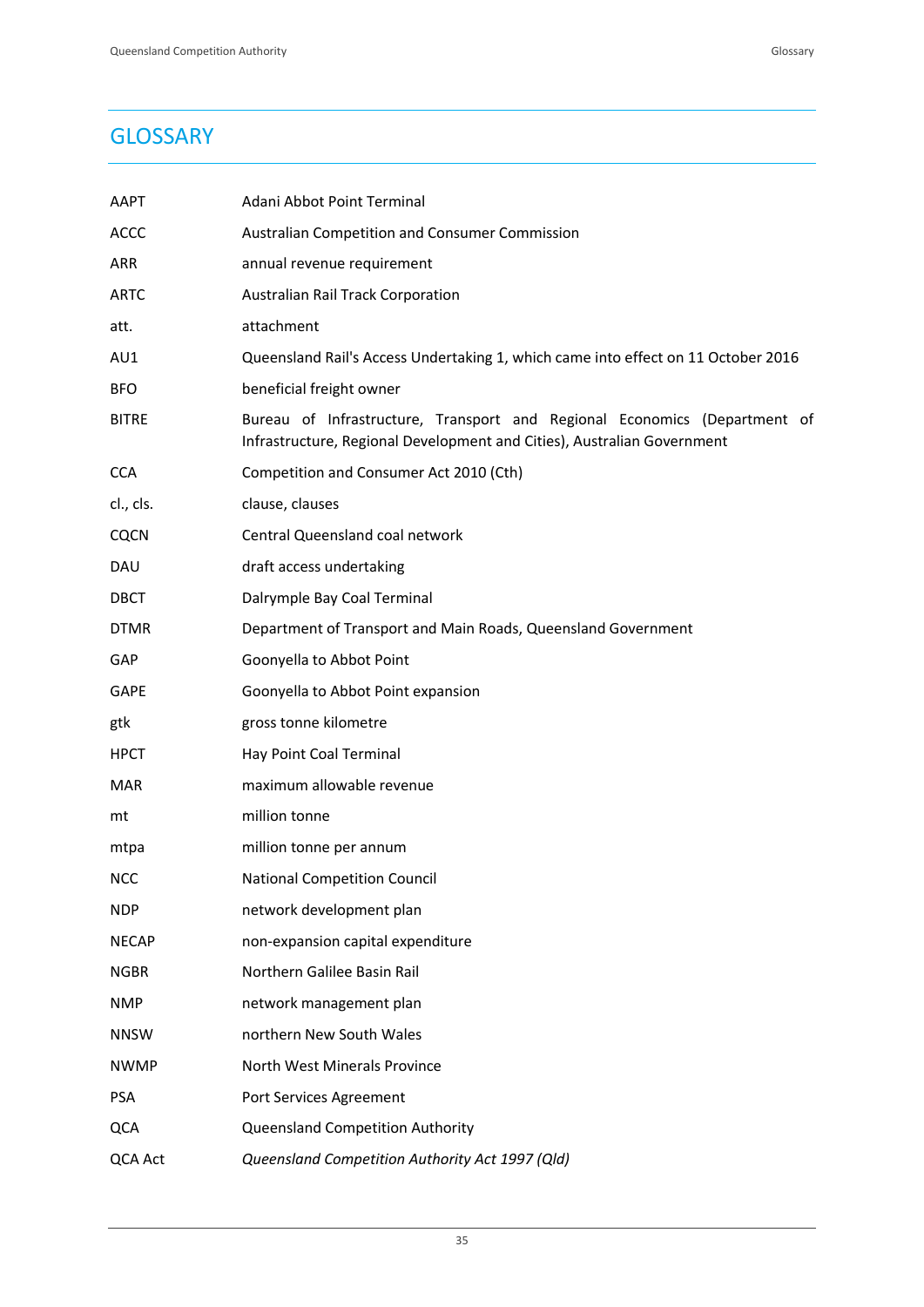| QRC          | Queensland Resources Council                                                  |
|--------------|-------------------------------------------------------------------------------|
| S., SS.      | section, sections of an Act                                                   |
| <b>SAA</b>   | standard access agreement                                                     |
| SEQ          | South East Queensland                                                         |
| <b>SSNIP</b> | small but significant non-transitory increase in price                        |
| <b>SUFA</b>  | standard user funding agreement                                               |
| TIC          | terminal infrastructure charge                                                |
| TSC.         | <b>Transport Services Contract</b>                                            |
| UT4          | Aurizon Network's 2016 access undertaking (approved October 2016, as amended) |
| UT5          | Aurizon Network's 2017 access undertaking (once approved)                     |
| WACC         | weighted average cost of capital                                              |
| <b>WICET</b> | Wiggins Island Coal Export Terminal                                           |
| <b>WIRP</b>  | Wiggins Island rail project                                                   |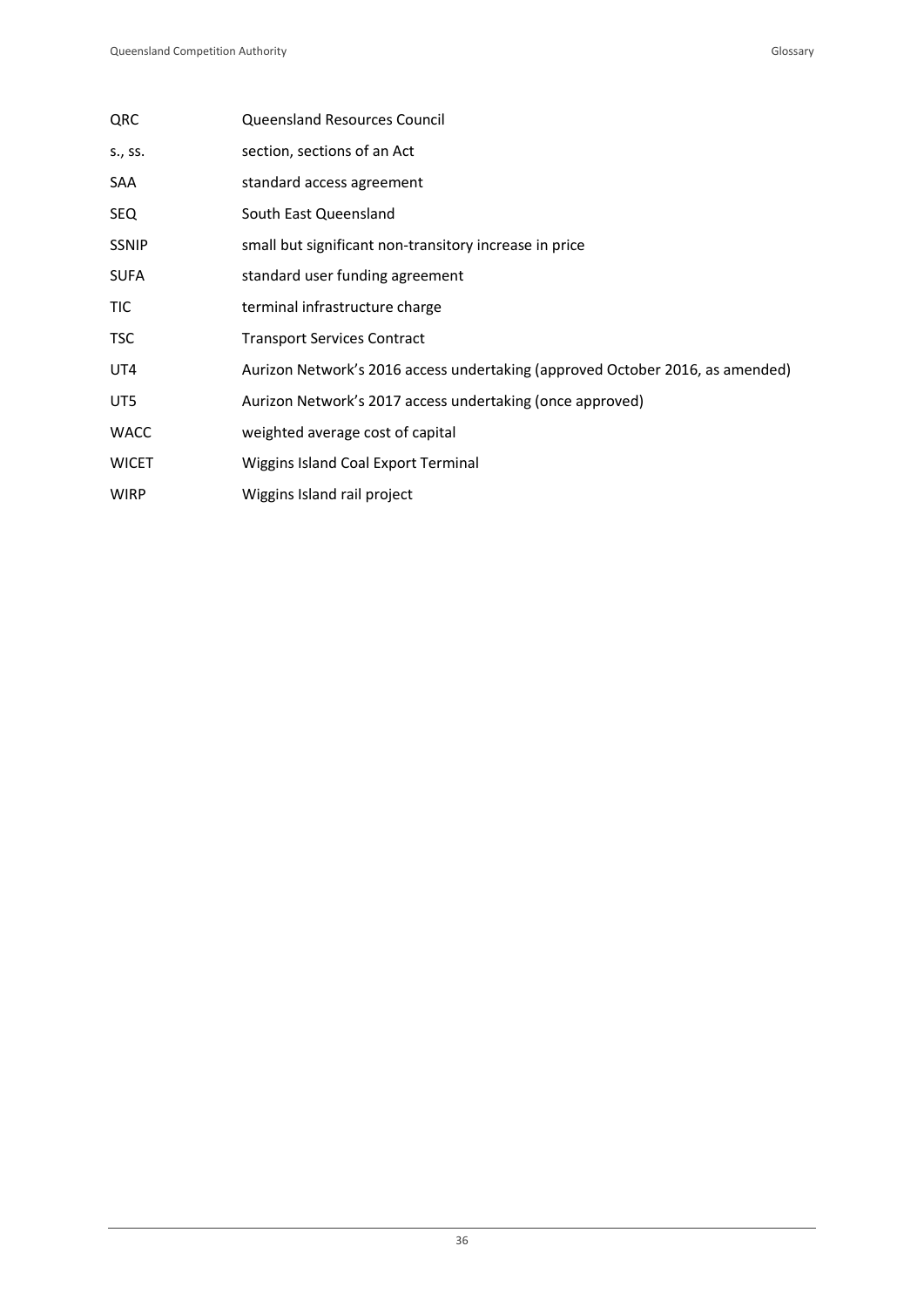$\overline{a}$ 

# <span id="page-43-0"></span>LIST OF SUBMISSIONS

## For a detailed discussion of submissions received, see Chapter 1, section 1.3.

| Name                                        | Submission number | Date         |
|---------------------------------------------|-------------------|--------------|
| Anglo American                              | 14                | 16 July 2018 |
| <b>Aurizon Network</b>                      | 6                 | 30 May 2018  |
|                                             | 19                | 16 July 2018 |
| Aurizon Operations (Aurizon Coal)           | 21                | 16 July 2018 |
| Australian Rail Track Corporation (ARTC)    | 22                | 16 July 2018 |
| <b>BHP</b>                                  | 18                | 16 July 2018 |
| DBCT Management <sup>92</sup>               | $\mathbf{1}$      | 30 May 2018  |
|                                             | 10                | 18 June 2018 |
|                                             | 13                | 16 July 2018 |
| <b>DBCT User Group</b>                      | 3                 | 30 May 2018  |
|                                             | 15                | 16 July 2018 |
| Glencore                                    | 5                 | 30 May 2018  |
|                                             | 17                | 16 July 2018 |
|                                             | 23                | 20 July 2018 |
| <b>Pacific National</b>                     | 9                 | 30 May 2018  |
| Peabody                                     | $\overline{2}$    | 30 May 2018  |
|                                             | 12                | 16 July 2018 |
| Queensland Rail                             | 8                 | 30 May 2018  |
|                                             | 11                | 18 June 2018 |
| Queensland Resources Council (QRC)          | $\overline{7}$    | 30 May 2018  |
|                                             | 20                | 16 July 2018 |
| South West Producers (New Hope and Yancoal) | 4                 | 30 May 2018  |
|                                             | 16                | 16 July 2018 |

<sup>92</sup> DBCT Management also submitted correspondence on 29 June and 7 November 2018 (see Chapter 1, Section 1.3).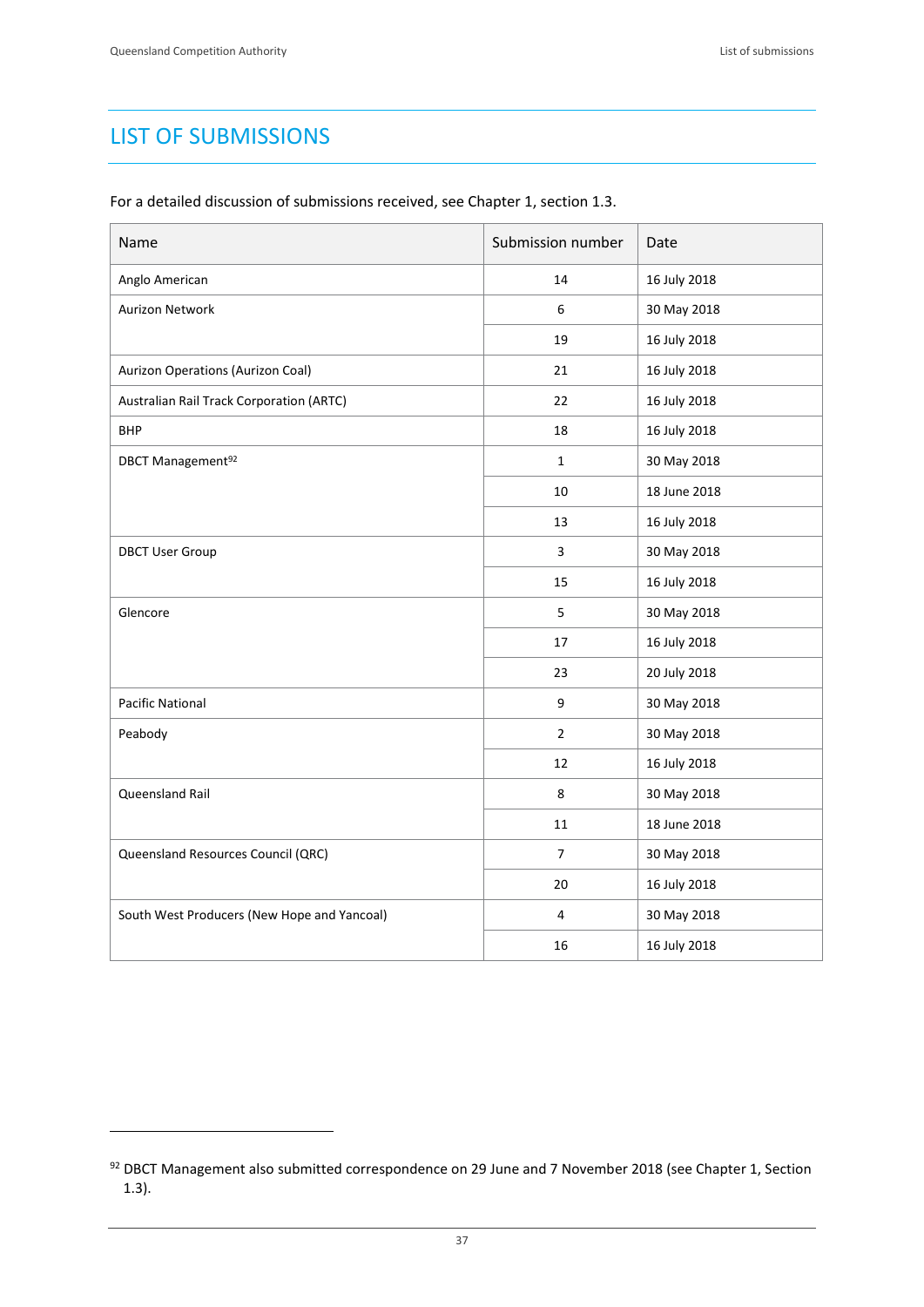## <span id="page-44-0"></span>**REFERENCES**

- Abadee, A, 'The essential facilities doctrine and the National Access Regime: A residual role for section 46 of the Trade Practices Act?', *Trade Practices Law Journal*, vol. 5, no. 1, 1997, p. 27.
- Adani, *Carmichael project: new narrow gauge rail design*, fact sheet, 2018[, https://s3-ap-southeast-](https://s3-ap-southeast-2.amazonaws.com/adani/pdf/ADI0010_Factsheet_v6%5B3%5D.pdf)[2.amazonaws.com/adani/pdf/ADI0010\\_Factsheet\\_v6%5B3%5D.pdf.](https://s3-ap-southeast-2.amazonaws.com/adani/pdf/ADI0010_Factsheet_v6%5B3%5D.pdf)
- Adani Abbot Point Terminal Pty Limited, *Statement of claim*, submission in *Adani Abbot Point Terminal Pty Limited v Lake Vermont Resources Pty Limited & others*, S9440/17, 5 December 2017.
- Annett, T, 'Miner makes cash offer as \$3.9bn WICET debt continues to bite', *The Observer*, 24 September 2017, viewed 5 November 2018, [https://www.gladstoneobserver.com.au/news/miner-makes-cash](https://www.gladstoneobserver.com.au/news/miner-makes-cash-offer-as-39bn-wicet-debt-continue/3227097/)[offer-as-39bn-wicet-debt-continue/3227097/.](https://www.gladstoneobserver.com.au/news/miner-makes-cash-offer-as-39bn-wicet-debt-continue/3227097/)
- Aurizon Holdings Ltd, *Regional Freight Transport Services*, fact sheet, n.d., [https://www.aurizon.com.au/~/media/aurizon/files/what%20we%20do/services/intermodal%20frei](https://www.aurizon.com.au/~/media/aurizon/files/what%20we%20do/services/intermodal%20freight/guides/regional%20freight%20transport%20services%20contract%20fact%20sheet.pdf) [ght/guides/regional%20freight%20transport%20services%20contract%20fact%20sheet.pdf.](https://www.aurizon.com.au/~/media/aurizon/files/what%20we%20do/services/intermodal%20freight/guides/regional%20freight%20transport%20services%20contract%20fact%20sheet.pdf)
- –––*Livestock Transport Services*, fact sheet, n.d., [https://www.aurizon.com.au/~/media/aurizon/files/what%20we%20do/services/bulk%20freight/fac](https://www.aurizon.com.au/~/media/aurizon/files/what%20we%20do/services/bulk%20freight/fact%20sheets/aur2465_a4%20livestock%20transport%20fact%20sheet%20fa_rr.pdf) [t%20sheets/aur2465\\_a4%20livestock%20transport%20fact%20sheet%20fa\\_rr.pdf.](https://www.aurizon.com.au/~/media/aurizon/files/what%20we%20do/services/bulk%20freight/fact%20sheets/aur2465_a4%20livestock%20transport%20fact%20sheet%20fa_rr.pdf)

Aurizon Network, *2011 AT5 DAAU*, explanatory submission, December 2011.

- –––*Network Development Plan 2016–17*, n.d., [https://www.aurizon.com.au/~/media/aurizon/files/what%20we%20do/network/network%20devel](https://www.aurizon.com.au/~/media/aurizon/files/what%20we%20do/network/network%20development%20plans/ndp/networkdevelopmentplan_2016-17.pdf) [opment%20plans/ndp/networkdevelopmentplan\\_2016-17.pdf.](https://www.aurizon.com.au/~/media/aurizon/files/what%20we%20do/network/network%20development%20plans/ndp/networkdevelopmentplan_2016-17.pdf)
- –––*Aurizon Network's 2016 Access Undertaking (UT4)*, approved by the QCA on 11 October 2016, [https://www.aurizon.com.au/~/media/aurizon/files/what%20we%20do/network/undertaking%20do](https://www.aurizon.com.au/~/media/aurizon/files/what%20we%20do/network/undertaking%20downloads/aurizon%20network%202016%20access%20undertaking%20ut4.pdf) [wnloads/aurizon%20network%202016%20access%20undertaking%20ut4.pdf.](https://www.aurizon.com.au/~/media/aurizon/files/what%20we%20do/network/undertaking%20downloads/aurizon%20network%202016%20access%20undertaking%20ut4.pdf)
- –––2016 *Baseline Capacity Assessment Report,* public release version, 2016, [http://www.qca.org.au/getattachment/c8618c44-b380-4391-9ca0-40d9d84d8161/Aurizon-](http://www.qca.org.au/getattachment/c8618c44-b380-4391-9ca0-40d9d84d8161/Aurizon-Network—Baseline-Capacity-Assessment-Repor.aspx)Network—[Baseline-Capacity-Assessment-Repor.aspx](http://www.qca.org.au/getattachment/c8618c44-b380-4391-9ca0-40d9d84d8161/Aurizon-Network—Baseline-Capacity-Assessment-Repor.aspx)*.*
- *–––2017 Draft Access Undertaking,* submission, November 2016, [http://www.qca.org.au/getattachment/f2e21ac5-eb97-4ad9-b01b-142d9250a45f/Aurizon-Network](http://www.qca.org.au/getattachment/f2e21ac5-eb97-4ad9-b01b-142d9250a45f/Aurizon-Network-submission-on-the-2017-DAU.aspx)[submission-on-the-2017-DAU.aspx](http://www.qca.org.au/getattachment/f2e21ac5-eb97-4ad9-b01b-142d9250a45f/Aurizon-Network-submission-on-the-2017-DAU.aspx)*.*
- *–––Delivering for the long haul: 2017 Sustainability Report,* 2017, [https://www.aurizon.com.au/~/media/aurizon/files/sustainability/aurizon\\_sustainability\\_report\\_20](https://www.aurizon.com.au/~/media/aurizon/files/sustainability/aurizon_sustainability_report_2017.pdf) [17.pdf](https://www.aurizon.com.au/~/media/aurizon/files/sustainability/aurizon_sustainability_report_2017.pdf)*.*
- *–––Blackwater System: Information Pack,* version 7.0, March 2017, [https://www.aurizon.com.au/~/media/aurizon/files/what%20we%20do/network/network%20downl](https://www.aurizon.com.au/~/media/aurizon/files/what%20we%20do/network/network%20downloads/cqcn%20info%20packs/auz014_infopack_blackwater_ia.pdf) [oads/cqcn%20info%20packs/auz014\\_infopack\\_blackwater\\_ia.pdf](https://www.aurizon.com.au/~/media/aurizon/files/what%20we%20do/network/network%20downloads/cqcn%20info%20packs/auz014_infopack_blackwater_ia.pdf)*.*
- *–––Blackwater System, summary sheet,* version 7.0, March 2017, [https://www.aurizon.com.au/~/media/aurizon/files/what%20we%20do/network/network%20downl](https://www.aurizon.com.au/~/media/aurizon/files/what%20we%20do/network/network%20downloads/cqcn%20info%20packs/auz014_summarysheet_blackwater_ia.pdf) [oads/cqcn%20info%20packs/auz014\\_summarysheet\\_blackwater\\_ia.pdf](https://www.aurizon.com.au/~/media/aurizon/files/what%20we%20do/network/network%20downloads/cqcn%20info%20packs/auz014_summarysheet_blackwater_ia.pdf)*.*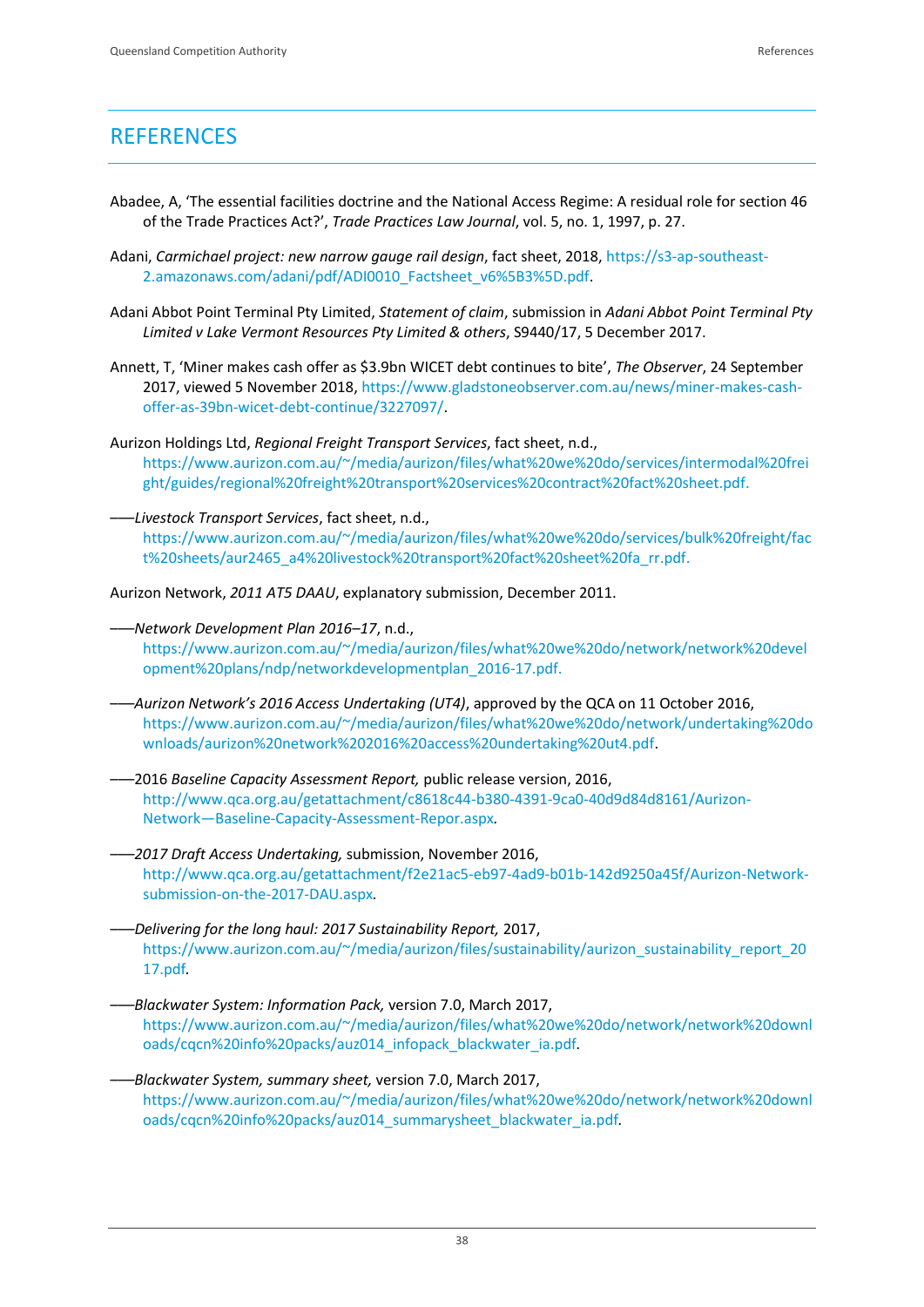*–––Goonyella System: Information Pack,* version 7.0, March 2017, [https://www.aurizon.com.au/~/media/aurizon/files/what%20we%20do/network/network%20downl](https://www.aurizon.com.au/~/media/aurizon/files/what%20we%20do/network/network%20downloads/cqcn%20info%20packs/auz014_infopack_goonyella_ia_r1.pdf) [oads/cqcn%20info%20packs/auz014\\_infopack\\_goonyella\\_ia\\_r1.pdf](https://www.aurizon.com.au/~/media/aurizon/files/what%20we%20do/network/network%20downloads/cqcn%20info%20packs/auz014_infopack_goonyella_ia_r1.pdf)*.*

- *–––Goonyella System, summary sheet,* version 7.0, March 2017, [https://www.aurizon.com.au/~/media/aurizon/files/what%20we%20do/network/network%20downl](https://www.aurizon.com.au/~/media/aurizon/files/what%20we%20do/network/network%20downloads/cqcn%20info%20packs/auz014_summarysheet_goonyella_ia.pdf) [oads/cqcn%20info%20packs/auz014\\_summarysheet\\_goonyella\\_ia.pdf](https://www.aurizon.com.au/~/media/aurizon/files/what%20we%20do/network/network%20downloads/cqcn%20info%20packs/auz014_summarysheet_goonyella_ia.pdf)*.*
- *–––Moura System: Information Pack,* version 7.0, March 2017, [https://www.aurizon.com.au/~/media/aurizon/files/what%20we%20do/network/network%20downl](https://www.aurizon.com.au/~/media/aurizon/files/what%20we%20do/network/network%20downloads/cqcn%20info%20packs/auz014_infopack_moura_ia_r1.pdf) [oads/cqcn%20info%20packs/auz014\\_infopack\\_moura\\_ia\\_r1.pdf](https://www.aurizon.com.au/~/media/aurizon/files/what%20we%20do/network/network%20downloads/cqcn%20info%20packs/auz014_infopack_moura_ia_r1.pdf)*.*
- *–––Newlands System: Information Pack,* version 7.0, March 2017, [https://www.aurizon.com.au/~/media/aurizon/files/what%20we%20do/network/network%20downl](https://www.aurizon.com.au/~/media/aurizon/files/what%20we%20do/network/network%20downloads/cqcn%20info%20packs/auz014_infopack_newlands_ia.pdf) [oads/cqcn%20info%20packs/auz014\\_infopack\\_newlands\\_ia.pdf](https://www.aurizon.com.au/~/media/aurizon/files/what%20we%20do/network/network%20downloads/cqcn%20info%20packs/auz014_infopack_newlands_ia.pdf)*.*
- *–––Newlands System, summary sheet,* version 7.0, March 2017, [https://www.aurizon.com.au/~/media/aurizon/files/what%20we%20do/network/network%20downl](https://www.aurizon.com.au/~/media/aurizon/files/what%20we%20do/network/network%20downloads/cqcn%20info%20packs/auz014_summarysheet_newlands_fa.pdf) [oads/cqcn%20info%20packs/auz014\\_summarysheet\\_newlands\\_fa.pdf](https://www.aurizon.com.au/~/media/aurizon/files/what%20we%20do/network/network%20downloads/cqcn%20info%20packs/auz014_summarysheet_newlands_fa.pdf)*.*
- *–––2017 Electric Traction Draft Amending Access Undertaking,* submission, November 2017, [http://www.qca.org.au/getattachment/ecea63ba-680a-4a72-bf6d-9a5ee11d6745/Aurizon-](http://www.qca.org.au/getattachment/ecea63ba-680a-4a72-bf6d-9a5ee11d6745/Aurizon-Network—submission-supporting-DAAU.aspx)Network—[submission-supporting-DAAU.aspx](http://www.qca.org.au/getattachment/ecea63ba-680a-4a72-bf6d-9a5ee11d6745/Aurizon-Network—submission-supporting-DAAU.aspx)*.*
- *–––Below Rail Services provided by Aurizon Network: Financial Statements for the year ended 30 June 2017,* December 2017, [https://www.aurizon.com.au/~/media/aurizon/files/what%20we%20do/network/network%20downl](https://www.aurizon.com.au/~/media/aurizon/files/what%20we%20do/network/network%20downloads/financial%20information/an%20brfs%20fy17-signed.pdf) [oads/financial%20information/an%20brfs%20fy17-signed.pdf](https://www.aurizon.com.au/~/media/aurizon/files/what%20we%20do/network/network%20downloads/financial%20information/an%20brfs%20fy17-signed.pdf)*.*
- *–––Network Development Plan 2018,* n.d., [https://www.aurizon.com.au/~/media/aurizon/files/what%20we%20do/network/network%20devel](https://www.aurizon.com.au/~/media/aurizon/files/what%20we%20do/network/network%20development%20plans/ndp/2018%20network%20development%20plan.pdf) [opment%20plans/ndp/2018%20network%20development%20plan.pdf](https://www.aurizon.com.au/~/media/aurizon/files/what%20we%20do/network/network%20development%20plans/ndp/2018%20network%20development%20plan.pdf)*.*
- *–––FY2018 Revenue Adjustments Amounts—Explanatory Memorandum,* 28 September 2018*,*  [http://www.qca.org.au/getattachment/73f00793-f537-4e02-8c4c-8b48ab27bf12/AN-Explanatory-](http://www.qca.org.au/getattachment/73f00793-f537-4e02-8c4c-8b48ab27bf12/AN-Explanatory-Memorandum.aspx)[Memorandum.aspx](http://www.qca.org.au/getattachment/73f00793-f537-4e02-8c4c-8b48ab27bf12/AN-Explanatory-Memorandum.aspx)*.*
- *–––FY2018 Maintenance Cost Report,* October 2018, [https://www.aurizon.com.au/~/media/aurizon/files/what%20we%20do/network/network%20downl](https://www.aurizon.com.au/~/media/aurizon/files/what%20we%20do/network/network%20downloads/maintenance%20costs/aurizon%20network%20annual%20maintenance%20cost%20report%202017-2018.pdf) [oads/maintenance%20costs/aurizon%20network%20annual%20maintenance%20cost%20report%20](https://www.aurizon.com.au/~/media/aurizon/files/what%20we%20do/network/network%20downloads/maintenance%20costs/aurizon%20network%20annual%20maintenance%20cost%20report%202017-2018.pdf) [2017-2018.pdf](https://www.aurizon.com.au/~/media/aurizon/files/what%20we%20do/network/network%20downloads/maintenance%20costs/aurizon%20network%20annual%20maintenance%20cost%20report%202017-2018.pdf)*.*
- Australian Broadcasting Corporation (ABC), 'Freight to increase on north Queensland roads as Glencore moves some transport operations to trucks', *ABC Rural*, 23 February 2017, viewed 2 October 2018, [http://www.abc.net.au/news/rural/2017-02-23/more-freight-to-hit-north-queensland-roads](http://www.abc.net.au/news/rural/2017-02-23/more-freight-to-hit-north-queensland-roads-glencore/8296554)[glencore/8296554.](http://www.abc.net.au/news/rural/2017-02-23/more-freight-to-hit-north-queensland-roads-glencore/8296554)
- Australian Competition and Consumer Commission (ACCC), *Application by the RG Tanna Coal Export Terminal Producers in respect of collective negotiations with Gladstone Ports Corporation Limited*, determination, 16 April 2014.
- –––*Brookfield consortium—proposed acquisition of Asciano Limited*, Statement of Issues, 15 October 2015[, https://www.accc.gov.au/system/files/public-registers/documents/MER15%2B10579.pdf.](https://www.accc.gov.au/system/files/public-registers/documents/MER15%2B10579.pdf)
- –––*Merger Guidelines*, November 2017 (original published 2008), [https://www.accc.gov.au/system/files/Merger%20guidelines%20-%20Final.PDF.](https://www.accc.gov.au/system/files/Merger%20guidelines%20-%20Final.PDF)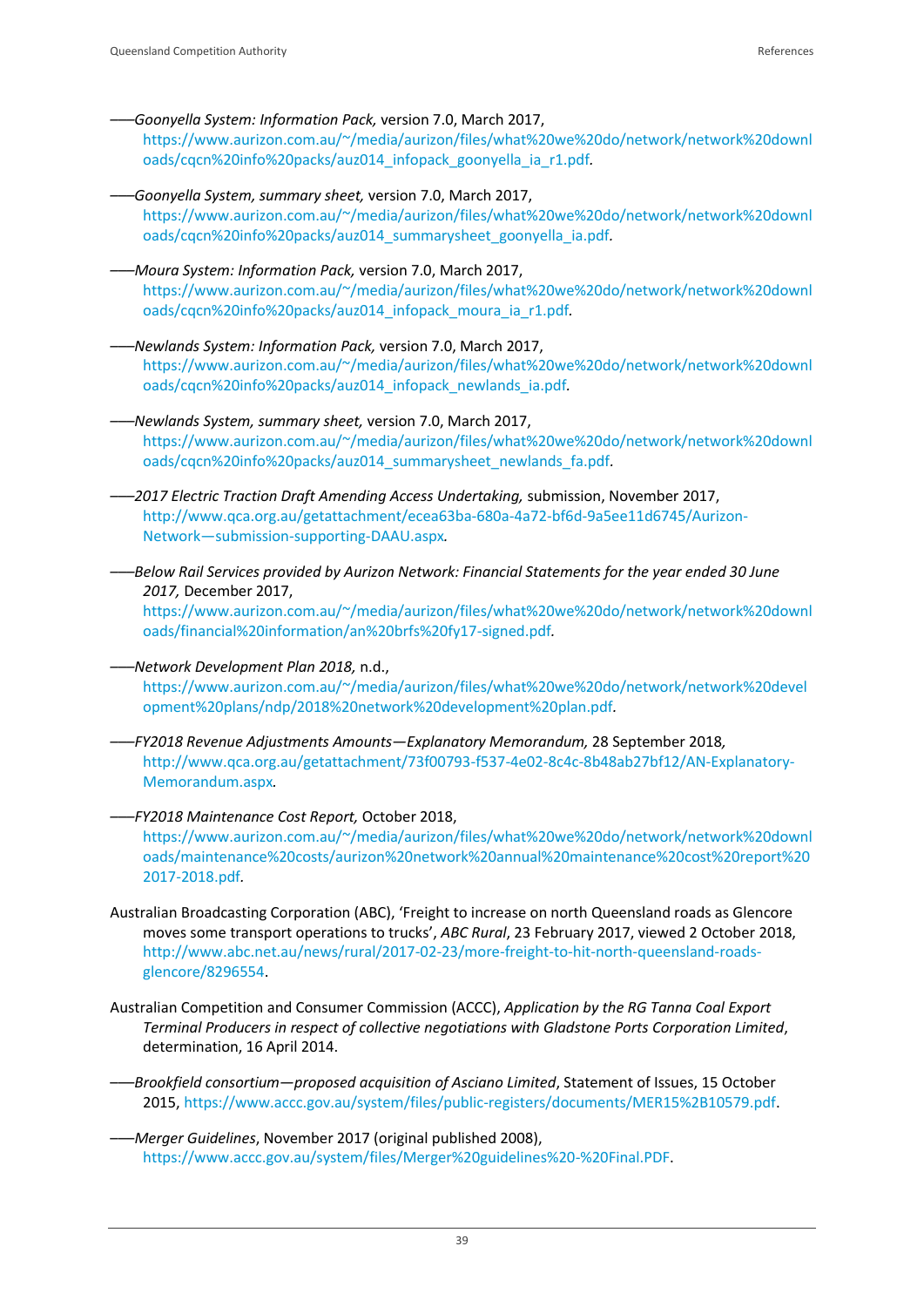- –––*Pacific National/Linfox—Proposed acquisitions of intermodal assets from Aurizon*, Statement of Issues, March 2018[, https://www.accc.gov.au/system/files/public](https://www.accc.gov.au/system/files/public-registers/documents/MER18%2B2552.pdf)[registers/documents/MER18%2B2552.pdf.](https://www.accc.gov.au/system/files/public-registers/documents/MER18%2B2552.pdf)
- –––*ACCC will not oppose proposed sale of Aurizon's Queensland intermodal business*, media release, 12 October 2018, viewed 22 October 2018, https://www.accc.gov.au/media-release/accc-will-notoppose-proposed-sale-of-aurizon's-queensland-intermodal-business.
- Australian Government, *Parliamentary Debates*, Legislative Assembly, 22 June 2001, p. 1838, [http://www.parliament.qld.gov.au/documents/Hansard/2001/010622ha.pdf#search=dbct.](http://www.parliament.qld.gov.au/documents/Hansard/2001/010622ha.pdf#search=dbct)
- Australian Rail Track Corporation Ltd (ARTC), *Memorandum between the Commonwealth of Australia, the State of New South Wales and the Australian Rail Track Corporation Ltd*, 4 June 2014, [https://www.artc.com.au/uploads/Final\\_Tripartite\\_Agreement.pdf.](https://www.artc.com.au/uploads/Final_Tripartite_Agreement.pdf)
- *Australia's Mining Monthly*, 'WICET reported to be in court over unpaid dividends', 1 August 2018, viewed 5 November 2018[, https://www.miningmonthly.com/logistics/international-coal](https://www.miningmonthly.com/logistics/international-coal-news/1343630/wicet-reported-to-be-in-court-over-unpaid-dividends)[news/1343630/wicet-reported-to-be-in-court-over-unpaid-dividends.](https://www.miningmonthly.com/logistics/international-coal-news/1343630/wicet-reported-to-be-in-court-over-unpaid-dividends)
- Balance Advisory, *DBCTM Declaration Review*, report for the Queensland Competition Authority, 31 August 2018[, http://www.qca.org.au/Other-](http://www.qca.org.au/Other-Sectors/Access/To/Infrastructure/DeclarationReviews/In-Progress/2020-Declaration-Review)[Sectors/Access/To/Infrastructure/DeclarationReviews/In-Progress/2020-Declaration-Review.](http://www.qca.org.au/Other-Sectors/Access/To/Infrastructure/DeclarationReviews/In-Progress/2020-Declaration-Review)
- BHP Billiton, *Regulation for the future of Australia's natural resources sector*, white paper, April 2008, submitted to the NCC[, http://ncc.gov.au/images/uploads/DeRaRrSu-055.pdf.](http://ncc.gov.au/images/uploads/DeRaRrSu-055.pdf)
- –––*New BMA Hay Point Coal Terminal boosts Queensland's coal exports*, media release, 16 December 2015[, https://www.bhp.com/media-and-insights/news-releases/2015/12/new-bma-hay-point-coal](https://www.bhp.com/media-and-insights/news-releases/2015/12/new-bma-hay-point-coal-terminal-boosts-queenslands-coal-exports)[terminal-boosts-queenslands-coal-exports.](https://www.bhp.com/media-and-insights/news-releases/2015/12/new-bma-hay-point-coal-terminal-boosts-queenslands-coal-exports)
- Biggar, D, 'Is protecting sunk investments by consumers a key rationale for natural monopoly regulation?', *Review of Network Economics*, vol. 8, no. 2, pp. 1–28, [https://www.accc.gov.au/system/files/Darryl%20Biggar%20paper.pdf.](https://www.accc.gov.au/system/files/Darryl%20Biggar%20paper.pdf)
- Bligh, A & Nolan, R, *Premium price for Abbot Point Coal Terminal boosts disaster recovery*, media release, Queensland Government, 3 May 2011[, http://statements.qld.gov.au/Statement/Id/74576.](http://statements.qld.gov.au/Statement/Id/74576)
- BMA, submission to the Standing Committee on Transport and Regional Services, *Inquiry into integration of regional rail and road networks and their interface with ports*, submission 47, 8 June 2005, [https://www.aph.gov.au/Parliamentary\\_Business/Committees/House\\_of\\_Representatives\\_Committ](https://www.aph.gov.au/Parliamentary_Business/Committees/House_of_Representatives_Committees.aspx?url=trs/networks/subs.htm) [ees.aspx?url=trs/networks/subs.htm.](https://www.aph.gov.au/Parliamentary_Business/Committees/House_of_Representatives_Committees.aspx?url=trs/networks/subs.htm)
- Bureau of Infrastructure, Transport and Regional Economics (BITRE), *Road and rail freight: competitors or complements?,* information sheet 34, Australian Government, July 2009, [https://bitre.gov.au/publications/2009/files/is\\_034.pdf.](https://bitre.gov.au/publications/2009/files/is_034.pdf)
- –––*Freightline 4—Australian coal freight transport*, 2016, [https://bitre.gov.au/publications/2016/files/Freightline\\_04.pdf.](https://bitre.gov.au/publications/2016/files/Freightline_04.pdf)
- –––*Trainline 5*, statistical report, Australian Government, 2017, [https://bitre.gov.au/publications/2017/files/train\\_005.pdf.](https://bitre.gov.au/publications/2017/files/train_005.pdf)
- Committee of Inquiry into Competition Policy in Australia (Professor F Hilmer, Chairman), *National Competition Policy*, Australian Government Publishing Service, Canberra, August 1993, [http://ncp.ncc.gov.au/docs/National%20Competition%20Policy%20Review%20report,%20The%20Hil](http://ncp.ncc.gov.au/docs/National%20Competition%20Policy%20Review%20report,%20The%20Hilmer%20Report,%20August%201993.pdf) [mer%20Report,%20August%201993.pdf.](http://ncp.ncc.gov.au/docs/National%20Competition%20Policy%20Review%20report,%20The%20Hilmer%20Report,%20August%201993.pdf) (the Hilmer Review)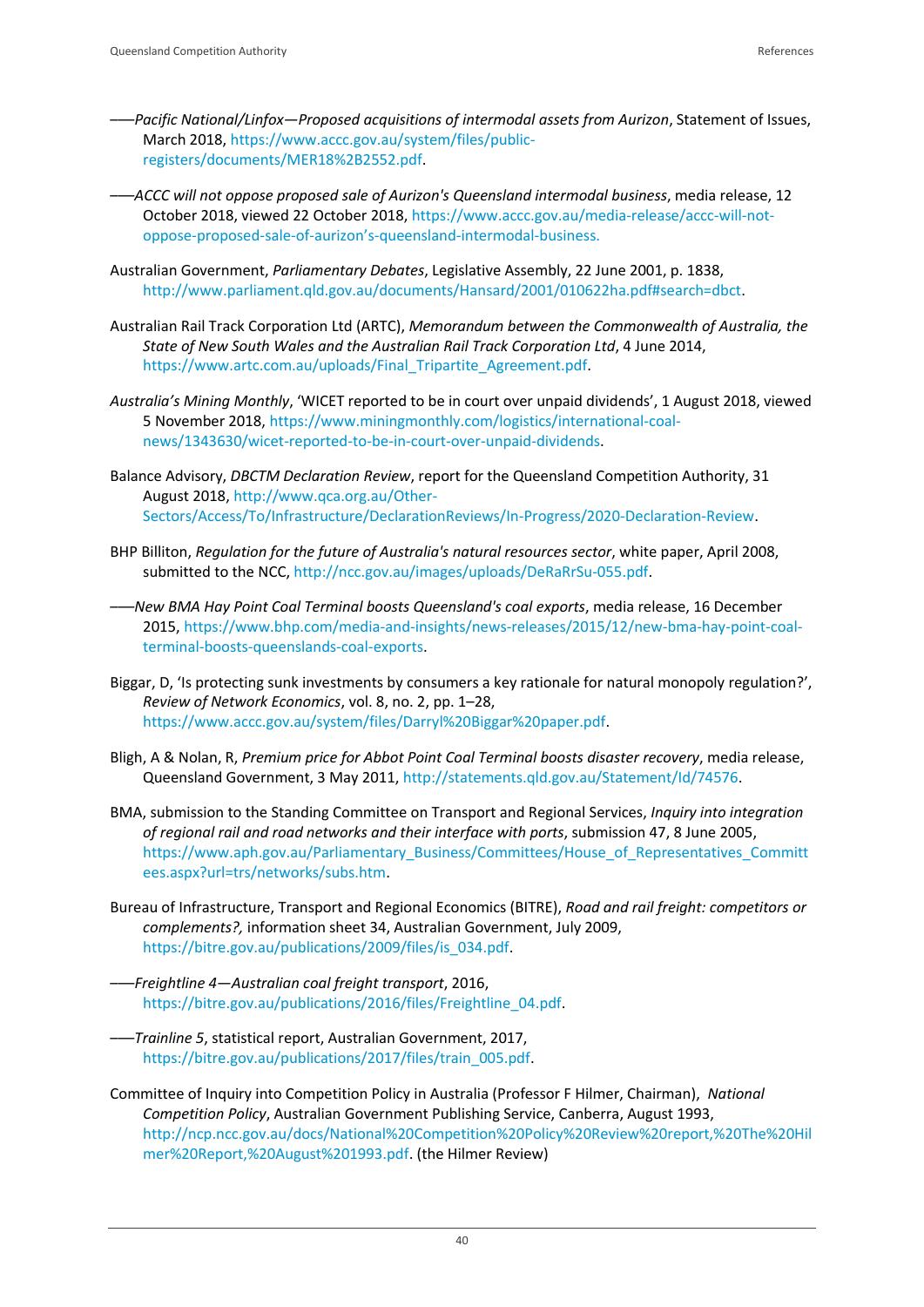- Commodity Insights, *Market Demand Study: Australian Metallurgical Coal*, report to the Minerals Council of Australia, 12 October 2018, viewed 1 November 2018, [http://www.minerals.org.au/sites/default/files/181012%20Commodity%20Insights%20Met%20Coal](http://www.minerals.org.au/sites/default/files/181012%20Commodity%20Insights%20Met%20Coal%20Report.pdf) [%20Report.pdf.](http://www.minerals.org.au/sites/default/files/181012%20Commodity%20Insights%20Met%20Coal%20Report.pdf)
- DBCT Management, *2010 Access Undertaking submission*, supporting submission, March 2010, [http://www.qca.org.au/getattachment/157669e5-ec4a-4814-8702-71d4a6017747/DBCT-](http://www.qca.org.au/getattachment/157669e5-ec4a-4814-8702-71d4a6017747/DBCT-Management-2010-DAU-Supporting-Submission.aspx)[Management-2010-DAU-Supporting-Submission.aspx.](http://www.qca.org.au/getattachment/157669e5-ec4a-4814-8702-71d4a6017747/DBCT-Management-2010-DAU-Supporting-Submission.aspx)
- –––*2016 DAU Submission*, 9 October 2015[, http://www.qca.org.au/getattachment/5814e3ed-0665-4c80](http://www.qca.org.au/getattachment/5814e3ed-0665-4c80-b52d-63b9f5da5305/TEST-FILE.aspx) [b52d-63b9f5da5305/TEST-FILE.aspx.](http://www.qca.org.au/getattachment/5814e3ed-0665-4c80-b52d-63b9f5da5305/TEST-FILE.aspx)
- –––submission to the QCA, *Differential Pricing DAAU—draft decision*, June 2015, [http://www.qca.org.au/getattachment/2d818ec4-0a25-473a-bab0-791958995164/DBCT-](http://www.qca.org.au/getattachment/2d818ec4-0a25-473a-bab0-791958995164/DBCT-Management.aspx)[Management.aspx.](http://www.qca.org.au/getattachment/2d818ec4-0a25-473a-bab0-791958995164/DBCT-Management.aspx)
- –––*Master Plan 2016*, 2016, http://www.qca.org.au/getattachment/d4141799-c9d9-4460-b15b-753c0e91d63f/DBCT-Management-Master-Plan.aspx.
- –––submission to the QCA, *DBCT Management's 2015 DAU—draft decision*, 8 July 2016, [http://www.qca.org.au/getattachment/f4531182-ec59-4e6c-9870-51d1c38fdaa9/DBCTM-](http://www.qca.org.au/getattachment/f4531182-ec59-4e6c-9870-51d1c38fdaa9/DBCTM-Submission-Redacted.aspx)[Submission-Redacted.aspx.](http://www.qca.org.au/getattachment/f4531182-ec59-4e6c-9870-51d1c38fdaa9/DBCTM-Submission-Redacted.aspx)
- –––*Dalrymple Bay Coal Terminal 2017 Access Undertaking*, [http://www.qca.org.au/getattachment/62e90399-3506-4176-a33e](http://www.qca.org.au/getattachment/62e90399-3506-4176-a33e-ea7a3ac90512/DBCTM%e2%80%94Trading-SCB-DAAU-clean.aspx)[ea7a3ac90512/DBCTM%e2%80%94Trading-SCB-DAAU-clean.aspx.](http://www.qca.org.au/getattachment/62e90399-3506-4176-a33e-ea7a3ac90512/DBCTM%e2%80%94Trading-SCB-DAAU-clean.aspx)
- –––*Master Plan 2018: Expansion Opportunities at the Dalrymple Bay Coal Terminal*, 2018, [http://www.dbctm.com.au/\\_files/Documents/MP2018.pdf.](http://www.dbctm.com.au/_files/Documents/MP2018.pdf)
- –––*DBCT 2017 Access Undertaking—Trading SCB DAAU*, June 2018, [http://www.qca.org.au/getattachment/62e90399-3506-4176-a33e-ea7a3ac90512/DBCTM](http://www.qca.org.au/getattachment/62e90399-3506-4176-a33e-ea7a3ac90512/DBCTM—Trading-SCB-DAAU-clean.aspx)— [Trading-SCB-DAAU-clean.aspx.](http://www.qca.org.au/getattachment/62e90399-3506-4176-a33e-ea7a3ac90512/DBCTM—Trading-SCB-DAAU-clean.aspx)
- –––*DBCT Review Event—Change in Reference Tonnage*, letter to the QCA, 11 July 2018, [http://www.qca.org.au/getattachment/15f5ec80-d3c7-4318-9c42-970006a4bf07/DBCTM](http://www.qca.org.au/getattachment/15f5ec80-d3c7-4318-9c42-970006a4bf07/DBCTM—Reference-Tonnage-Review-Event.aspx)— [Reference-Tonnage-Review-Event.aspx.](http://www.qca.org.au/getattachment/15f5ec80-d3c7-4318-9c42-970006a4bf07/DBCTM—Reference-Tonnage-Review-Event.aspx)
- Department of Natural Resources and Mines, *Annual exploration program 2017–18*, Queensland Government, 2017[, https://www.dnrm.qld.gov.au/\\_\\_data/assets/pdf\\_file/0008/1280474/annual](https://www.dnrm.qld.gov.au/__data/assets/pdf_file/0008/1280474/annual-exploration-program-report-2017-18.pdf)[exploration-program-report-2017-18.pdf.](https://www.dnrm.qld.gov.au/__data/assets/pdf_file/0008/1280474/annual-exploration-program-report-2017-18.pdf)
- Department of State Development, *A Strategic Blueprint for Queensland's North West Minerals Province*, Queensland Government, 2018, [https://www.statedevelopment.qld.gov.au/resources/plan/nwmp/nwmp-strategic-blueprint.pdf.](https://www.statedevelopment.qld.gov.au/resources/plan/nwmp/nwmp-strategic-blueprint.pdf)
- Department of Transport and Main Roads (DTMR), N*orth Coast Line Capacity Improvement Study*, final report, Queensland Government, 2015.
- –––*Trade Statistics for Queensland Ports*, Queensland Government, 2017, [https://www.tmr.qld.gov.au/-](https://www.tmr.qld.gov.au/-/media/busind/Transport-sectors/Ports/Trade-statistics/Trade-Statistics-Report-2017.pdf?la=en) [/media/busind/Transport-sectors/Ports/Trade-statistics/Trade-Statistics-Report-2017.pdf?la=en.](https://www.tmr.qld.gov.au/-/media/busind/Transport-sectors/Ports/Trade-statistics/Trade-Statistics-Report-2017.pdf?la=en)
- –––*Master plan: Priority Port of Gladstone*, Queensland Government, November 2018, [https://www.tmr.qld.gov.au/business-industry/Transport-sectors/Ports/Sustainable-port](https://www.tmr.qld.gov.au/business-industry/Transport-sectors/Ports/Sustainable-port-development-and-operation/Master-planning-for-priority-ports/Master-planning-for-the-priority-Port-of-Gladstone)[development-and-operation/Master-planning-for-priority-ports/Master-planning-for-the-priority-](https://www.tmr.qld.gov.au/business-industry/Transport-sectors/Ports/Sustainable-port-development-and-operation/Master-planning-for-priority-ports/Master-planning-for-the-priority-Port-of-Gladstone)[Port-of-Gladstone.](https://www.tmr.qld.gov.au/business-industry/Transport-sectors/Ports/Sustainable-port-development-and-operation/Master-planning-for-priority-ports/Master-planning-for-the-priority-Port-of-Gladstone)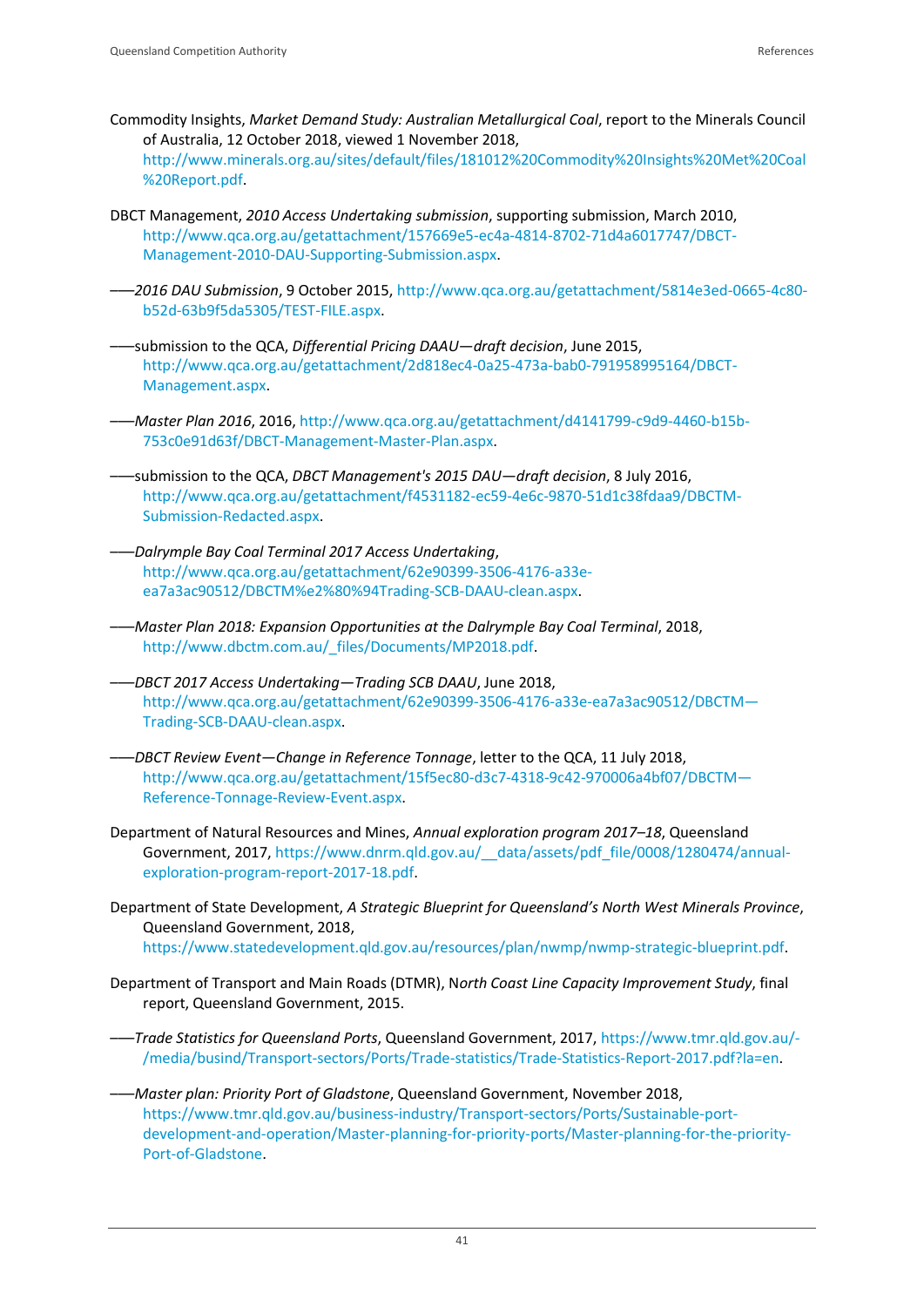- Doyle, G, *South Western Rail System*, Queensland Rail, presentation to Rail Forum: Explore best utilisation of existing rail infrastructure on the South West line, Goondiwindi, 4 December 2015, [http://www.grc.qld.gov.au/documents/17518/41793789/12.35%20QLD%20Rail%20-](http://www.grc.qld.gov.au/documents/17518/41793789/12.35%20QLD%20Rail%20-%20Goondiwindi%20Rail%20Forum%20Presentation%2004122015%20Final%20pdf1.pdf) [%20Goondiwindi%20Rail%20Forum%20Presentation%2004122015%20Final%20pdf1.pdf.](http://www.grc.qld.gov.au/documents/17518/41793789/12.35%20QLD%20Rail%20-%20Goondiwindi%20Rail%20Forum%20Presentation%2004122015%20Final%20pdf1.pdf)
- Duran, P & Regan, J, 'Glencore-led Australia coal port eyes \$3 billion debt rejig: sources', *Reuters*, 6 October 2017, viewed 25 September 2018[, https://www.reuters.com/article/us-glencore-coal](https://www.reuters.com/article/us-glencore-coal-australia/glencore-led-australian-coal-port-eyes-3-billion-debt-rejig-sources-idUSKBN1CB0I2)[australia/glencore-led-australian-coal-port-eyes-3-billion-debt-rejig-sources-idUSKBN1CB0I2.](https://www.reuters.com/article/us-glencore-coal-australia/glencore-led-australian-coal-port-eyes-3-billion-debt-rejig-sources-idUSKBN1CB0I2)

FIIG Securities Ltd, *Adani Abbot Point Terminal (AAPT)*, 2015.

- Geoscience Australia, *Australian Operating Mines Map 2017*, 18th edn, Australian Government, February 2018[, https://d28rz98at9flks.cloudfront.net/115542/115542\\_Operating\\_Mines\\_Map\\_2017.pdf.](https://d28rz98at9flks.cloudfront.net/115542/115542_Operating_Mines_Map_2017.pdf)
- Glencore, submission to the QCA, *Queensland Rail's 2015 Draft Access Undertaking*, 5 June 2015, [http://www.qca.org.au/getattachment/d381820a-b7fd-4ff0-94a4-af80e306aa80/Glencore-](http://www.qca.org.au/getattachment/d381820a-b7fd-4ff0-94a4-af80e306aa80/Glencore-Submission-on-QR-2015-DAU-June-15.aspx)[Submission-on-QR-2015-DAU-June-15.aspx.](http://www.qca.org.au/getattachment/d381820a-b7fd-4ff0-94a4-af80e306aa80/Glencore-Submission-on-QR-2015-DAU-June-15.aspx)
- –––submission to the QCA, Q*ueensland Rail's 2015 Draft Access Undertaking*, draft decision, 23 December 2015[, http://www.qca.org.au/getattachment/fa7086bc-74c7-4ae8-b65c-1552da1ad054/Glencore-](http://www.qca.org.au/getattachment/fa7086bc-74c7-4ae8-b65c-1552da1ad054/Glencore-Submission-on-Queensland-Rail-2015-DAU.aspx)[Submission-on-Queensland-Rail-2015-DAU.aspx.](http://www.qca.org.au/getattachment/fa7086bc-74c7-4ae8-b65c-1552da1ad054/Glencore-Submission-on-Queensland-Rail-2015-DAU.aspx)
- Hay, GA & Smith, RL, '"Why can't a woman be more like a man?"—American and Australian approaches to exclusionary conduct', *Melbourne University Law Review*, 2007, vol. 31, no. 3, pp. 1099–1134, [https://law.unimelb.edu.au/\\_\\_data/assets/pdf\\_file/0007/1707793/31\\_3\\_13.pdf.](https://law.unimelb.edu.au/__data/assets/pdf_file/0007/1707793/31_3_13.pdf)

Hilmer Review, 1993. See Committee of Inquiry into Competition Policy in Australia.

- Integrated Logistics Company Pty Ltd 2018, *DBCT Capacity Estimates*, prepared for DBCT Management, 19 October 2018[, http://www.qca.org.au/Ports/Access-to-Ports/DBCT-2015-Draft-Access-](http://www.qca.org.au/Ports/Access-to-Ports/DBCT-2015-Draft-Access-Undertaking/Ongoing-Compliance/Review-Events/Final-Report/Reference-tonnage-change-Nov-2018#finalpos)[Undertaking/Ongoing-Compliance/Review-Events/Final-Report/Reference-tonnage-change-Nov-](http://www.qca.org.au/Ports/Access-to-Ports/DBCT-2015-Draft-Access-Undertaking/Ongoing-Compliance/Review-Events/Final-Report/Reference-tonnage-change-Nov-2018#finalpos)[2018#finalpos.](http://www.qca.org.au/Ports/Access-to-Ports/DBCT-2015-Draft-Access-Undertaking/Ongoing-Compliance/Review-Events/Final-Report/Reference-tonnage-change-Nov-2018#finalpos)
- Lynham, A, *New coal exploration opportunities up for grabs*, media release, Queensland Government, 3 May 2018, viewed 25 August 2018, [http://statements.qld.gov.au/Statement/2018/5/3/new-coal](http://statements.qld.gov.au/Statement/2018/5/3/new-coal-exploration-opportunities-up-for-grabs)[exploration-opportunities-up-for-grabs.](http://statements.qld.gov.au/Statement/2018/5/3/new-coal-exploration-opportunities-up-for-grabs)
- Marshall, B, 'The resolution of access disputes under section 46 of the Trade Practices Act', *University of Tasmania Law Review*, vol. 22, no. 1, 2003, pp. 9–51, [http://www.austlii.edu.au/au/journals/UTasLawRw/2003/2.pdf.](http://www.austlii.edu.au/au/journals/UTasLawRw/2003/2.pdf)
- Mizutani, F & Uranishi, S, 'Does vertical separation reduce cost? An empirical analysis of the rail industry in European and East Asian OECD countries', *Journal of Regulatory Economics*, vol. 43, no. 1, 2013, pp. 31–59.
- *Moneylife*, 'Adani bags lease for Australia's Abbot Point Coal Terminal', 3 May 2011, https://www.moneylife.in/article/adani-bags-lease-for-australiarsquos-abbot-point-coalterminal/16066.html[; http://statements.qld.gov.au/Statement/Id/74576.](http://statements.qld.gov.au/Statement/Id/74576)
- Morgans & CIMB Securities (Australia), *Special report: Wiggins Island Coal Export Terminal*, May 2014, viewed 17 May 2018[, http://www.wicet.com.au/irm/PDF/1017/2014MorgansResearchNote.](http://www.wicet.com.au/irm/PDF/1017/2014MorgansResearchNote)
- National Competition Council (NCC), *Central Queensland Coal Rail Network: Applications for declaration of four services comprising the Central Queensland Coal Network under Part IIIA of the Competition and Consumer Act 2010 (Cth)*, draft recommendation, September 2010, [http://ncc.gov.au/images/uploads/DERaQRDR-001.pdf.](http://ncc.gov.au/images/uploads/DERaQRDR-001.pdf)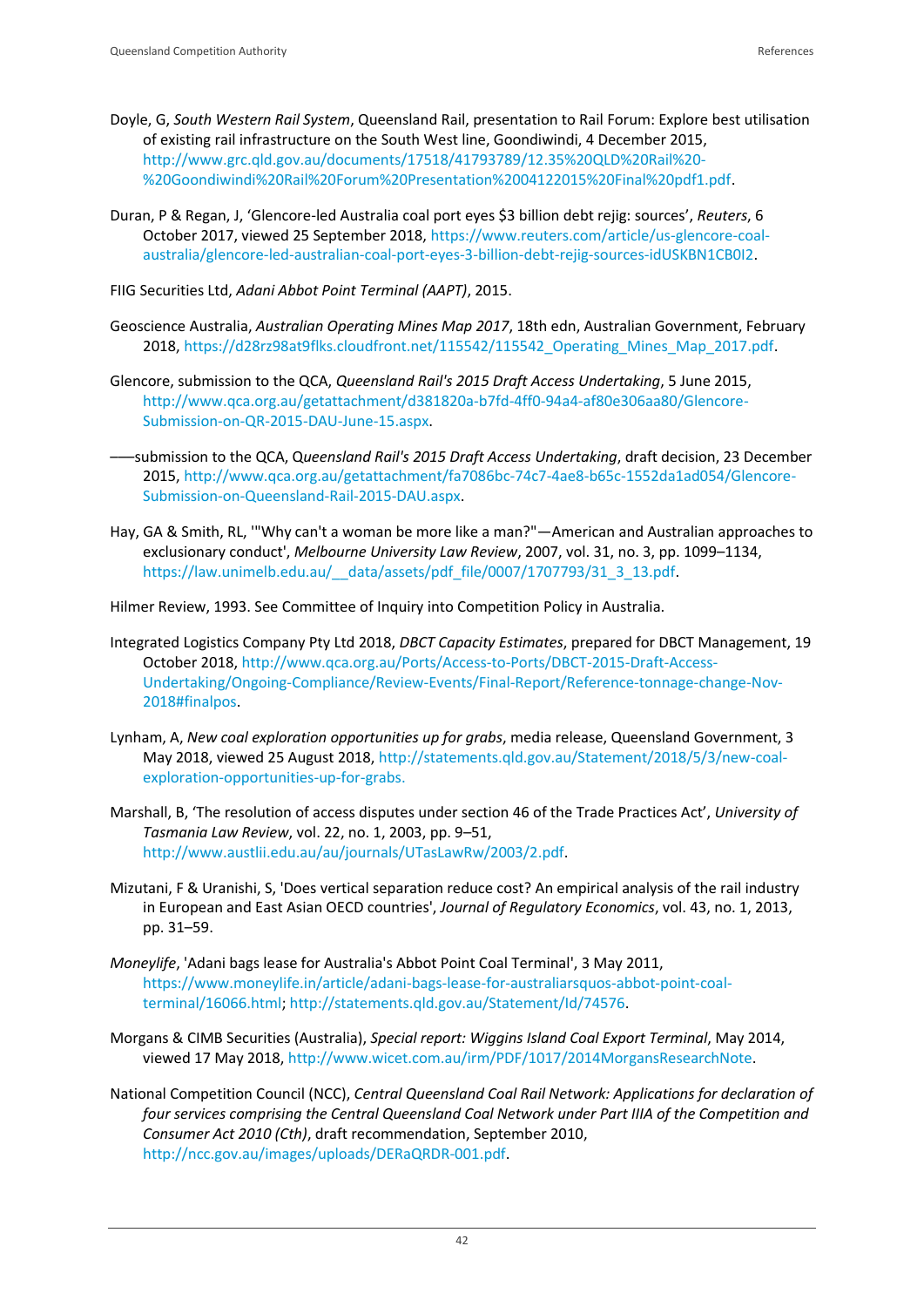- –––*Queensland Rail Access Regime: Application for certification under s 44M of the Trade Practices Act 1974*, final recommendation, November 2010, [http://ncc.gov.au/images/uploads/CERaQldFR-](http://ncc.gov.au/images/uploads/CERaQldFR-001.pdf)[001.pdf.](http://ncc.gov.au/images/uploads/CERaQldFR-001.pdf)
- –––*Declaration of the shipping channel service at the Port of Newcastle*, final recommendation, November 2015[, http://ncc.gov.au/images/uploads/DEPONFR-001.pdf.](http://ncc.gov.au/images/uploads/DEPONFR-001.pdf)
- –––*Declaration of Services: A guide to declaration under Part IIIA of the Competition and Consumer Act*  2010 (Cth), April 2018[, http://ncc.gov.au/images/uploads/NCC\\_Declaration\\_Guide\\_-\\_Version\\_6\\_-](http://ncc.gov.au/images/uploads/NCC_Declaration_Guide_-_Version_6_-_April_2018.pdf) April 2018.pdf
- North Queensland Bulk Ports, *Annual Report 2016–17*, [https://nqbp.com.au/\\_\\_data/assets/pdf\\_file/0016/2842/NQBP-2201-Annual-Report-](https://nqbp.com.au/__data/assets/pdf_file/0016/2842/NQBP-2201-Annual-Report-2017_PRINT_low-res-2.pdf)[2017\\_PRINT\\_low-res-2.pdf.](https://nqbp.com.au/__data/assets/pdf_file/0016/2842/NQBP-2201-Annual-Report-2017_PRINT_low-res-2.pdf)
- Palaszczuk, A, *New BMA Hay Point coal terminal berth boosts state coal exports*, media release, Queensland Government, 16 December 2015, [http://statements.qld.gov.au/Statement/2015/12/16/new-bma-hay-point-coal-terminal-berth](http://statements.qld.gov.au/Statement/2015/12/16/new-bma-hay-point-coal-terminal-berth-boosts-state-coal-exports)[boosts-state-coal-exports.](http://statements.qld.gov.au/Statement/2015/12/16/new-bma-hay-point-coal-terminal-berth-boosts-state-coal-exports)
- Paul, S, 'Glencore, partners in Australian port face heavy cost of boom era bet', *Reuters*, 17 March 2016, [https://www.reuters.com/article/us-australia-coal-idUSKCN0WJ0IV.](https://www.reuters.com/article/us-australia-coal-idUSKCN0WJ0IV)
- Pengilley, W, 'The man from Mars would have done better: A commentary on the declaration and arbitration provisions of the access regime under part IIIA of the Trade Practices Act', *Queensland University of Technology Law and Justice Journal*, vol. 7, no. 1, 2007, [http://classic.austlii.edu.au/au/journals/QUTLawJJl/2007/3.html.](http://classic.austlii.edu.au/au/journals/QUTLawJJl/2007/3.html)
- Productivity Commission, *Price Regulation of Airport Services*, inquiry report no. 19, January 2002, https://www.pc.gov.au/ data/assets/pdf file/0004/19714/airports.pdf.
- –––*Review of the Gas Access Regime*, inquiry report no. 31, June 2004, [https://www.pc.gov.au/inquiries/completed/gas/report/gas1.pdf.](https://www.pc.gov.au/inquiries/completed/gas/report/gas1.pdf)
- –––*Review of Price Regulation of Airport Services*, inquiry report no. 40, December 2006, https://www.pc.gov.au/ data/assets/pdf file/0019/20638/airportservices.pdf.
- –––*Economic Regulation of Airport Services*, inquiry report no. 57, December 2011, [https://www.pc.gov.au/inquiries/completed/airport-regulation/report/airport-regulation.pdf.](https://www.pc.gov.au/inquiries/completed/airport-regulation/report/airport-regulation.pdf)
- –––*National Access Regime*, inquiry report no. 66, October 2013, [https://www.pc.gov.au/inquiries/completed/access-regime.](https://www.pc.gov.au/inquiries/completed/access-regime)
- QCoal Group (QCoal Pty Limited, Byerwen Coal Pty Limited & Sonoma Mine Management Pty Limited), *Notice of intention to defend, submission in Adani Abbot Point Terminal Pty Limited v Lake Vermont Resources Pty Limited & others*, S9440/17, 28 February 2018.
- Queensland Competition Authority (QCA), *Dalrymple Bay Coal Terminal Draft Access Undertaking*, draft decision, October 2004, [http://www.qca.org.au/getattachment/dd6f9368-3c28-44e5-9350-](http://www.qca.org.au/getattachment/dd6f9368-3c28-44e5-9350-7549981b461e/2004-Draft-Decision-re-DBCT-Draft-Access-Undertaki.aspx) [7549981b461e/2004-Draft-Decision-re-DBCT-Draft-Access-Undertaki.aspx.](http://www.qca.org.au/getattachment/dd6f9368-3c28-44e5-9350-7549981b461e/2004-Draft-Decision-re-DBCT-Draft-Access-Undertaki.aspx)
- –––*Dalrymple Bay Coal Terminal 2006 Draft Access Undertaking*, decision, June 2006, [http://www.qca.org.au/getattachment/1e3051ac-748d-43b9-a07c-601188601dd2/DBCT-2006-Draft-](http://www.qca.org.au/getattachment/1e3051ac-748d-43b9-a07c-601188601dd2/DBCT-2006-Draft-Access-Undertaking.aspx)[Access-Undertaking.aspx.](http://www.qca.org.au/getattachment/1e3051ac-748d-43b9-a07c-601188601dd2/DBCT-2006-Draft-Access-Undertaking.aspx)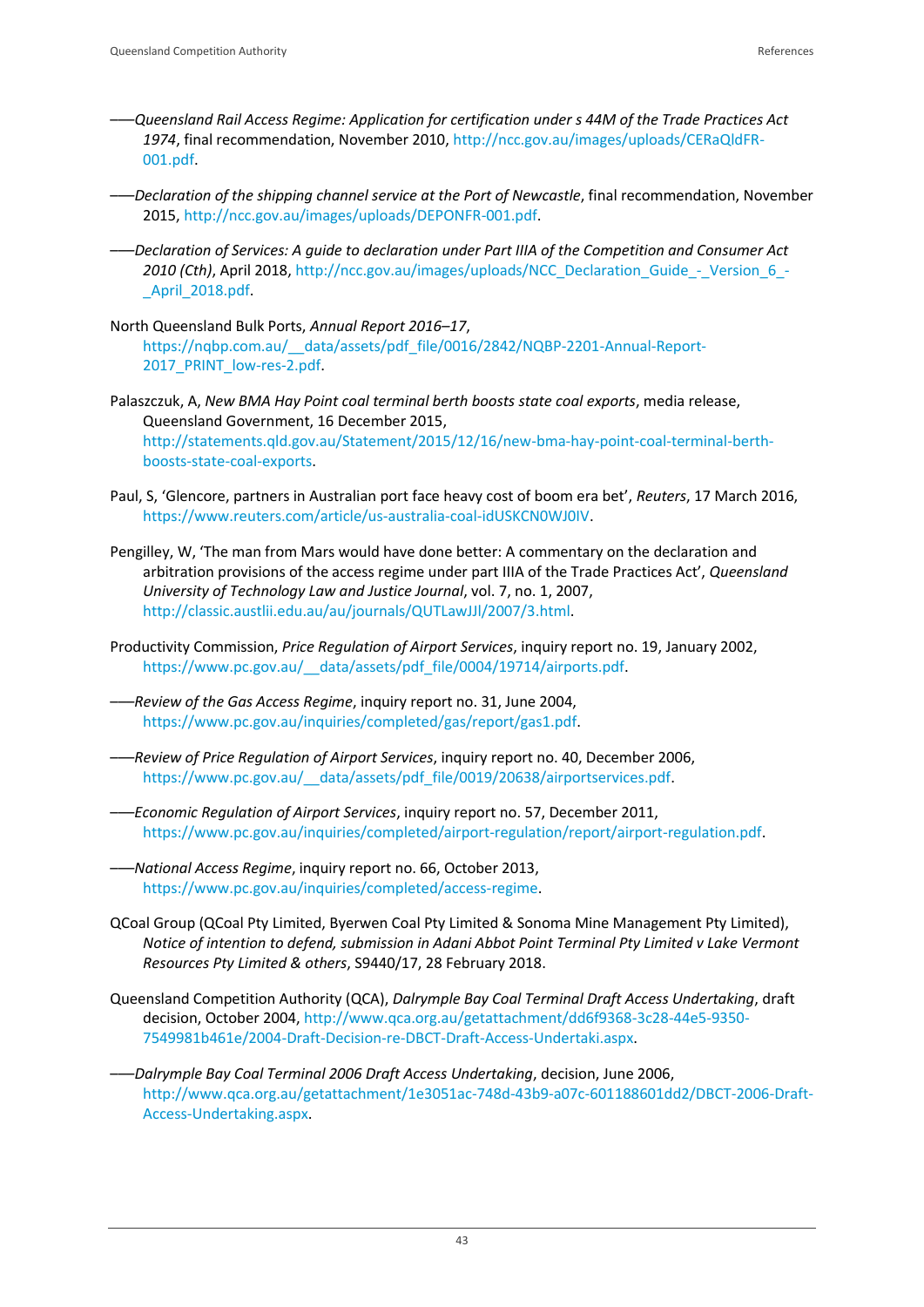- –––*DBCT Management's POST-85 Mtpa Expansion Study Costs*, final decision, April 2013, [http://www.qca.org.au/getattachment/eaa1d5b4-c43d-47cc-81df-9c8d7d6c05fd/POST-85-Mtpa-](http://www.qca.org.au/getattachment/eaa1d5b4-c43d-47cc-81df-9c8d7d6c05fd/POST-85-Mtpa-Expansion-Study-Costs.aspx)[Expansion-Study-Costs.aspx.](http://www.qca.org.au/getattachment/eaa1d5b4-c43d-47cc-81df-9c8d7d6c05fd/POST-85-Mtpa-Expansion-Study-Costs.aspx)
- –––*QCA Levy for 2013–14*, letter to Queensland Rail, 2 July 2013.
- –––*Goonyella to Abbot Point Expansion Reference Tariff*, draft amending access undertaking, July 2013, [http://www.qca.org.au/getattachment/32486a45-7b53-4c2e-a839-917b70357a0f/Draft-](http://www.qca.org.au/getattachment/32486a45-7b53-4c2e-a839-917b70357a0f/Draft-Decision.aspx)[Decision.aspx.](http://www.qca.org.au/getattachment/32486a45-7b53-4c2e-a839-917b70357a0f/Draft-Decision.aspx)
- –––*QCA Levy for 2014–15*, letter to Queensland Rail, 18 June 2014, [https://www.queenslandrail.com.au/business/acccess/Documents/CurrentAccess/QCA%20Levy\\_201](https://www.queenslandrail.com.au/business/acccess/Documents/CurrentAccess/QCA%20Levy_2014_15.pdf) [4\\_15.pdf.](https://www.queenslandrail.com.au/business/acccess/Documents/CurrentAccess/QCA%20Levy_2014_15.pdf)
- –––*DBCT Management Differential Pricing Draft Amending Access Undertaking*, draft decision, May 2015, [http://www.qca.org.au/getattachment/e84109bc-e6e9-41ff-917e-a69a8026de33/QCA-Draft-](http://www.qca.org.au/getattachment/e84109bc-e6e9-41ff-917e-a69a8026de33/QCA-Draft-Decision-DBCT-Differential-pricing-DA.aspx)[Decision-DBCT-Differential-pricing-DA.aspx.](http://www.qca.org.au/getattachment/e84109bc-e6e9-41ff-917e-a69a8026de33/QCA-Draft-Decision-DBCT-Differential-pricing-DA.aspx)
- –––*Queensland Rail's Access Undertaking 1*, approved by the QCA 11 October 2016, [https://www.queenslandrail.com.au/business/acccess/Access%20Undertaking%20and%20related%2](https://www.queenslandrail.com.au/business/acccess/Access%20Undertaking%20and%20related%20documents/Queensland%20Rail%20Access%20Undertaking%201%202016.pdf) [0documents/Queensland%20Rail%20Access%20Undertaking%201%202016.pdf.](https://www.queenslandrail.com.au/business/acccess/Access%20Undertaking%20and%20related%20documents/Queensland%20Rail%20Access%20Undertaking%201%202016.pdf)
- –––*DBCT Management's 2015 draft access undertaking*, final decision, November 2016, [http://www.qca.org.au/getattachment/081401b3-903e-4aea-b9fd-9da8e544cf94/Secondary-](http://www.qca.org.au/getattachment/081401b3-903e-4aea-b9fd-9da8e544cf94/Secondary-Undertaking-Notice—Attachment—QCA-decisi.aspx)[Undertaking-Notice](http://www.qca.org.au/getattachment/081401b3-903e-4aea-b9fd-9da8e544cf94/Secondary-Undertaking-Notice—Attachment—QCA-decisi.aspx)—Attachment—QCA-decisi.aspx.
- –––*DBCT Management 2016–17 non-expansion capital expenditure*, decision letter, 13 July 2017, [http://www.qca.org.au/Ports/Access-to-Ports/DBCT-2015-Draft-Access-Undertaking/Ongoing-](http://www.qca.org.au/Ports/Access-to-Ports/DBCT-2015-Draft-Access-Undertaking/Ongoing-Compliance/Non-expansion-capital-expenditure/Archive/NECAP-2017)[Compliance/Non-expansion-capital-expenditure/Archive/NECAP-2017.](http://www.qca.org.au/Ports/Access-to-Ports/DBCT-2015-Draft-Access-Undertaking/Ongoing-Compliance/Non-expansion-capital-expenditure/Archive/NECAP-2017)
- –––*Aurizon Network's 2017 draft access undertaking*, draft decision, December 2017, [http://www.qca.org.au/getattachment/7183cb8a-1be0-4de7-a451-a299e0f97896/QCA-Draft](http://www.qca.org.au/getattachment/7183cb8a-1be0-4de7-a451-a299e0f97896/QCA-Draft-decision.aspx)[decision.aspx.](http://www.qca.org.au/getattachment/7183cb8a-1be0-4de7-a451-a299e0f97896/QCA-Draft-decision.aspx)
- –––*Declaration reviews: applying the access criteria*, staff issues paper, April 2018, [http://www.qca.org.au/getattachment/3d21a810-6838-4492-b60e-e4a9d23f32ff/Declaration-](http://www.qca.org.au/getattachment/3d21a810-6838-4492-b60e-e4a9d23f32ff/Declaration-Review-Staff-Issues-Paper.aspx)[Review-Staff-Issues-Paper.aspx.](http://www.qca.org.au/getattachment/3d21a810-6838-4492-b60e-e4a9d23f32ff/Declaration-Review-Staff-Issues-Paper.aspx)
- –––*DBCT Management's 2018–19 RAB roll-forward, reference tonnage change, NECAP 2018 and terminal infrastructure charge*, decision letter, 21 June 2018, [http://www.qca.org.au/getattachment/1f27a900-e656-4203-8d85-0b962c3f5762/QCA](http://www.qca.org.au/getattachment/1f27a900-e656-4203-8d85-0b962c3f5762/QCA—DBCT-annual-revenue-and-reference-tonnage-2018.aspx)—DBCT[annual-revenue-and-reference-tonnage-2018.aspx.](http://www.qca.org.au/getattachment/1f27a900-e656-4203-8d85-0b962c3f5762/QCA—DBCT-annual-revenue-and-reference-tonnage-2018.aspx)
- –––*Queensland Rail's 2017–18 QCA levy*, decision notice, attachment to the QCA's letter to Queensland Rail, 21 June 2018, [http://www.qca.org.au/getattachment/14dba471-af75-4e5a-af12](http://www.qca.org.au/getattachment/14dba471-af75-4e5a-af12-caa6c12870c8/QCA-Final-decision-on-QR-s-QCA-levy-2017-18.aspx) [caa6c12870c8/QCA-Final-decision-on-QR-s-QCA-levy-2017-18.aspx.](http://www.qca.org.au/getattachment/14dba471-af75-4e5a-af12-caa6c12870c8/QCA-Final-decision-on-QR-s-QCA-levy-2017-18.aspx)
- –––*DBCT Management's applications under section 5.4(k)(5) and Schedule C, Part A, section 4(e)(1) of the 2017 AU*, decision letter, 19 July 2018, http://www.qca.org.au/getattachment/d30f9fe0-f3a3-4856 b76f-ca237c7386af/QCA—Reference-Tonnage-Review-Event-Approval.aspx.
- –––*Aurizon Network's 2017 Electric Traction DAAU*, final decision, August 2018, [http://www.qca.org.au/getattachment/e403ddd1-830f-4ec1-927c-f6524431eeba/QCA](http://www.qca.org.au/getattachment/e403ddd1-830f-4ec1-927c-f6524431eeba/QCA—Final-Decision—2017-Electric-Traction-DAAU.aspx)—Final-Decision—[2017-Electric-Traction-DAAU.aspx.](http://www.qca.org.au/getattachment/e403ddd1-830f-4ec1-927c-f6524431eeba/QCA—Final-Decision—2017-Electric-Traction-DAAU.aspx)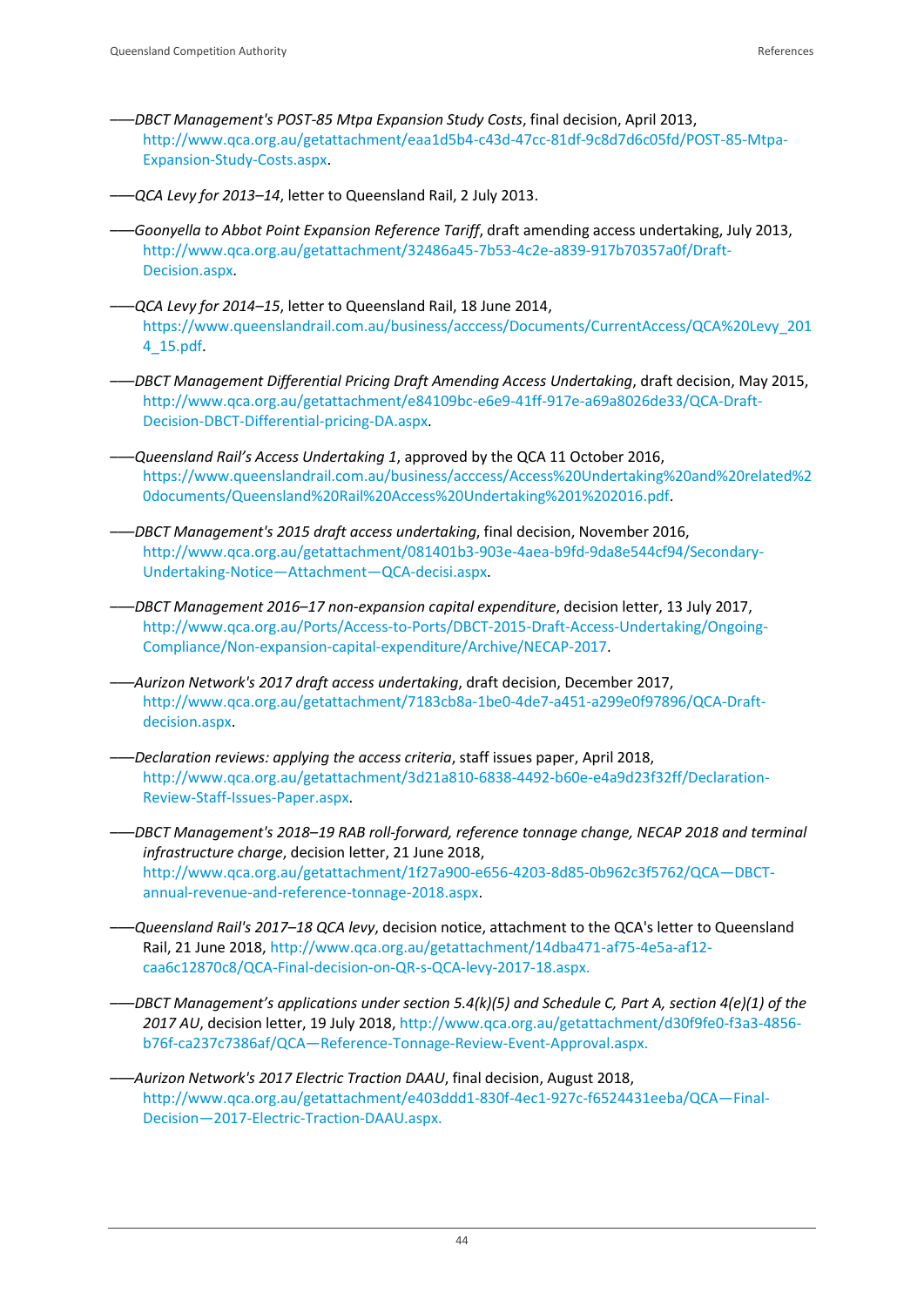- *–––DBCTM's Trading SCB DAAU*, final decision, September 2018, [http://www.qca.org.au/getattachment/4ca249a1-25cc-4a13-b7ed-df91cbbe9377/QCA](http://www.qca.org.au/getattachment/4ca249a1-25cc-4a13-b7ed-df91cbbe9377/QCA—Decision.aspx)— [Decision.aspx.](http://www.qca.org.au/getattachment/4ca249a1-25cc-4a13-b7ed-df91cbbe9377/QCA—Decision.aspx)
- *–––Aurizon Network's 2017–18 revenue adjustment,* draft decision, November 2018, [http://www.qca.org.au/getattachment/e14fd7ad-884e-465a-ac2a-09e8f0dda18f/Draft-decision-](http://www.qca.org.au/getattachment/e14fd7ad-884e-465a-ac2a-09e8f0dda18f/Draft-decision-–-2017–18-revenue-adjustment.aspx)–- 2017–[18-revenue-adjustment.aspx](http://www.qca.org.au/getattachment/e14fd7ad-884e-465a-ac2a-09e8f0dda18f/Draft-decision-–-2017–18-revenue-adjustment.aspx)*.*
- Queensland Government, *Application to the National Competition Council for a recommendation on the effectiveness of an access regime*, 2010[, http://ncc.gov.au/images/uploads/CECTQlAp-002.pdf.](http://ncc.gov.au/images/uploads/CECTQlAp-002.pdf)
- –––*Coal industry 5 year summary*, Coal industry review tables 2016–17 spreadsheet, viewed 3 September 2018[, https://data.qld.gov.au/dataset/coal-industry-review-statistical-tables/resource/9278538e-](https://data.qld.gov.au/dataset/coal-industry-review-statistical-tables/resource/9278538e-668b-4803-bfd6-5dc25c9fab2b)[668b-4803-bfd6-5dc25c9fab2b.](https://data.qld.gov.au/dataset/coal-industry-review-statistical-tables/resource/9278538e-668b-4803-bfd6-5dc25c9fab2b)
- *–––Total value of exports per year*, Coal industry review tables 2016–2017 spreadsheet, viewed 3 September 2018, [https://data.qld.gov.au/dataset/coal-industry-review-statistical](https://data.qld.gov.au/dataset/coal-industry-review-statistical-tables/resource/fccfc461-7673-4d4b-a03f-321314501edb)[tables/resource/fccfc461-7673-4d4b-a03f-321314501edb.](https://data.qld.gov.au/dataset/coal-industry-review-statistical-tables/resource/fccfc461-7673-4d4b-a03f-321314501edb)
- *–––Overseas exports and imports of goods, value, Queensland and Australia, 1988–89 to 2017–18*, Queensland Government data, viewed 3 September 2018, [https://data.qld.gov.au/dataset/os](https://data.qld.gov.au/dataset/os-exports-imports-goods-qld-aus/resource/fe46ac75-52ea-468f-b6eb-8d3835a83621)[exports-imports-goods-qld-aus/resource/fe46ac75-52ea-468f-b6eb-8d3835a83621.](https://data.qld.gov.au/dataset/os-exports-imports-goods-qld-aus/resource/fe46ac75-52ea-468f-b6eb-8d3835a83621)
- –––2017 calendar: Coal sales statistics, Queensland Government data, [https://data.qld.gov.au/dataset/annual-coal-statistics/resource/c522fcaa-89d7-4c76-bd6e-](https://data.qld.gov.au/dataset/annual-coal-statistics/resource/c522fcaa-89d7-4c76-bd6e-064d39617d38)[064d39617d38.](https://data.qld.gov.au/dataset/annual-coal-statistics/resource/c522fcaa-89d7-4c76-bd6e-064d39617d38)
- –––*Queensland Budget 2018–19, Budget Strategy and Outlook: Budget Paper No. 2*, [https://budget.qld.gov.au/files/BP2-2018-19.pdf.](https://budget.qld.gov.au/files/BP2-2018-19.pdf)
- Queensland Rail, *Draft Queensland Rail Access Undertaking 1*, explanatory submission, March 2012, [http://www.qca.org.au/getattachment/e5518877-0458-492a-aa80-a3c49b937a31/QRail-](http://www.qca.org.au/getattachment/e5518877-0458-492a-aa80-a3c49b937a31/QRail-Explanatory-Document-re-2012-DAU.aspx)[Explanatory-Document-re-2012-DAU.aspx.](http://www.qca.org.au/getattachment/e5518877-0458-492a-aa80-a3c49b937a31/QRail-Explanatory-Document-re-2012-DAU.aspx)
- –––*Mount Isa Line Rail Infrastructure Master Plan*, 2012, [https://www.queenslandrail.com.au/business/acccess/Documents/Maps/QR4159.1%20Infrastructur](https://www.queenslandrail.com.au/business/acccess/Documents/Maps/QR4159.1%20Infrastructure%20Master%20Plan%202012_Updated_LR.pdf) [e%20Master%20Plan%202012\\_Updated\\_LR.pdf.](https://www.queenslandrail.com.au/business/acccess/Documents/Maps/QR4159.1%20Infrastructure%20Master%20Plan%202012_Updated_LR.pdf)
- –––*Central Western System Information Pack*, 2016, [https://www.queenslandrail.com.au/business/acccess/Documents/Central%20West%20System%20I](https://www.queenslandrail.com.au/business/acccess/Documents/Central%20West%20System%20Information%20Pack%20-%20Issue%203%20-%20October%202016.pdf) [nformation%20Pack%20-%20Issue%203%20-%20October%202016.pdf.](https://www.queenslandrail.com.au/business/acccess/Documents/Central%20West%20System%20Information%20Pack%20-%20Issue%203%20-%20October%202016.pdf)
- *–––North Coast Line System North Information Pack*, 2016, [https://www.queenslandrail.com.au/business/acccess/Documents/North%20Coast%20Line%20Nort](https://www.queenslandrail.com.au/business/acccess/Documents/North%20Coast%20Line%20North%20System%20Information%20Pack%20-%20Issue%203%20-%20October%202016.pdf) [h%20System%20Information%20Pack%20-%20Issue%203%20-%20October%202016.pdf.](https://www.queenslandrail.com.au/business/acccess/Documents/North%20Coast%20Line%20North%20System%20Information%20Pack%20-%20Issue%203%20-%20October%202016.pdf)
- –––*North Coast Line System South system Information Pack*, 2016, [https://www.queenslandrail.com.au/business/acccess/Documents/North%20Coast%20Line%20Sout](https://www.queenslandrail.com.au/business/acccess/Documents/North%20Coast%20Line%20South%20System%20Information%20Pack%20-%20Issue%203%20-%20October%202016.pdf) [h%20System%20Information%20Pack%20-%20Issue%203%20-%20October%202016.pdf.](https://www.queenslandrail.com.au/business/acccess/Documents/North%20Coast%20Line%20South%20System%20Information%20Pack%20-%20Issue%203%20-%20October%202016.pdf)
- –––*South Western System Information Pack*, 2016, [https://www.queenslandrail.com.au/business/acccess/Documents/South%20Western%20System%2](https://www.queenslandrail.com.au/business/acccess/Documents/South%20Western%20System%20Information%20Pack%20-%20Issue%203%20-%20October%202016.pdf) [0Information%20Pack%20-%20Issue%203%20-%20October%202016.pdf.](https://www.queenslandrail.com.au/business/acccess/Documents/South%20Western%20System%20Information%20Pack%20-%20Issue%203%20-%20October%202016.pdf)
- –––*West Moreton System Information Pack*, 2016, [https://www.queenslandrail.com.au/business/acccess/Documents/West%20Moreton%20System%2](https://www.queenslandrail.com.au/business/acccess/Documents/West%20Moreton%20System%20Information%20Pack%20-%20Issue%203.1%20-%20October%202016.pdf) [0Information%20Pack%20-%20Issue%203.1%20-%20October%202016.pdf.](https://www.queenslandrail.com.au/business/acccess/Documents/West%20Moreton%20System%20Information%20Pack%20-%20Issue%203.1%20-%20October%202016.pdf)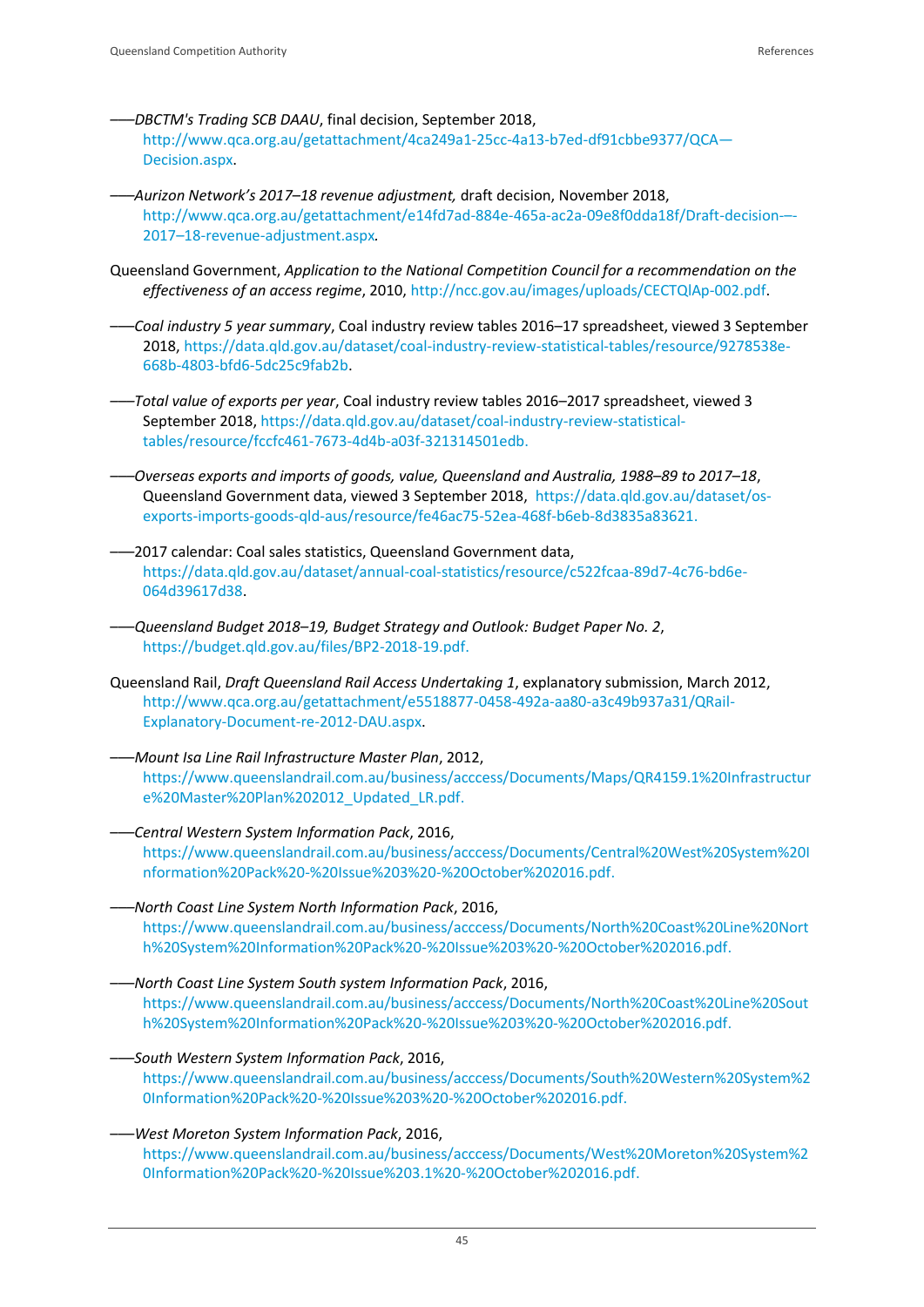––– *Western System Information Pack*, 2016,

[https://www.queenslandrail.com.au/business/acccess/Documents/Western%20System%20Informat](https://www.queenslandrail.com.au/business/acccess/Documents/Western%20System%20Information%20Pack%20-%20Issue%203%20-%20October%202016.pdf) [ion%20Pack%20-%20Issue%203%20-%20October%202016.pdf.](https://www.queenslandrail.com.au/business/acccess/Documents/Western%20System%20Information%20Pack%20-%20Issue%203%20-%20October%202016.pdf)

–––*Tablelands System Information Pack*, 2016,

[https://www.queenslandrail.com.au/business/acccess/Documents/Tablelands%20System%20Inform](https://www.queenslandrail.com.au/business/acccess/Documents/Tablelands%20System%20Information%20Pack%20-%20Issue%203%20-%20October%202016.pdf) [ation%20Pack%20-%20Issue%203%20-%20October%202016.pdf.](https://www.queenslandrail.com.au/business/acccess/Documents/Tablelands%20System%20Information%20Pack%20-%20Issue%203%20-%20October%202016.pdf)

–––*Access Undertaking 1*, 2016,

[https://www.queenslandrail.com.au/business/acccess/Access%20Undertaking%20and%20related%2](https://www.queenslandrail.com.au/business/acccess/Access%20Undertaking%20and%20related%20documents/Queensland%20Rail%20Access%20Undertaking%201%202016.pdf) [0documents/Queensland%20Rail%20Access%20Undertaking%201%202016.pdf.](https://www.queenslandrail.com.au/business/acccess/Access%20Undertaking%20and%20related%20documents/Queensland%20Rail%20Access%20Undertaking%201%202016.pdf)

*–––Mount Isa System Information Pack*, 2017,

[https://www.queenslandrail.com.au/business/acccess/Documents/Mt%20Isa%20System%20Inform](https://www.queenslandrail.com.au/business/acccess/Documents/Mt%20Isa%20System%20Information%20Pack%20-%20Issue%203.1%20-%20February%202017.pdf) [ation%20Pack%20-%20Issue%203.1%20-%20February%202017.pdf.](https://www.queenslandrail.com.au/business/acccess/Documents/Mt%20Isa%20System%20Information%20Pack%20-%20Issue%203.1%20-%20February%202017.pdf)

–––*Annual and Financial Report 2016–17*, 2017,

[https://www.queenslandrail.com.au/about%20us/Documents/QueenslandRail\\_AnnualFinancialRepo](https://www.queenslandrail.com.au/about%20us/Documents/QueenslandRail_AnnualFinancialReport_2016-17_LR.pdf) [rt\\_2016-17\\_LR.pdf.](https://www.queenslandrail.com.au/about%20us/Documents/QueenslandRail_AnnualFinancialReport_2016-17_LR.pdf)

- –––*Annual and Financial Report 2017–18*, 2018, [https://www.queenslandrail.com.au/about%20us/Documents/Queensland%20Rail%20-](https://www.queenslandrail.com.au/about%20us/Documents/Queensland%20Rail%20-%20Annual%20and%20Financial%20-%20Report%20-%202017-18.pdf) [%20Annual%20and%20Financial%20-%20Report%20-%202017-18.pdf.](https://www.queenslandrail.com.au/about%20us/Documents/Queensland%20Rail%20-%20Annual%20and%20Financial%20-%20Report%20-%202017-18.pdf)
- –––*2016–17 Annual Performance Report, Queensland Rail Access Undertaking 1*, December 2017, [https://www.queenslandrail.com.au/business/acccess/Compliance%20and%20reporting/Queenslan](https://www.queenslandrail.com.au/business/acccess/Compliance%20and%20reporting/Queensland%20Rail%20-%20Annual%20Performance%20Report%202016-17.pdf) [d%20Rail%20-%20Annual%20Performance%20Report%202016-17.pdf.](https://www.queenslandrail.com.au/business/acccess/Compliance%20and%20reporting/Queensland%20Rail%20-%20Annual%20Performance%20Report%202016-17.pdf)
- –––*Financial Statements for the Year Ended 30 June 2017: Below Rail Services Provided by Queensland Rail*, 2017, [https://www.queenslandrail.com.au/business/acccess/Compliance%20and%20reporting/Below%20](https://www.queenslandrail.com.au/business/acccess/Compliance%20and%20reporting/Below%20Rail%20Financial%20Statements%20for%20the%20year%20ended%2030%20June%202017.pdf) [Rail%20Financial%20Statements%20for%20the%20year%20ended%2030%20June%202017.pdf.](https://www.queenslandrail.com.au/business/acccess/Compliance%20and%20reporting/Below%20Rail%20Financial%20Statements%20for%20the%20year%20ended%2030%20June%202017.pdf)
- –––*2017–18 Queensland Competition Authority Levy, Queensland Rail Access Undertaking 1*, January 2018[, http://www.qca.org.au/getattachment/bea6e4bb-3eba-47c3-8039](http://www.qca.org.au/getattachment/bea6e4bb-3eba-47c3-8039-c076941c73e9/Queensland-Rail-2017-18-QCA-Levy-report.aspx) [c076941c73e9/Queensland-Rail-2017-18-QCA-Levy-report.aspx.](http://www.qca.org.au/getattachment/bea6e4bb-3eba-47c3-8039-c076941c73e9/Queensland-Rail-2017-18-QCA-Levy-report.aspx)
- Queensland Government Statistician's Office (QGSO), *Bowen Basin population report, 2017*, Queensland Government, 2017[, http://www.qgso.qld.gov.au/products/reports/bowen-basin-pop-report/bowen](http://www.qgso.qld.gov.au/products/reports/bowen-basin-pop-report/bowen-basin-pop-report-2017.pdf)[basin-pop-report-2017.pdf.](http://www.qgso.qld.gov.au/products/reports/bowen-basin-pop-report/bowen-basin-pop-report-2017.pdf)
- Queensland Resources Council (QRC), *What is Queensland's coal industry worth to Queensland, 2016– 2017 financial year*[, https://www.qrc.org.au/contributiontoqueensland/.](https://www.qrc.org.au/contributiontoqueensland/)
- –––submission to the Queensland Economics and Governance Committee, *Queensland Competition Authority Amendment Bill 2018*, 28 February 2018, [http://www.parliament.qld.gov.au/documents/committees/EGC/2018/CompetitionAuth2018/submi](http://www.parliament.qld.gov.au/documents/committees/EGC/2018/CompetitionAuth2018/submissions/003.pdf) [ssions/003.pdf.](http://www.parliament.qld.gov.au/documents/committees/EGC/2018/CompetitionAuth2018/submissions/003.pdf)
- Resource Management International, *Assessment of Coal Volume Forecasts for Aurizon Network's 2017 Draft Access Undertaking*, report for the QCA, May 2017, [http://www.qca.org.au/getattachment/47b6f9aa-0826-4aad-90e0-b474c2e22ea6/Resource-](http://www.qca.org.au/getattachment/47b6f9aa-0826-4aad-90e0-b474c2e22ea6/Resource-Management-International-Assessment-of.aspx)[Management-International-Assessment-of.aspx.](http://www.qca.org.au/getattachment/47b6f9aa-0826-4aad-90e0-b474c2e22ea6/Resource-Management-International-Assessment-of.aspx)
- *Reuters AfricaTech*, 'Fitch Rates DBCT Finance's Senior Secured Debt 'BBB-'/Stable', 7 June 2016, [https://af.reuters.com/article/africaTech/idAFFit961210.](https://af.reuters.com/article/africaTech/idAFFit961210)